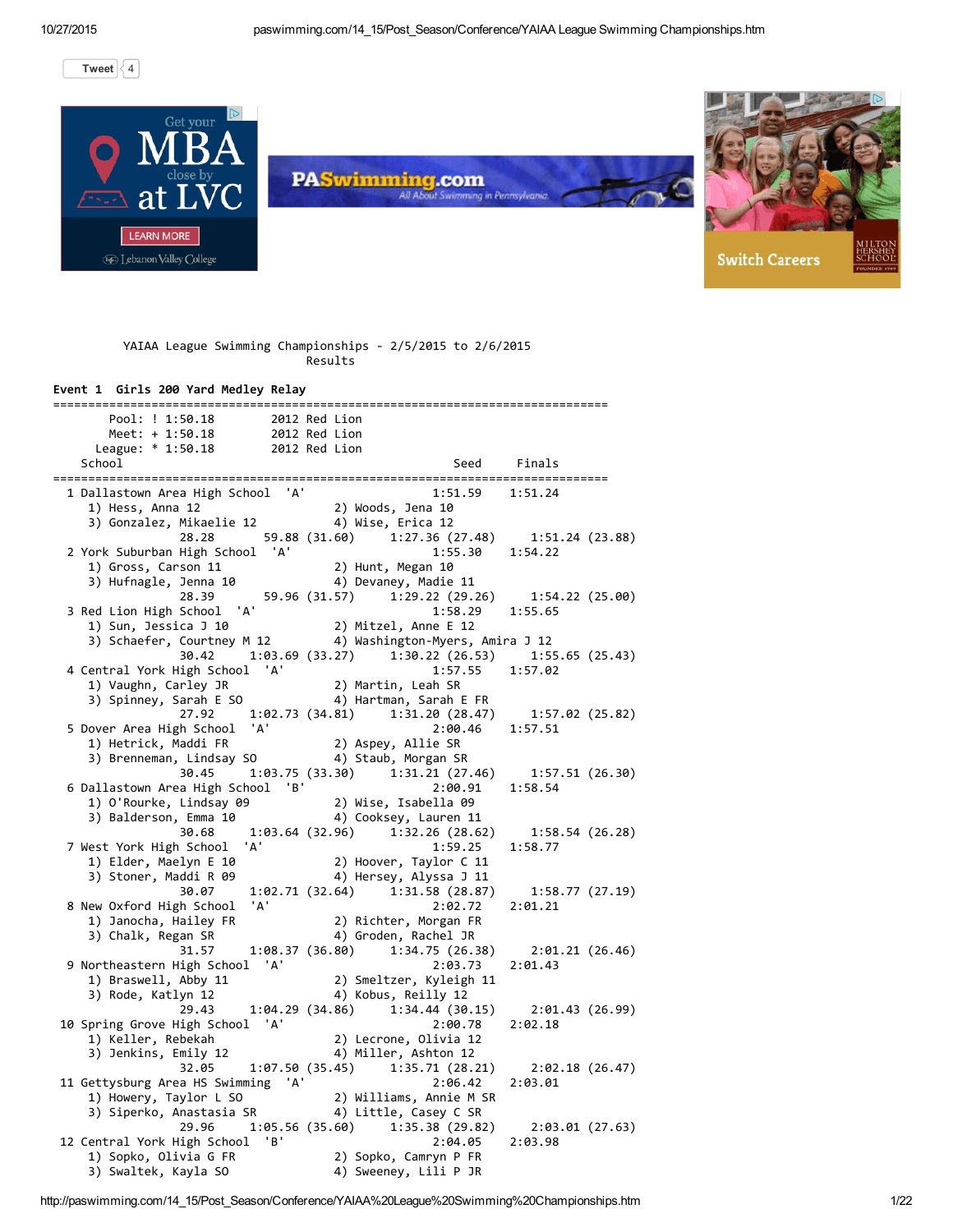| 30.78<br>13 Red Lion High School 'B'                                                                                                                                                                                                                                             | $1:06.82$ (36.04) $1:36.23$ (29.41) $2:03.98$ (27.75)<br>2:06.91 2:04.81<br>1) Aggen, Claire 10<br>1) Aggen, Claire 10<br>3) Snyder, Aubree L 12<br>4) Welchans, Hailey E 10                                                                        |
|----------------------------------------------------------------------------------------------------------------------------------------------------------------------------------------------------------------------------------------------------------------------------------|-----------------------------------------------------------------------------------------------------------------------------------------------------------------------------------------------------------------------------------------------------|
|                                                                                                                                                                                                                                                                                  | 32.41 1:08.40 (35.99) 1:38.31 (29.91) 2:04.81 (26.50)<br>High School 'B' 2:02.27 2:05.06                                                                                                                                                            |
| 14 York Suburban High School 'B'<br>1) Smith, Carsyn 12<br>3) Day, Logan 11                                                                                                                                                                                                      | 5<br>2.02.2 Walker, Keelie<br>3 A) Koller<br>4 Koller                                                                                                                                                                                               |
| 15 Dover Area High School 'B'<br>1) Becker, Anna SO                                                                                                                                                                                                                              | 31.60   1:06.03   (34.43)   1:37.00   (30.97)   2:05.06   (28.06)<br>2:12.90<br>2:06.00<br>z:۱z.90<br>Shoemaker, Kyra JR (2                                                                                                                         |
| 16 South Western 'A'                                                                                                                                                                                                                                                             | 1) Becker, Anna SO                               2) Shoemaker, Kyra JR<br>3) Barnes, Sophie FR                               4) Spaulding, Emily JR<br>34.43         1:09.09 (34.66)       1:38.65 (29.56)       2:06.00 (27.35)<br>2:08.97 2:06.69 |
| 1) Green, Courtney 11 (2) Sell, Alison 12<br>3) Maas, Emma 12 (2) 4) Mooradian, Lynne 11                                                                                                                                                                                         |                                                                                                                                                                                                                                                     |
| 17 Northeastern High School 'B'<br>1) Hoffmaster, Jocelyn 12 (2) Rau, Caitlyn 9<br>3) Eckenrode, Hali 11 (4) Warrender, Maddie 9                                                                                                                                                 | 33.74 1:06.85 (33.11) 1:38.44 (31.59) 2:06.69 (28.25)<br>iigh School 'B' 2:14.22 2:10.77                                                                                                                                                            |
| 18 Spring Grove High School 'B'                                                                                                                                                                                                                                                  | 33.77 1:10.34 (36.57) 1:41.21 (30.87) 2:10.77 (29.56)<br>2:14.48<br>2:12.41                                                                                                                                                                         |
| 1) Bair-Carr, Morgan 10<br>3) Wonder, Kirstyn 09<br>3) Wonder, Kirstyn 09<br>4) Godman, Kaylyn 10                                                                                                                                                                                | 31.51   1:10.04   (38.53)   1:43.38   (33.34)   2:12.41   (29.03)                                                                                                                                                                                   |
| 19 West York High School 'B' 2:12.65<br>1) Fairlamb, Lydia E 10 2) Landis, Carter 09<br>3) Stottlemyer, Britney A 12 4) Hull, Rachel A 10                                                                                                                                        | 2:12.65<br>2:12.76                                                                                                                                                                                                                                  |
|                                                                                                                                                                                                                                                                                  | $34.71 \qquad 1:10.94 \ (36.23) \qquad 1:42.42 \ (31.48) \qquad 2:12.76 \ (30.34)$<br>2:11.69<br>2:13.30                                                                                                                                            |
| 20 Susquehannock High School 'A' 2:11.69<br>1) Keuler, Megan JR 2) Rodgers, Courtney JR<br>3) Pellissier, Hannah SO 4) Jacque, Haley SR                                                                                                                                          | 41.32   1:11.02   (29.70)   1:43.16   (32.14)   2:13.30   (30.14)                                                                                                                                                                                   |
| 21 New Oxford High School 'B'                                                                                                                                                                                                                                                    | 2:25.95<br>2:16.95                                                                                                                                                                                                                                  |
| 33.72<br>22 Gettysburg Area HS Swimming 'B'<br>2:22.05 1)<br>Fischer, Beckie M SR (2) Brooks, Justice SR (3) Franek, Lexi SR (3) Franck, Lexi SR (3) Space (3) Space (4) Cowden. 01:03.07<br>The community of the community of the community of the community of the community o | $1:12.82$ (39.10) $1:47.10$ (34.28) $2:16.95$ (29.85)<br>2:22.05<br>2:17.90                                                                                                                                                                         |
| 23 Susquehannock High School 'B'                                                                                                                                                                                                                                                 | 4) Cowden, Olivia R SO<br>37.70 1:18.16 (40.46) 1:49.83 (31.67) 2:17.90 (28.07)<br>High School 'B' 2:16.69 2:19.04                                                                                                                                  |
|                                                                                                                                                                                                                                                                                  | 1) Mentlik, Dani JR<br>3) Kaliszak, Erin FR<br>3) Saliszak, Erin FR<br>33.83<br>1:15.82 (41.99) 1:48.53 (32.71) 2:19.04 (30.51)                                                                                                                     |
| 24 South Western 'B'                                                                                                                                                                                                                                                             | 2:25.04 2:22.87                                                                                                                                                                                                                                     |
| 3) Mart, Cassidy 12<br>37.48                                                                                                                                                                                                                                                     | 4) O'Connor, Erin 10<br>1:54.96 (38.63) 2:22.87 (27.91)<br>1:16.33(38.85)                                                                                                                                                                           |
| Event 2 Boys 200 Yard Medley Relay                                                                                                                                                                                                                                               |                                                                                                                                                                                                                                                     |
| Pool: ! 1:38.16<br>Meet: $+1:38.16$<br>League: $* 1:38.16$                                                                                                                                                                                                                       | 2013 Dallastown<br>2013 Dallastown<br>2013 Dallastown                                                                                                                                                                                               |
| School                                                                                                                                                                                                                                                                           | Seed<br>Finals                                                                                                                                                                                                                                      |
| 'A'<br>1 Dallastown Area High School<br>1) Brockway, Noah 12<br>3) Hill, Spencer 11                                                                                                                                                                                              | 1:38.37<br>1:38.17<br>2) Wertz, Grant 09<br>4) Stoner, Jake 10                                                                                                                                                                                      |
| 'A'<br>2 Central York High School<br>1) Chu, Ben S JR                                                                                                                                                                                                                            | 52.87 ( )<br>1:16.10(23.23)<br>1:38.17(22.07)<br>1:40.57<br>1:40.90<br>2) Tate, Aaron C SR                                                                                                                                                          |
| 3) Tate, Jesse W JR<br>26.56                                                                                                                                                                                                                                                     | 4) Peckmann, Erik H SR<br>55.30 (28.74)<br>1:18.97(23.67)<br>1:40.90(21.93)                                                                                                                                                                         |
| 3 Red Lion High School<br>'A'<br>1) Petrella, Nick L 12<br>3) North, Dylan J 11                                                                                                                                                                                                  | 1:47.98<br>1:44.25<br>2) Lanius, Matthew R 10<br>4) Sload-Diehl, Colin R 12                                                                                                                                                                         |
| 26.37<br>'A'<br>4 Spring Grove High School<br>1) Myers, Taylor 12                                                                                                                                                                                                                | 56.39 (30.02)<br>1:21.63(25.24)<br>1:44.25(22.62)<br>1:44.86<br>1:44.92<br>2) Culp, Justin 10                                                                                                                                                       |
| 3) Kling, Nolan 12<br>25.89<br>5 Dover Area High School<br>'A'                                                                                                                                                                                                                   | 4) Boyles, Colton 12<br>55.88 (29.99)<br>1:21.97 (26.09)<br>1:44.92(22.95)<br>1:47.44<br>1:46.54                                                                                                                                                    |
| 1) Marshall, Casey JR<br>3) Link, Hunter JR<br>26.89                                                                                                                                                                                                                             | 2) Boyd, Brannon JR<br>4) Kwasnjuk, Tobias SO<br>57.82 (30.93) 1:23.71 (25.89)<br>1:46.54(22.83)                                                                                                                                                    |

http://paswimming.com/14\_15/Post\_Season/Conference/YAIAA%20League%20Swimming%20Championships.htm 2/22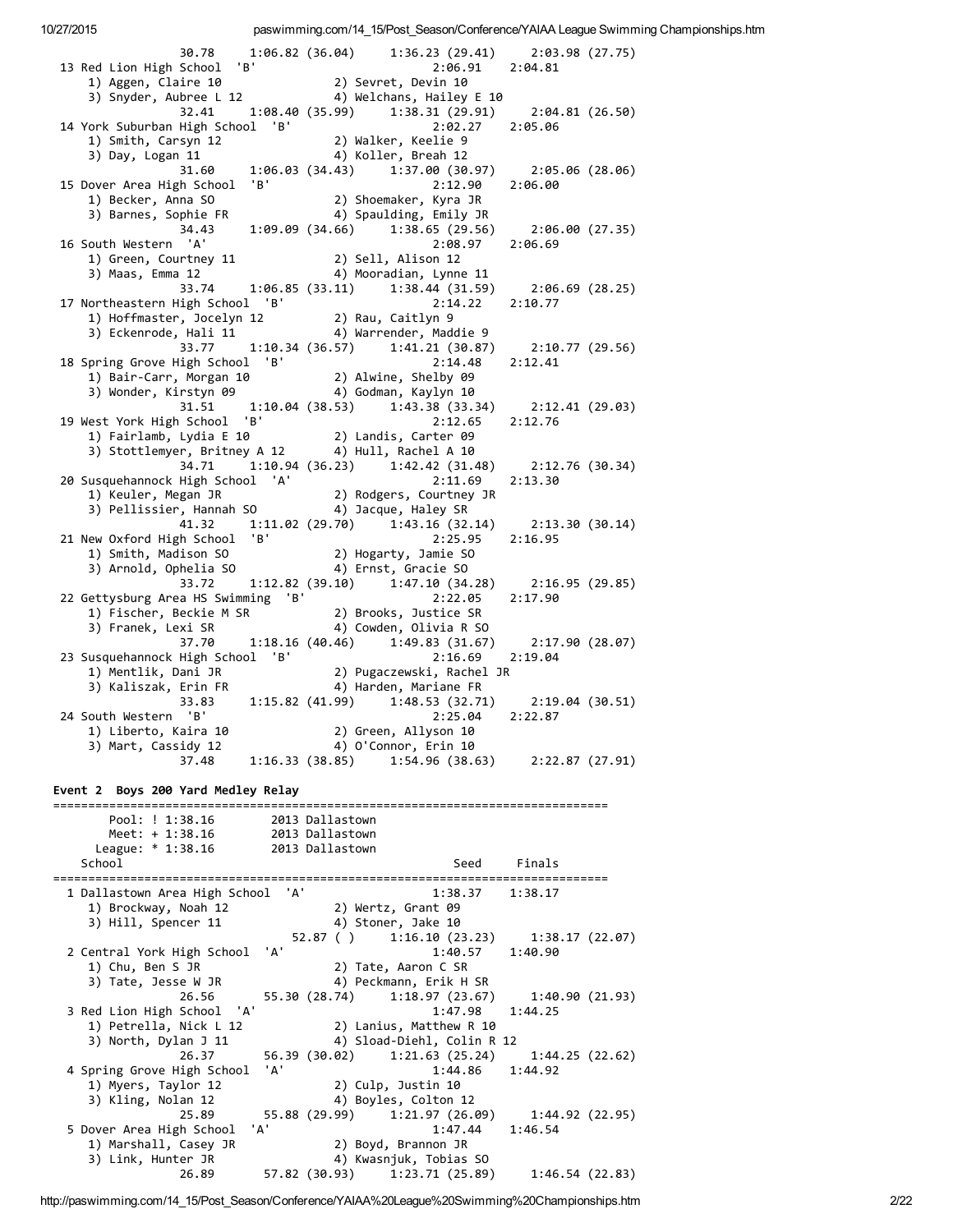| 6 Dallastown Area High School 'B'                                                                            | $1:51.29$ $1:47.72$                                                                                                                                                                                          |
|--------------------------------------------------------------------------------------------------------------|--------------------------------------------------------------------------------------------------------------------------------------------------------------------------------------------------------------|
| 1) Jacobson, Patrick 10 (2) Jacobson, William 12<br>3) Waltemeyer, Keenan 12 (4) Wise, William 09            |                                                                                                                                                                                                              |
| 7 South Western 'A'                                                                                          | 27.53 58.34 (30.81) 1:23.71 (25.37) 1:47.72 (24.01)<br>1:48.36 1:47.74                                                                                                                                       |
|                                                                                                              | South Western A<br>1) Gill, John 09<br>3) Yokem, Alex 10<br>27.96 59.85 (31.89) 1:24.92 (25.07) 1:47.74 (22.82)                                                                                              |
|                                                                                                              |                                                                                                                                                                                                              |
|                                                                                                              |                                                                                                                                                                                                              |
| 8 Gettysburg Area HS Swimming 'A'                                                                            | 1:52.89 1:48.76<br>1:52.8<br>2) Hyde, Logan L SO                                                                                                                                                             |
| 1) Koufos, Nikos SR                                                                                          |                                                                                                                                                                                                              |
| 28.66                                                                                                        |                                                                                                                                                                                                              |
| 9 Susquehannock High School 'A'                                                                              | $1:50.95$ $1:49.23$                                                                                                                                                                                          |
|                                                                                                              |                                                                                                                                                                                                              |
|                                                                                                              |                                                                                                                                                                                                              |
| 29.47                                                                                                        | 59.19 (29.72) 1:26.32 (27.13) 1:49.23 (22.91)                                                                                                                                                                |
| 10 West York High School 'A'                                                                                 | 1:51.54 1:49.76                                                                                                                                                                                              |
|                                                                                                              |                                                                                                                                                                                                              |
|                                                                                                              | 1) Landis, Greg N 11<br>2) Spangler, Ben J 12<br>3) Spangler, Jake M 10<br>28.05 58.44 (30.39) 1:25.09 (26.65) 1:49.76 (24.67)                                                                               |
| 28.05<br>11 Spring Grove High School 'B'<br>2) Ruby, Collin D 09<br>2) Ruby, Collin D 09                     | 1:53.72   1:52.02                                                                                                                                                                                            |
|                                                                                                              |                                                                                                                                                                                                              |
| 1) Roberts, Corey 11 (2) Ruby, Collin<br>3) Mascaro, Dominic 10 (4) Kuhn, Jay 11                             |                                                                                                                                                                                                              |
|                                                                                                              | 28.31 58.97 (30.66) 1:28.63 (29.66) 1:52.02 (23.39)                                                                                                                                                          |
| 12 York Suburban High School 'A'                                                                             | $1:54.16$ $1:53.45$                                                                                                                                                                                          |
| 1) Patterson, Alex 9 (2) Boyer, David 10<br>3) Golden, Trent 10 (4) Holsinger, Mitchell 12                   |                                                                                                                                                                                                              |
|                                                                                                              |                                                                                                                                                                                                              |
| 13 Northeastern High School 'A'                                                                              | 29.06 1:01.00 (31.94) 1:28.47 (27.47) 1:53.45 (24.98)<br>High School 'A' 1:56.74 1:54.92                                                                                                                     |
| 1:56<br>2) Myers, Drake 9<br>3) Wunsch, Logan 12<br>3) And All Rambosin (1990)<br>2) And All Rambosin (1990) |                                                                                                                                                                                                              |
|                                                                                                              | 4) Rambeau, Hunter 12                                                                                                                                                                                        |
|                                                                                                              | $32.48$ 1:04.36 (31.88) 1:31.12 (26.76) 1:54.92 (23.80)                                                                                                                                                      |
| 14 Susquehannock High School 'B'                                                                             | 1:53.80 1:56.87                                                                                                                                                                                              |
|                                                                                                              | 2) Denis, Ryan JR                                                                                                                                                                                            |
|                                                                                                              | 30.48 1:03.81 (33.33) 1:31.30 (27.49) 1:56.87 (25.57)                                                                                                                                                        |
| 15 South Western 'B'                                                                                         | 1:59.22<br>1:56.95                                                                                                                                                                                           |
|                                                                                                              |                                                                                                                                                                                                              |
|                                                                                                              |                                                                                                                                                                                                              |
| 29.45                                                                                                        | $1:84.36$ (34.91) $1:32.47$ (28.11) $1:56.95$ (24.48)<br>$1:4$<br>$1:59.02$ $1:58.38$                                                                                                                        |
| 16 New Oxford High School 'A'                                                                                |                                                                                                                                                                                                              |
|                                                                                                              |                                                                                                                                                                                                              |
|                                                                                                              | 1) Mack, Dan SO                               2) Baxter, Noah JR<br>3) Anderson, Mac JR                         4) DiMisa, Gabriel JR<br>30.99       1:03.94 (32.95)     1:32.56 (28.62)     1:58.38 (25.82) |
| 30.55<br>17 Red Lion High School 'B'<br>2) Stein, Brayden 09<br>1) Prince. Deion L 12                        | 2:04.42<br>1:58.70                                                                                                                                                                                           |
|                                                                                                              |                                                                                                                                                                                                              |
| 3) Brandt, Connor D 11                                                                                       | 4) Prince, Deion L 12                                                                                                                                                                                        |
| 31.82                                                                                                        | $1:04.70(32.88)$ $1:33.46(28.76)$<br>1:58.70(25.24)                                                                                                                                                          |
| 18 Gettysburg Area HS Swimming 'B'<br>1) Siperko, Sasha SO                                                   | 2:04.56<br>1:58.79<br>2) Geesaman, Jay SO                                                                                                                                                                    |
| 3) Herr, Jared S FR                                                                                          | 4) Bishop, Cameron I FR                                                                                                                                                                                      |
| 31.35                                                                                                        | 1:03.63 (32.28)<br>1:33.48 (29.85)<br>1:58.79(25.31)                                                                                                                                                         |
| 19 Central York High School 'B'                                                                              | 1:53.75<br>1:58.94                                                                                                                                                                                           |
| 1) Sommer, Garrett SO                                                                                        | 2) Musone, Jake SO                                                                                                                                                                                           |
| 3) Bui, Tim J JR                                                                                             | 4) Forry, Alex J FR                                                                                                                                                                                          |
| 29.82<br>'B'<br>20 Dover Area High School                                                                    | $1:04.34$ (34.52) $1:32.99$ (28.65)<br>1:58.94(25.95)<br>2:07.02<br>1:59.90                                                                                                                                  |
| 1) McDaniel, Evan SO                                                                                         | 2) Jacobson, Dylan FR                                                                                                                                                                                        |
| 3) Edgar, Matt JR                                                                                            | 4) Martinez, Angel 10                                                                                                                                                                                        |
| 32.51                                                                                                        | $1:14.84$ (42.33) $1:36.76$ (21.92)<br>1:59.90(23.14)                                                                                                                                                        |
| 21 York Suburban High School 'B'                                                                             | 2:03.18<br>2:00.27                                                                                                                                                                                           |
| 1) Fryar, Gabe 11                                                                                            | 2) Weber, Mitchell 12                                                                                                                                                                                        |
| 3) Pim, Rathana 12                                                                                           | 4) Thomas, Wes 12<br>1:05.56 (33.94) 1:34.64 (29.08)                                                                                                                                                         |
| 31.62<br>'B'<br>22 West York High School                                                                     | 2:00.27(25.63)<br>2:01.68<br>2:00.69                                                                                                                                                                         |
| 1) Potts, Jared E 12                                                                                         | 2) Seifarth, Jack C 11                                                                                                                                                                                       |
| 3) Morrison, Dan E 12                                                                                        | 4) Zito, Tony G 11                                                                                                                                                                                           |
| 33.56                                                                                                        | $1:06.03$ (32.47) $1:34.88$ (28.85)<br>2:00.69 (25.81)                                                                                                                                                       |
| 'B'<br>23 New Oxford High School                                                                             | 2:07.47<br>2:05.16                                                                                                                                                                                           |
| 1) Mock, Corey FR                                                                                            | 2) Bateman, Collin FR                                                                                                                                                                                        |
| 3) Pecher, Aaron JR<br>31.48                                                                                 | 4) DiMisa, Isaac FR                                                                                                                                                                                          |
|                                                                                                              | 1:07.43 (35.95)<br>$1:38.61(31.18)$ $2:05.16(26.55)$                                                                                                                                                         |
| Event 3 Girls 200 Yard Freestyle                                                                             |                                                                                                                                                                                                              |

| Pool: $!1:53.96$ | 2013 Nicki Price, Northeastern |
|------------------|--------------------------------|
| Meet: + 1:54.35  | 2012 Alyssa Bixler, Dallastown |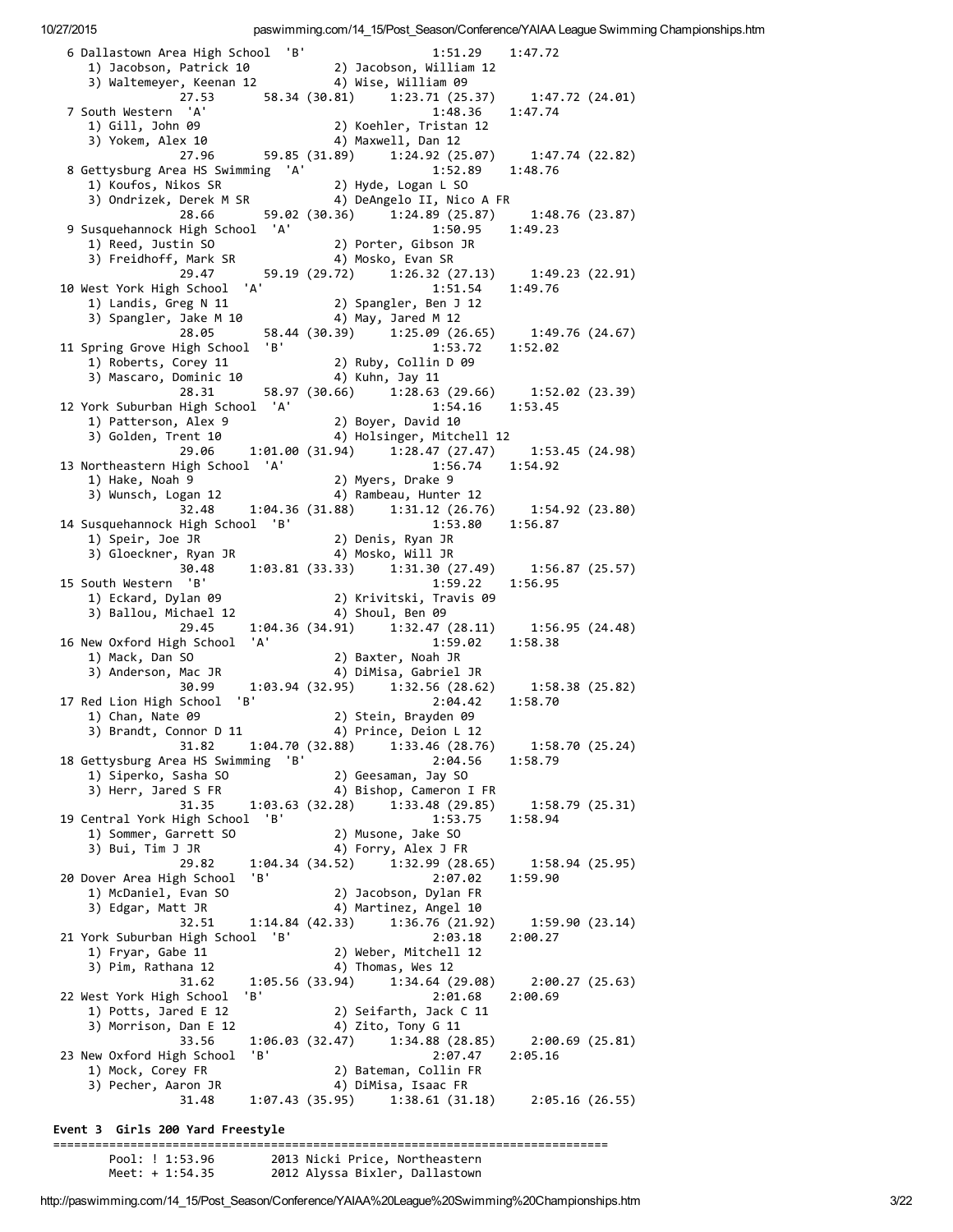| League: $* 1:49.26$          |                           | 2014 Courtney Harnish, West York |                            |
|------------------------------|---------------------------|----------------------------------|----------------------------|
| Name                         | Year School               | Seed                             | Finals                     |
|                              |                           |                                  |                            |
| 1 Hoover, Taylor C           | 11 West York              | 2:03.18                          | 1:56.54                    |
| 27.50                        | 56.84 (29.34)             | 1:26.65(29.81)                   | 1:56.54(29.89)             |
| 2 Brenneman, Lindsay         | SO Dover                  | 2:03.25                          | 1:57.66                    |
| 27.38                        | 56.67 (29.29)             | 1:26.90(30.23)                   | 1:57.66(30.76)             |
| 3 Hunt, Megan                | 10 YSUBR                  | 2:05.92                          | 1:59.98                    |
| 27.93                        | 58.17 (30.24)             | 1:29.13(30.96)                   | 1:59.98(30.85)             |
| 4 McIntyre, Summer A         | SR Central York           | 2:05.51                          | 2:01.93                    |
| 27.64                        | 57.73 (30.09)             | 1:29.65 (31.92)                  | 2:01.93(32.28)             |
| 5 Staub, Morgan              | SR Dover                  | 2:06.61                          | 2:02.18                    |
| 27.37                        | 57.68 (30.31)             | 1:29.99 (32.31)                  | 2:02.18(32.19)             |
| 6 Sopko, Olivia G            | FR Central York           | 2:05.07                          | 2:04.94                    |
| 28.68                        | 1:00.23 (31.55)           | 1:32.90(32.67)                   | 2:04.94(32.04)             |
| 7 Sevret, Devin              | 10 Red Lion               | 2:08.13                          | 2:05.61                    |
| 29.44                        | 1:00.87(31.43)            | 1:33.26 (32.39)                  | 2:05.61(32.35)             |
| 8 Williams, Annie M          | SR Gettysburg             | 2:05.84                          | 2:05.76                    |
| 28.67                        | 1:00.25(31.58)            | 1:33.48(33.23)                   | 2:05.76 (32.28)            |
| 9 Keller, Claudia N          | 10 West York              | 2:08.55                          | 2:06.41                    |
| 29.74                        | 1:01.54 (31.80)           | 1:34.33(32.79)                   | 2:06.41 (32.08)            |
| 10 Pechinski, Ashley         | 10 DHS                    | 2:11.87                          | 2:07.90                    |
| 29.28                        | 1:01.72 (32.44)           | 1:35.26(33.54)                   | 2:07.90 (32.64)            |
| 11 Gochnauer, Morgan         | 10 YSUBR                  | 2:12.48                          | 2:09.84                    |
| 28.88                        | 1:00.94 (32.06)           | 1:35.30(34.36)                   | 2:09.84(34.54)             |
| 12 Suarez, Havannah          | 10 YSUBR                  | 2:14.88                          | 2:10.03                    |
| 29.47                        | 1:02.23 (32.76)           | 1:36.43(34.20)                   | 2:10.03(33.60)             |
| 13 Snyder, Aubree L          | 12 Red Lion               | 2:16.35                          | 2:10.66                    |
| 30.35                        | 1:03.23 (32.88)           | 1:37.33(34.10)                   | 2:10.66 (33.33)            |
| 14 Becker, Anna              | SO Dover                  | 2:16.47                          | 2:14.02                    |
| 30.93                        | 1:04.28 (33.35)           | 1:39.81(35.53)                   | 2:14.02(34.21)             |
| 15 Riddle, Hannah            | SO Dover                  | 2:18.68                          | 2:15.42                    |
| 30.05                        | 1:05.10 (35.05)           | 1:41.41(36.31)                   | 2:15.42(34.01)             |
| 16 Hartzell, Brooke A        | SR Central York           | 2:15.42                          | 2:15.94                    |
| 30.67                        | 1:04.53 (33.86)           | 1:40.59(36.06)                   | 2:15.94 (35.35)            |
| 17 Urbaniak, Emily           | 10 DHS                    | 2:25.20                          | 2:18.03                    |
| 31.66                        | 1:06.31 (34.65)           | 1:42.29(35.98)                   | 2:18.03(35.74)             |
| 18 Shelton, Kiersten R       | 10 West York              | 2:18.10                          | 2:18.20                    |
| 32.04                        | 1:07.56 (35.52)           | 1:43.80 (36.24)                  | 2:18.20(34.40)             |
| 19 Mentlik, Dani             | JR SHS                    | 2:22.48                          | 2:21.11                    |
| 32.14                        | 1:07.72 (35.58)           | 1:44.88(37.16)                   | 2:21.11 (36.23)            |
| 20 Grove, Morgan A           | 11 Red Lion               | 2:22.63                          | 2:22.47                    |
| 33.40                        | 1:09.38 (35.98)           | 1:46.74(37.36)                   | 2:22.47 (35.73)            |
| 21 Kroner, Madison           | SR SHS                    | 2:23.72                          | 2:23.34                    |
| 32.45                        |                           | 1:47.54(38.14)                   | 2:23.34(35.80)             |
|                              | 1:09.40 (36.95)<br>SR SHS | 2:25.41                          | 2:23.47                    |
| 22 Jacque, Haley<br>33.58    | 1:09.99 (36.41)           | 1:48.13(38.14)                   | 2:23.47 (35.34)            |
|                              | SO Central York           |                                  |                            |
| 23 Dodd, Sarah M<br>31.85    |                           | 2:22.49<br>1:47.00(38.54)        | 2:23.87                    |
|                              | 1:08.46(36.61)<br>12 NEHS | 2:21.81                          | 2:23.87 (36.87)<br>2:24.66 |
| 24 Wolfgang, Morgan<br>32.68 |                           |                                  |                            |
|                              | 1:08.95(36.27)            | 1:47.14(38.19)                   | 2:24.66 (37.52)            |

## Event 4 Boys 200 Yard Freestyle

| Pool: ! 1:44.69     |                               | 2009 Gabe Thran, Abbington Hts HS    |                                               |  |  |  |
|---------------------|-------------------------------|--------------------------------------|-----------------------------------------------|--|--|--|
| Meet: $+ 1:43.80$   | 1989 Scott Conley, Dallastown |                                      |                                               |  |  |  |
| League: $* 1:43.32$ |                               | 2009 Kevin Marsteller, York Suburban |                                               |  |  |  |
| Name                | Year School <b>Sand</b>       | Seed                                 | Finals                                        |  |  |  |
| 1 Peckmann, Alec K  | FR Central York               | 1:46.21                              | 1:43.89!                                      |  |  |  |
| 23.69               |                               |                                      | 49.92 (26.23) 1:16.91 (26.99) 1:43.89 (26.98) |  |  |  |
| 2 North, Dylan J    | 11 Red Lion                   | 1:47.12                              | 1:46.91                                       |  |  |  |
| 25.10               | 51.99 (26.89)                 |                                      | 1:19.53(27.54) 1:46.91(27.38)                 |  |  |  |
| 3 Brockway, Logan   | 09 DHS                        | 1:48.69                              | 1:48.40                                       |  |  |  |
| 23.52               | 50.02 (26.50)                 |                                      | $1:18.49(28.47)$ $1:48.40(29.91)$             |  |  |  |
| 4 Marshall, Casey   | JR Dover                      | 1:52.73                              | 1:49.93                                       |  |  |  |
| 25.35               | 52.77 (27.42)                 |                                      | $1:21.26(28.49)$ $1:49.93(28.67)$             |  |  |  |
| 5 Petrella, Nick L  | 12 Red Lion                   | $1:54.31$ $1:50.57$                  |                                               |  |  |  |
| 25.46               | 53.25 (27.79)                 |                                      | $1:22.06(28.81)$ $1:50.57(28.51)$             |  |  |  |
| 6 Ondrizek, Derek M | SR Gettysburg                 | 1:56.92                              | 1:50.84                                       |  |  |  |
| 25.00               | 52.38 (27.38)                 |                                      | $1:21.21(28.83)$ $1:50.84(29.63)$             |  |  |  |
| 7 Marsico, Lucas    | 12 DHS                        | $1:52.61$ $1:52.49$                  |                                               |  |  |  |
| 24.98               | 52.74 (27.76)                 |                                      | $1:22.40(29.66)$ $1:52.49(30.09)$             |  |  |  |
| 8 Dunnigan, Patrick | 11 DHS                        | $1:56.68$ $1:52.99$                  |                                               |  |  |  |
| 25.28               | 53.23 (27.95)                 |                                      | $1:22.91(29.68)$ $1:52.99(30.08)$             |  |  |  |
| 9 Lorenzen, Jacob   | 09 Red Lion                   | 1:56.68                              | 1:54.59                                       |  |  |  |
| 26.05               | 54.70 (28.65)                 |                                      | $1:24.76(30.06)$ $1:54.59(29.83)$             |  |  |  |

http://paswimming.com/14\_15/Post\_Season/Conference/YAIAA%20League%20Swimming%20Championships.htm 4/22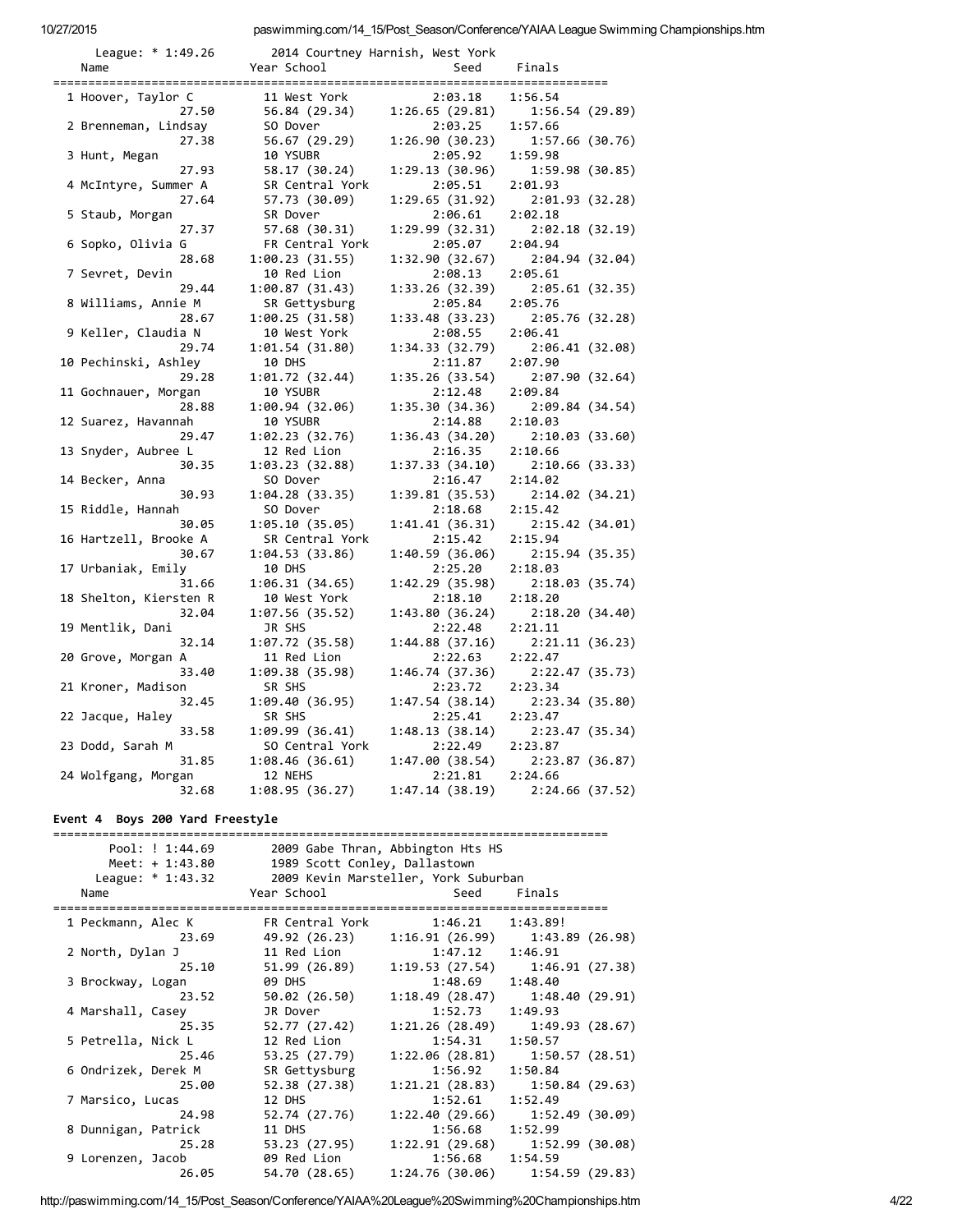| 10 Hyde, Logan L    | SO Gettysburg   | 1:55.64        | 1:54.74                             |
|---------------------|-----------------|----------------|-------------------------------------|
| 26.34               | 55.10 (28.76)   | 1:25.26(30.16) | 1:54.74 (29.48)                     |
| 11 Baker, Charles   | 11 DHS          | 1:58.67        | 1:54.83                             |
| 26.25               | 55.12 (28.87)   |                | $1:25.55(30.43)$ $1:54.83(29.28)$   |
| 12 Linne, Ben       | 12 NEHS         | 1:57.55        | 1:55.74                             |
| 26.70               | 56.22 (29.52)   | 1:25.98(29.76) | 1:55.74 (29.76)                     |
| 13 Seymour, James P | SR Central York | 1:54.78        | 1:55.97                             |
| 25.50               | 54.00 (28.50)   |                | $1:24.42$ (30.42) $1:55.97$ (31.55) |
| 14 Gemma, Anthony   | SO Central York | 2:00.11        | 1:56.04                             |
| 26.31               | 55.73 (29.42)   | 1:26.13(30.40) | 1:56.04 (29.91)                     |
| 15 Wilson, Drew     | 9 NEHS          | 1:57.49        | 1:56.81                             |
| 26.70               | 56.04 (29.34)   | 1:26.49(30.45) | 1:56.81 (30.32)                     |
| 16 Pecher, Alex     | SO NOHS         | 1:59.40        | 1:57.48                             |
| 25.81               | 55.09 (29.28)   | 1:26.44(31.35) | 1:57.48(31.04)                      |
| 17 Herr, Jared S    | FR Gettysburg   | 1:58.58        | 1:59.16                             |
| 27.27               | 57.36 (30.09)   | 1:28.88(31.52) | 1:59.16 (30.28)                     |
| 18 Anderson, Jack   | 9 Red Lion      | 2:03.08        | 2:01.47                             |
| 27.25               | 57.97 (30.72)   | 1:30.07(32.10) | 2:01.47(31.40)                      |
| 19 Hogan, Patrick   | SR SHS          | 2:03.80        | 2:01.60                             |
| 27.03               | 56.67 (29.64)   | 1:28.09(31.42) | 2:01.60(33.51)                      |
| 20 Patterson, Alex  | 9 YSUBR         | 1:59.52        | 2:02.59                             |
| 27.43               | 57.78 (30.35)   | 1:30.07(32.29) | 2:02.59(32.52)                      |
| 21 Jackson, Robert  | JR SHS          | 2:03.83        | 2:02.74                             |
| 27.22               | 57.67 (30.45)   | 1:29.33(31.66) | 2:02.74 (33.41)                     |
| 22 Mascaro, Dominic | 10 Rockets      | 2:06.87        | 2:03.73                             |
| 28.57               | 59.85 (31.28)   |                | $1:32.09$ (32.24) $2:03.73$ (31.64) |
| 23 Rohrbaugh, Alex  | SR SHS          | 2:06.12        | 2:05.13                             |
| 27.70               | 58.45 (30.75)   |                | $1:31.11(32.66)$ $2:05.13(34.02)$   |
| 24 Orndorff, Seth   | 10 YSUBR        | 2:08.21        | 2:05.47                             |
| 26.56               | 57.76 (31.20)   |                | $1:31.42$ (33.66) $2:05.47$ (34.05) |

Event 5 Girls 200 Yard IM

| Pool: ! 2:03.92        | 2012 Morgan Pfaff, Red Lion |                 |                 |
|------------------------|-----------------------------|-----------------|-----------------|
| Meet: $+ 2:03.93$      | 2012 Morgan Pfaff, Red Lion |                 |                 |
| League: * 2:03.93      | 2012 Morgan Pfaff, Red Lion |                 |                 |
| Name                   | Year School                 | Seed            | Finals          |
|                        |                             |                 |                 |
| 1 Schaefer, Courtney M | 12 Red Lion                 | 2:08.64         | 2:09.13         |
| 27.79                  | 59.89 (32.10)               | 1:37.69(37.80)  | 2:09.13(31.44)  |
| 2 Jenkins, Emily       | 12 Rockets                  | 2:10.93         | 2:13.22         |
| 28.75                  | 1:01.12(32.37)              | 1:41.17(40.05)  | 2:13.22(32.05)  |
| 3 Sun, Jessica J       | 10 Red Lion                 | 2:17.28         | 2:14.44         |
| 29.34                  | 1:03.22(33.88)              | 1:41.85(38.63)  | 2:14.44(32.59)  |
| 4 Sopko, Mackenzie R   | JR Central York             | 2:21.47         | 2:18.59         |
| 30.35                  | 1:05.55(35.20)              | 1:46.64(41.09)  | 2:18.59(31.95)  |
| 5 Wise, Isabella       | <b>09 DHS</b>               | 2:22.21         | 2:19.53         |
| 30.34                  | 1:06.01(35.67)              | 1:46.15(40.14)  | 2:19.53(33.38)  |
| 6 Marston, Nancy       | 11 DHS                      | 2:31.53         | 2:19.57         |
| 29.39                  | 1:04.99(35.60)              | 1:45.90 (40.91) | 2:19.57(33.67)  |
| 7 Randolph, Julia      | 12 DHS                      | 2:21.62         | 2:19.83         |
| 30.54                  | 1:06.23(35.69)              | 1:47.36(41.13)  | 2:19.83(32.47)  |
| 8 Hartman, Sarah E     | FR Central York             | 2:22.68         | 2:20.09         |
| 29.46                  | 1:05.08(35.62)              | 1:47.14(42.06)  | 2:20.09(32.95)  |
| 9 Sell, Alison         | 12 South Western            | 2:20.61         | 2:20.22         |
| 30.24                  | 1:07.35(37.11)              | 1:47.41(40.06)  | 2:20.22 (32.81) |
| 10 Mitzel, Anne E      | 12 Red Lion                 | 2:22.57         | 2:21.48         |
| 30.19                  | 1:07.37(37.18)              | 1:47.45(40.08)  | 2:21.48 (34.03) |
| 11 Aspey, Allie        | SR Dover                    | 2:29.10         | 2:24.01         |
| 30.83                  | 1:10.88(40.05)              | 1:52.49(41.61)  | 2:24.01(31.52)  |
| 12 Sopko, Camryn P     | FR Central York             | 2:24.67         | 2:24.36         |
| 31.93                  | 1:08.75(36.82)              | 1:51.42(42.67)  | 2:24.36 (32.94) |
| 13 Swaltek, Kayla      | SO Central York             | 2:24.08         | 2:24.96         |
| 30.39                  | 1:08.25(37.86)              | 1:51.82(43.57)  | 2:24.96 (33.14) |
| 14 Walker, Keelie      | 9 YSUBR                     | 2:30.29         | 2:31.26         |
| 31.58                  | 1:09.37(37.79)              | 1:54.33(44.96)  | 2:31.26(36.93)  |
| 15 Helt, Sarah M       | 11 Red Lion                 | 2:38.91         | 2:34.65         |
| 32.75                  | 1:12.42(39.67)              | 1:59.12(46.70)  | 2:34.65(35.53)  |
| 16 Shoemaker, Kyra     | JR Dover                    | 2:40.52         | 2:34.95         |
| 33.96                  | 1:14.15(40.19)              | 1:59.06(44.91)  | 2:34.95(35.89)  |
| 17 Little, Casey C     | SR Gettysburg               | 2:35.48         | 2:36.21         |
| 33.12                  | 1:14.54(41.42)              | 2:01.75(47.21)  | 2:36.21(34.46)  |
| 18 Shelton, Kiersten R | 10 West York                | 2:38.59         | 2:37.18         |
| 33.31                  | 1:13.91(40.60)              | 2:02.39(48.48)  | 2:37.18(34.79)  |
| 19 Hoffmaster, Jocelyn | 12 NEHS                     | 2:38.95         | 2:37.36         |
| 33.79                  | 1:11.63 (37.84)             | 2:01.34(49.71)  | 2:37.36 (36.02) |
| 20 Gehly, Kristiana    | 12 YSUBR                    | 2:39.85         | 2:39.88         |

http://paswimming.com/14\_15/Post\_Season/Conference/YAIAA%20League%20Swimming%20Championships.htm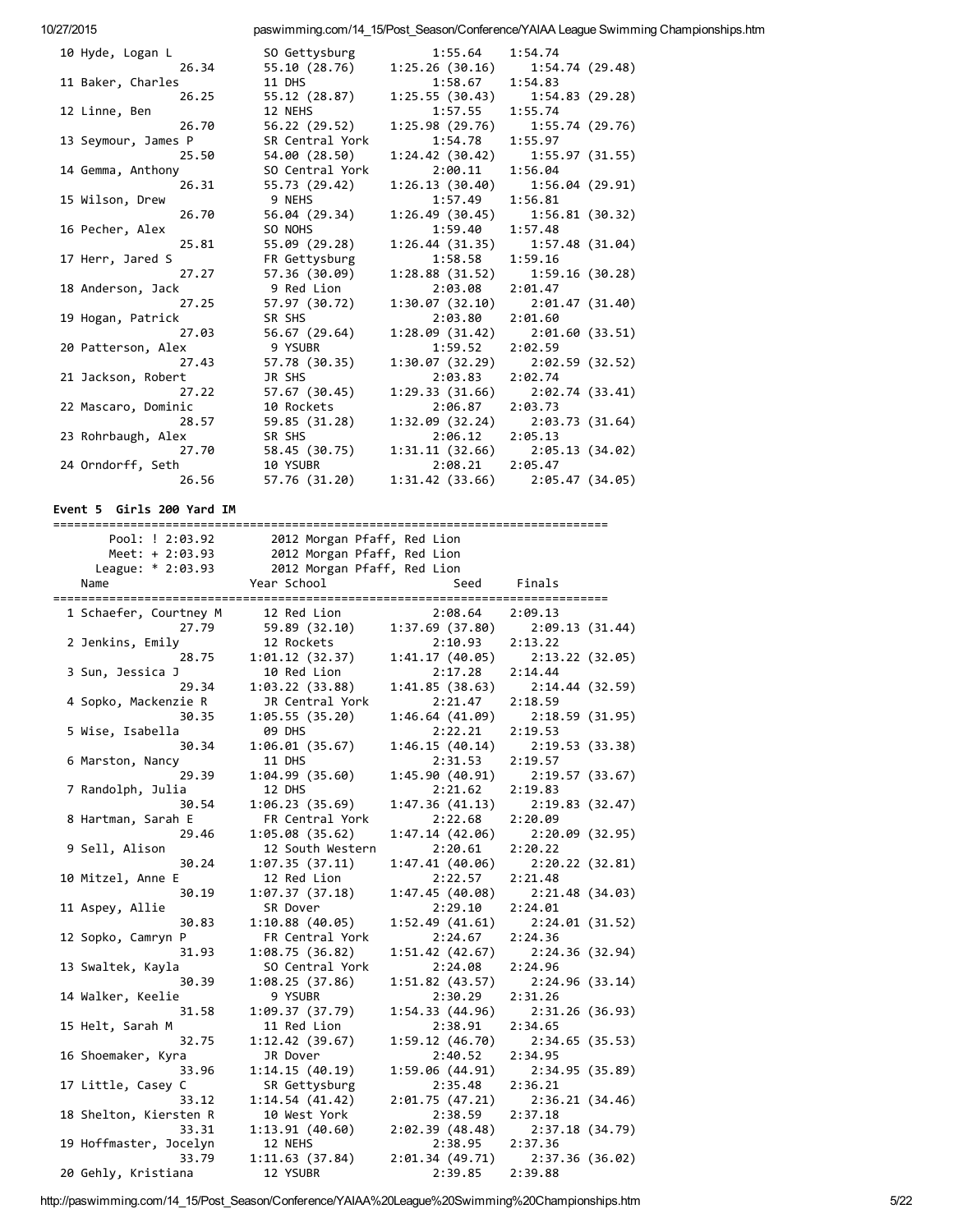| 10/27/2015 |                                 |                                     |                                    |                 | paswimming.com/14_15/Post_Season/Conference/YAIAA League Swimming Championships.htm |
|------------|---------------------------------|-------------------------------------|------------------------------------|-----------------|-------------------------------------------------------------------------------------|
|            | 34.99                           | 1:17.07 (42.08)                     | 2:02.51 (45.44)                    |                 | 2:39.88 (37.37)                                                                     |
|            | 21 Godman, Alyssa               | 10 Rockets                          | 2:37.46                            | 2:40.37         |                                                                                     |
|            | 34.81                           | 1:15.08(40.27)                      | 2:04.85 (49.77)                    | 2:40.37(35.52)  |                                                                                     |
|            | 22 Wonder, Kirstyn              | 09 Rockets                          | 2:40.62                            | 2:40.72         |                                                                                     |
|            | 35.49                           | 1:16.74(41.25)                      | 2:05.41(48.67)                     | 2:40.72 (35.31) |                                                                                     |
|            | 23 Richter, Morgan              | FR NOHS                             | 2:42.79                            | 2:40.88         |                                                                                     |
|            | 34.31                           | 1:16.39(42.08)                      | 2:02.17 (45.78)                    | 2:40.88(38.71)  |                                                                                     |
|            | 24 Rodgers, Courtney            | JR SHS                              | 2:41.78<br>2:06.98(45.00)          | 2:45.44         |                                                                                     |
|            | 37.56                           | 1:21.98 (44.42)                     |                                    | 2:45.44 (38.46) |                                                                                     |
|            | Event 6 Boys 200 Yard IM        |                                     |                                    |                 |                                                                                     |
|            | Pool: ! 1:55.03                 |                                     | 2013 Everett Albert, Lanc Catholic |                 |                                                                                     |
|            | Meet: $+ 1:55.38$               | 2013 Trevor Hine, Dallastown        |                                    |                 |                                                                                     |
|            | League: $* 1:55.38$             | 2013 Trevor Hine, Dallastown        |                                    |                 |                                                                                     |
|            | Name                            | Year School                         | Seed                               | Finals          |                                                                                     |
|            |                                 |                                     |                                    |                 |                                                                                     |
|            | 1 Myers, Taylor                 | 12 Rockets                          | 2:07.05                            | 2:05.01         |                                                                                     |
|            | 24.73                           | 55.09 (30.36)                       | 1:33.01(37.92)                     |                 | 2:05.01(32.00)                                                                      |
|            | 2 DuPree, Kyle                  | SO NOHS                             | 2:09.32                            | 2:06.79         |                                                                                     |
|            | 27.82                           | 1:00.93(33.11)                      | 1:37.58 (36.65)                    | 2:06.79(29.21)  |                                                                                     |
|            | 3 Jacobson, Patrick             | 10 DHS                              | 2:12.56                            | 2:07.15         |                                                                                     |
|            | 26.88<br>4 Wertz, Grant         | 58.73 (31.85)<br><b>09 DHS</b>      | 1:36.94(38.21)<br>2:07.87          | 2:07.22         | 2:07.15(30.21)                                                                      |
|            | 26.56                           | 1:00.74(34.18)                      | 1:36.13(35.39)                     |                 | 2:07.22 (31.09)                                                                     |
|            | 5 Landis, Greg N                | 11 West York                        | 2:12.70                            | 2:07.68         |                                                                                     |
|            | 28.01                           | 1:00.58(32.57)                      | 1:37.98 (37.40)                    | 2:07.68 (29.70) |                                                                                     |
|            | 6 Chu, Ben S                    | JR Central York                     | 2:10.70                            | 2:08.77         |                                                                                     |
|            | 27.65                           | 59.16 (31.51)                       | 1:39.93(40.77)                     | 2:08.77(28.84)  |                                                                                     |
|            | 7 Link, Hunter                  | JR Dover                            | 2:13.74                            | 2:10.67         |                                                                                     |
|            | 27.26                           | 1:01.35 (34.09)                     | 1:40.89 (39.54)                    |                 | 2:10.67(29.78)                                                                      |
|            | 8 Culp, Justin                  | 10 Rockets                          | 2:09.53                            | 2:10.91         |                                                                                     |
|            | 27.64                           | 1:01.65(34.01)                      | 1:40.12(38.47)                     | 2:10.91 (30.79) |                                                                                     |
|            | 9 Jacobson, William             | 12 DHS                              | 2:20.58                            | 2:12.26         |                                                                                     |
|            | 27.98                           | 1:02.31(34.33)                      | 1:41.18(38.87)                     |                 | 2:12.26 (31.08)                                                                     |
|            | 10 Spangler, Ben J<br>28.62     | 12 West York<br>1:03.35 (34.73)     | 2:14.21<br>1:41.15 (37.80)         | 2:12.46         | 2:12.46 (31.31)                                                                     |
|            | 11 Freidhoff, Mark              | SR SHS                              | 2:15.46                            | 2:14.17         |                                                                                     |
|            | 27.41                           | 1:01.81(34.40)                      | 1:42.21 (40.40)                    |                 | 2:14.17(31.96)                                                                      |
|            | 12 Koufos, Nikos                | SR Gettysburg                       | 2:13.97                            | 2:15.73         |                                                                                     |
|            | 29.35                           | 1:02.53(33.18)                      | 1:44.07(41.54)                     | 2:15.73(31.66)  |                                                                                     |
|            | 13 Myers, Drake                 | 9 NEHS                              | 2:17.85                            | 2:17.05         |                                                                                     |
|            | 29.83                           | 1:05.92 (36.09)                     | 1:45.04 (39.12)                    | 2:17.05(32.01)  |                                                                                     |
|            | 14 Golden, Trent                | 10 YSUBR                            | 2:16.77                            | 2:17.49         |                                                                                     |
|            | 28.64                           | 1:04.11 (35.47)                     | 1:46.18(42.07)                     | 2:17.49 (31.31) |                                                                                     |
|            | 15 Aspey, Cameron               | SO Dover                            | 2:17.26                            | 2:18.98         |                                                                                     |
|            | 28.65                           | 1:05.35 (36.70)                     | 1:48.01 (42.66)<br>2:19.52         | 2:18.98(30.97)  |                                                                                     |
|            | 16 Gill, John<br>29.32          | 09 South Western<br>1:01.89 (32.57) | 1:48.67 (46.78)                    | 2:19.43         | 2:19.43(30.76)                                                                      |
|            | 17 Boyer, David                 | 10 YSUBR                            | 2:25.98                            | 2:20.15         |                                                                                     |
|            | 30.26                           | 1:05.05(34.79)                      | 1:46.42 (41.37)                    |                 | 2:20.15 (33.73)                                                                     |
|            | 18 Stein, Brayden               | 09 Red Lion                         | 2:20.34                            | 2:20.43         |                                                                                     |
|            | 30.32                           | 1:07.69(37.37)                      | 1:49.39 (41.70)                    | 2:20.43 (31.04) |                                                                                     |
|            | 19 Porter, Gibson               | JR SHS                              | 2:23.43                            | 2:22.22         |                                                                                     |
|            | 30.50                           | 1:09.45 (38.95)                     | 1:48.38 (38.93)                    |                 | 2:22.22 (33.84)                                                                     |
|            | 20 Forry, Alex J                | FR Central York                     | 2:20.74                            | 2:22.52         |                                                                                     |
|            | 30.93                           | 1:06.05(35.12)                      | 1:51.16 (45.11)                    |                 | 2:22.52 (31.36)                                                                     |
|            | 21 May, Jared M                 | 12 West York                        | 2:26.03                            | 2:22.98         |                                                                                     |
|            | 28.87                           | 1:07.08(38.21)                      | 1:49.47 (42.39)                    | 2:22.98(33.51)  |                                                                                     |
|            | 22 Eckard, Dylan                | 09 South Western                    | 2:24.72                            | 2:22.99         |                                                                                     |
|            | 31.76                           | 1:04.11 (32.35)                     | 1:49.76 (45.65)                    |                 | 2:22.99 (33.23)                                                                     |
|            | 23 Alwine-Frank, Raven<br>29.85 | 9 YSUBR<br>1:06.11(36.26)           | 2:28.01<br>1:53.69 (47.58)         | 2:24.65         | 2:24.65 (30.96)                                                                     |
|            | 24 Bishop, Cameron I            | FR Gettysburg                       | 2:27.63                            | 2:25.84         |                                                                                     |
|            | 29.48                           | 1:05.32 (35.84)                     | 1:52.99(47.67)                     | 2:25.84(32.85)  |                                                                                     |
|            |                                 |                                     |                                    |                 |                                                                                     |
|            | Event 7 Girls 50 Yard Freestyle |                                     |                                    |                 |                                                                                     |
|            |                                 |                                     |                                    |                 |                                                                                     |
|            | Pool: ! 23.97                   | 2012 Alyssa Bixler, Dallastown      |                                    |                 |                                                                                     |
|            | Meet: $+ 23.73$                 | 2005 Michele King, Spring Grove     |                                    |                 |                                                                                     |

| 2 Washington-Myers, Amira                                                                        | 12 Red Lion | 26.13 | 25.54 |      |
|--------------------------------------------------------------------------------------------------|-------------|-------|-------|------|
| 3 Devaney, Madie                                                                                 | 11 YSUBR    | 25.87 | 25.66 |      |
| 4 Hetrick, Maddi                                                                                 | FR Dover    | 26.71 | 25.70 |      |
| http://paswimming.com/14 15/Post Season/Conference/YAIAA%20League%20Swimming%20Championships.htm |             |       |       | 6/22 |

League: \* 23.73 2005 Michele King, Spring Grove<br>Name Seed Finals

=============================================================================== 1 Wise, Erica 12 DHS 24.42 24.29

League: \* 23.73 2005 Michele King, Spring Grove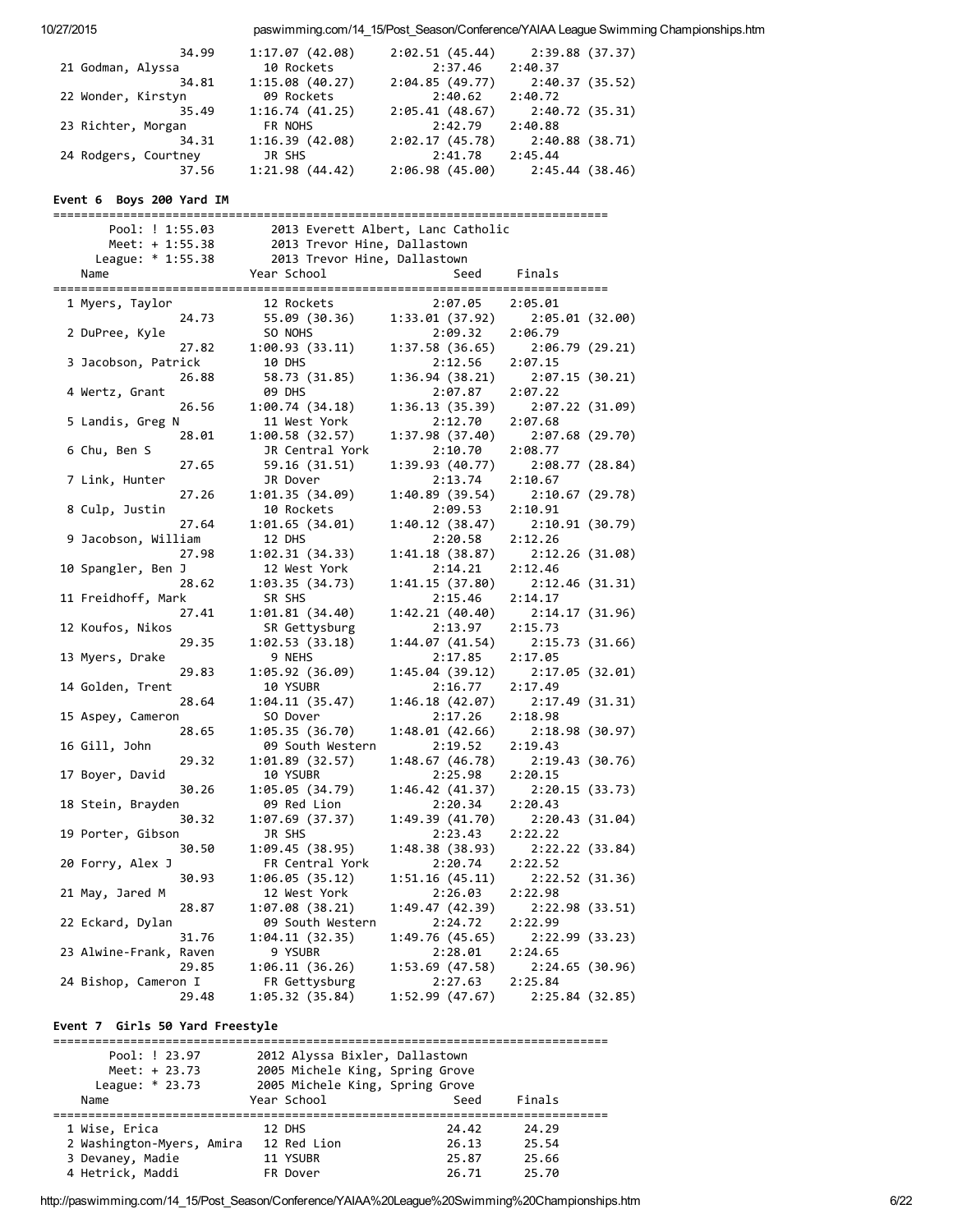| 5 Stoner, Maddi R     | 09 West York     | 25.99 | 26.01 |
|-----------------------|------------------|-------|-------|
| 6 Schmittle, Anna     | 12 YSUBR         | 26.51 | 26.34 |
| 7 Cooksey, Lauren     | 11 DHS           | 26.89 | 26.35 |
| 8 Groden, Rachel      | JR NOHS          | 26.73 | 26.45 |
| 9 Braswell, Abby      | 11 NEHS          | 27.07 | 26.48 |
| 10 Balderson, Emma    | 10 DHS           | 27.34 | 26.50 |
| 11 Zortman, Cara      | 10 YSUBR         | 26.82 | 26.58 |
| 12 Sutton, Ona        | 10 NEHS          | 27.67 | 26.92 |
| 13 Welchans, Hailey E | 10 Red Lion      | 27.52 | 27.01 |
| 14 Miller, Ashton     | 12 Rockets       | 27.19 | 27.08 |
| 15 Spaulding, Emily   | JR Dover         | 28.47 | 27.31 |
| 16 Kobus, Reilly      | 12 NEHS          | 27.75 | 27.38 |
| 17 Hersey, Alyssa J   | 11 West York     | 28.09 | 27.56 |
| 18 Reed, Kristen A    | 11 Red Lion      | 27.85 | 27.93 |
| 19 Sweeney, Lili P    | JR Central York  | 28.29 | 28.08 |
| 20 Smith, Carsyn      | 12 YSUBR         | 28.07 | 28.28 |
| 21 Cowden, Olivia R   | SO Gettysburg    | 28.48 | 28.41 |
| 22 Godman, Kaylyn     | 10 Rockets       | 27.93 | 28.81 |
| 23 Moyer, Coryn       | 12 NEHS          | 28.47 | 28.86 |
| 24 Mooradian, Lynne   | 11 South Western | 28.89 | 29.21 |

#### Event 8 Boys 50 Yard Freestyle

=============================================================================== Pool: ! 21.11 2009 Kevin Marsteller, York Suburban Meet: + 21.11 2009 Kevin Marsteller, York Suburban League: \* 21.11 2009 Kevin Marsteller, York Suburban Name **Manuel Seed School** Seed Finals =============================================================================== Peckmann, Erik H SR Central York 22.39 22.43 Yokem, Alex 10 South Western 22.80 22.68 Erne, Braedon 12 DHS 22.96 22.87 Maxwell, Dan 12 South Western 22.88 22.93 Mosko, Evan SR SHS 23.67 22.96 Hartzell, Will D JR Central York 23.33 23.07 Fryar, Aidan 9 YSUBR 23.09 23.13 Tate, Aaron C SR Central York 23.46 23.42 Kwasnjuk, Tobias SO Dover 23.80 23.56 Long, Owen SR NOHS 24.22 23.66 Ruby, Collin D 09 Rockets 23.28 23.67 Fisher, Ben C JR Central York 23.77 23.67 Waltemeyer, Keenan 12 DHS 24.51 23.96 Boyles, Colton 12 Rockets 23.84 23.96 Rambeau, Hunter 12 NEHS 24.03 24.00 Kuhn, Jay 11 Rockets 24.39 24.10 Soop, Devin 12 NEHS 24.19 24.19 Wise, William 09 DHS 24.51 24.24 Wunsch, Logan 12 NEHS 24.74 24.26 Schuler, Seth 09 DHS 25.00 24.31 Clinton, Curtis SO NOHS 24.76 24.68 Staub, Ethan 10 YSUBR 25.23 25.21 Mosko, Will JR SHS 24.90 25.23 Chan, Nate 09 Red Lion 25.20 25.71

#### Event 9 Girls 100 Yard Butterfly

| Pool: ! 56.90          | 2013 Nicki Price, Northeastern                   |         |         |  |  |
|------------------------|--------------------------------------------------|---------|---------|--|--|
| Meet: + 58.30          | 2013 Aniella Janosky, Dover                      |         |         |  |  |
|                        | League: * 55.25 2014 Courtney Harnish, West York |         |         |  |  |
| Name                   | Year School                                      | Seed    | Finals  |  |  |
|                        | ----------------------                           |         |         |  |  |
| 1 Chalk, Regan         | SR NOHS                                          | 1:00.73 | 58.48   |  |  |
| 26.92                  | 58.48 (31.56)                                    |         |         |  |  |
| 2 Schaefer, Courtney M | 12 Red Lion                                      | 59.74   | 58.94   |  |  |
|                        | 27.73 58.94 (31.21)                              |         |         |  |  |
| 3 Jenkins, Emily       | 12 Rockets                                       | 58.94   | 59.76   |  |  |
|                        | 28.28 59.76 (31.48)                              |         |         |  |  |
| 4 Vaughn, Carley       | JR Central York                                  | 1:01.80 | 1:01.09 |  |  |
| 28.47                  | 1:01.09(32.62)                                   |         |         |  |  |
| 5 Gonzalez, Mikaelie   | 12 DHS                                           | 1:01.61 | 1:02.25 |  |  |
| 28.77                  | 1:02.25(33.48)                                   |         |         |  |  |
| 6 Spinney, Sarah E     | SO Central York                                  | 1:03.65 | 1:03.16 |  |  |
| 29.25                  | 1:03.16(33.91)                                   |         |         |  |  |
| 7 Elder, Maelyn E      | 10 West York                                     | 1:01.24 | 1:03.49 |  |  |
| 28.82                  | 1:03.49(34.67)                                   |         |         |  |  |
| 8 Hartman, Sarah E     | FR Central York                                  | 1:05.28 | 1:03.75 |  |  |
| 29.48                  | 1:03.75(34.27)                                   |         |         |  |  |
| 9 Howery, Taylor L     | SO Gettysburg                                    | 1:06.66 | 1:04.34 |  |  |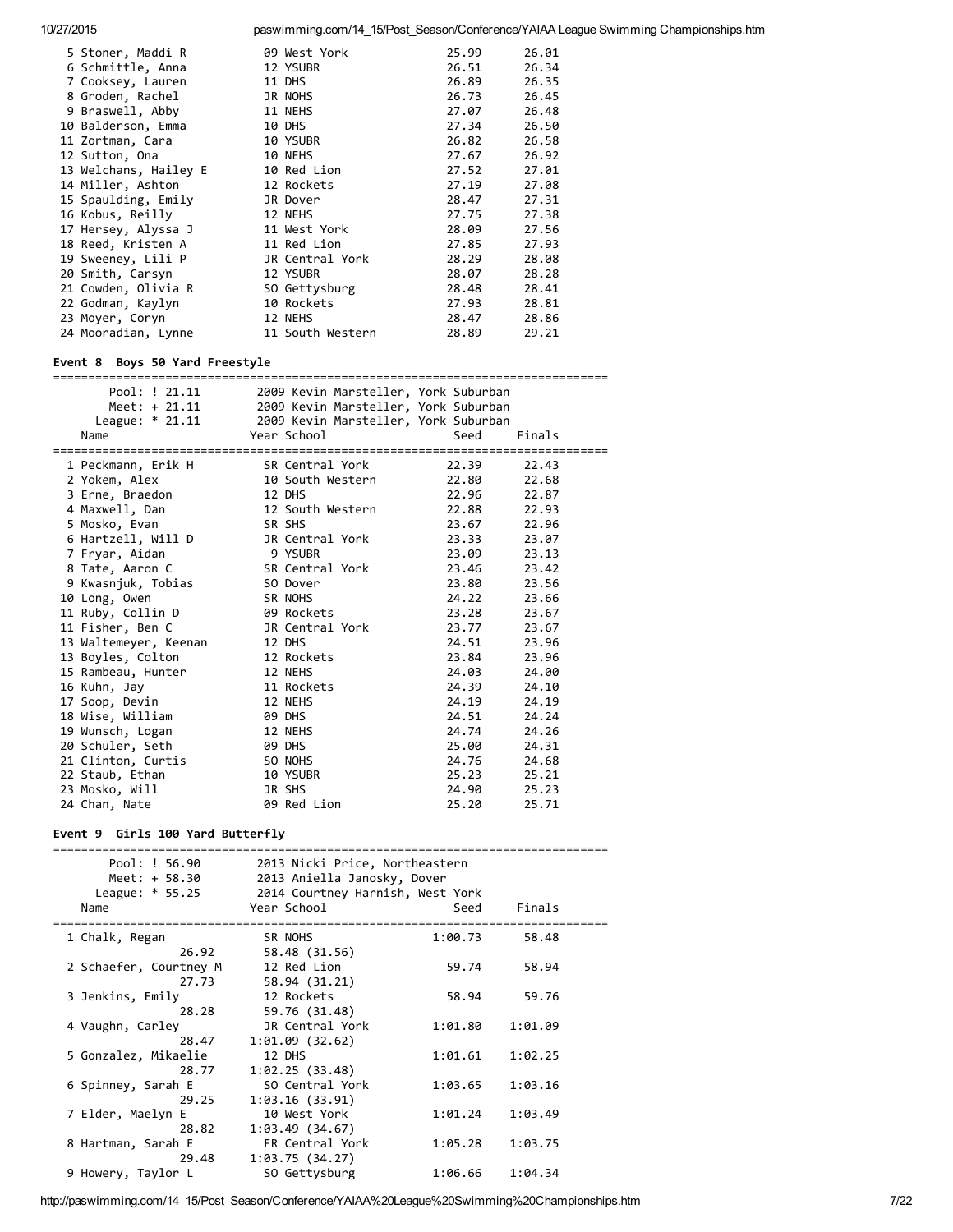| 29.77                     | 1:04.34 (34.57)  |         |         |
|---------------------------|------------------|---------|---------|
| 10 Hufnagle, Jenna        | 10 YSUBR         | 1:02.69 | 1:04.35 |
| 30.30                     | 1:04.35(34.05)   |         |         |
| 11 Miller, Mackenzie      | 09 Rockets       | 1:06.73 | 1:04.93 |
| 30.03                     | 1:04.93 (34.90)  |         |         |
| 12 O'Rourke, Lindsay      | <b>09 DHS</b>    | 1:06.51 | 1:04.96 |
| 30.55                     | 1:04.96(34.41)   |         |         |
| 13 Stein, Rachel          | 9 YSUBR          | 1:04.46 | 1:05.37 |
| 29.59                     | 1:05.37(35.78)   |         |         |
| 14 McDermott, Abby        | <b>09 DHS</b>    | 1:07.82 | 1:06.77 |
| 30.28                     | 1:06.77(36.49)   |         |         |
| 15 Siperko, Anastasia     | SR Gettysburg    | 1:08.01 | 1:06.84 |
| 30.22                     | 1:06.84(36.62)   |         |         |
| 16 Snyder, Aubree L       | 12 Red Lion      | 1:09.43 | 1:07.33 |
| 31.59                     | 1:07.33(35.74)   |         |         |
| 17 Barnes, Sophie         | FR Dover         | 1:09.27 | 1:08.36 |
| 30.90                     | 1:08.36 (37.46)  |         |         |
| 18 Bowen, Alexis          | 9 YSUBR          | 1:09.27 | 1:08.50 |
| 30.79                     | 1:08.50 (37.71)  |         |         |
| 19 Rode, Katlyn           | 12 NEHS          | 1:09.97 | 1:10.51 |
| 32.48                     | 1:10.51(38.03)   |         |         |
| 20 Eckenrode, Hali        | 11 NEHS          | 1:12.45 | 1:10.99 |
| 32.11                     | 1:10.99(38.88)   |         |         |
| 21 Goodling, Karly        | JR Central York  | 1:12.54 | 1:11.57 |
| 33.07                     | 1:11.57(38.50)   |         |         |
| 22 Rinehart, Emma M       | 11 Red Lion      | 1:11.05 | 1:11.72 |
| 33.04                     | 1:11.72(38.68)   |         |         |
| 23 Stottlemyer, Britney A | 12 West York     | 1:11.39 | 1:14.15 |
| 32.90                     | 1:14.15(41.25)   |         |         |
| 24 Maas, Emma             | 12 South Western | 1:12.27 | 1:14.53 |
| 33.23                     | 1:14.53(41.30)   |         |         |

# Event 10 Boys 100 Yard Butterfly

| Pool: ! 52.02          | 2014 Spencer Hill, Dallastown        |         |         |
|------------------------|--------------------------------------|---------|---------|
| Meet: + 52.02          | 2014 Spencer Hill, Dallastown        |         |         |
| League: $* 50.62$      | 2008 Kevin Marsteller, York Suburban |         |         |
| Name                   | Year School                          | Seed    | Finals  |
|                        |                                      |         |         |
| 1 Hill, Spencer        | 11 DHS                               | 52.08   | 51.99!  |
| 24.41                  | 51.99 (27.58)                        |         |         |
| 2 Tate, Jesse W        | JR Central York                      | 53.20   | 52.44   |
| 24.68                  | 52.44 (27.76)                        |         |         |
| 3 Stoner, Jake         | 10 DHS                               | 53.15   | 52.91   |
| 24.82                  | 52.91 (28.09)                        |         |         |
| 4 Spinello, Matt       | 11 YSUBR                             | 53.91   | 53.24   |
| 25.26                  | 53.24 (27.98)                        |         |         |
| 5 Marshall, Casey      | JR Dover                             | 53.80   | 54.28   |
| 25.18                  | 54.28 (29.10)                        |         |         |
| 6 Schmittle, Karl      | 10 YSUBR                             | 57.43   | 56.64   |
| 26.36                  | 56.64 (30.28)                        |         |         |
| 7 Sload-Diehl, Colin R | 12 Red Lion                          | 59.07   | 57.36   |
| 26.95                  | 57.36 (30.41)                        |         |         |
| 8 Lanius, Matthew R    | 10 Red Lion                          | 1:00.42 | 58.47   |
| 27.02                  | 58.47 (31.45)                        |         |         |
| 9 Kling, Nolan         | 12 Rockets                           | 57.99   | 58.53   |
| 27.24                  | 58.53 (31.29)                        |         |         |
| 10 Ondrizek, Derek M   | SR Gettysburg                        | 1:00.28 | 59.64   |
| 26.78                  | 59.64 (32.86)                        |         |         |
| 11 Waltemeyer, Keenan  | 12 DHS                               | 1:01.42 | 1:00.43 |
| 28.40                  | 1:00.43(32.03)                       |         |         |
| 12 Freidhoff, Mark     | SR SHS                               | 1:00.66 | 1:00.75 |
| 27.94                  | 1:00.75(32.81)                       |         |         |
| 13 Spangler, Jake M    | 10 West York                         | 1:01.42 | 1:01.14 |
| 27.97                  | 1:01.14(33.17)                       |         |         |
|                        |                                      |         |         |
| 14 Ballou, Michael     | 12 South Western                     | 1:02.07 | 1:01.34 |
| 29.55                  | 1:01.34(31.79)                       |         |         |
| 15 Shoul, Ben          | 09 South Western                     | 1:06.76 | 1:01.97 |
| 28.70                  | 1:01.97(33.27)                       |         |         |
| 16 Clinton, Curtis     | SO NOHS                              | 1:02.29 | 1:03.13 |
| 28.83                  | 1:03.13(34.30)                       |         |         |
| 17 Gloeckner, Ryan     | JR SHS                               | 1:05.01 | 1:04.21 |
| 28.89                  | 1:04.21(35.32)                       |         |         |
| 18 Aspey, Cameron      | SO Dover                             | 1:04.03 | 1:04.28 |
| 29.96                  | 1:04.28 (34.32)                      |         |         |
| 19 Reed, Justin        | SO SHS                               | 1:02.00 | 1:05.29 |
| 29.61                  | 1:05.29 (35.68)                      |         |         |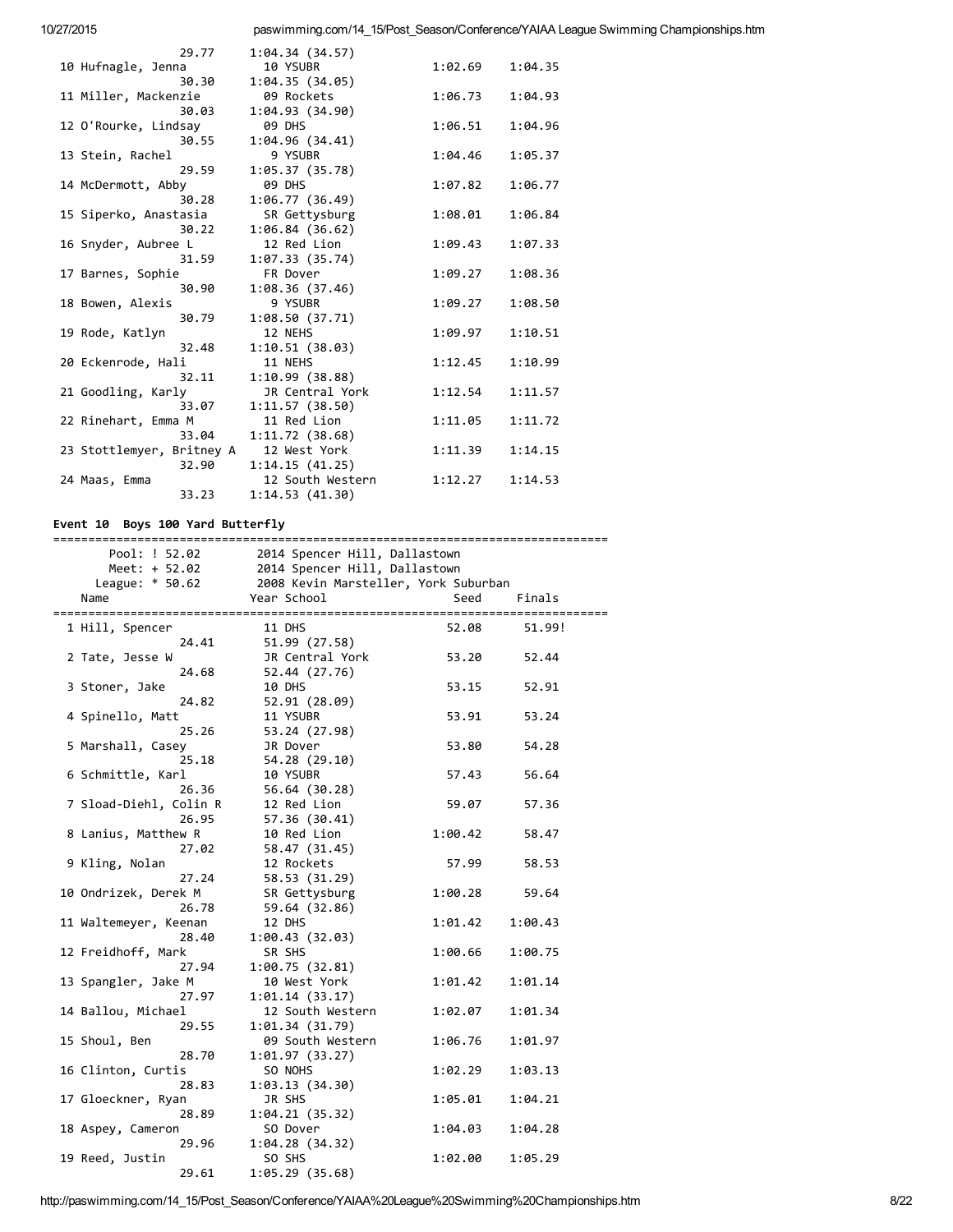| 20 Bui, Tim J                                                                                                                                                                                                                                                                                                                                                                                                                                                                                                                                            | JR Central York                    |                 | 1:03.37                                                                   | 1:05.91         |  |
|----------------------------------------------------------------------------------------------------------------------------------------------------------------------------------------------------------------------------------------------------------------------------------------------------------------------------------------------------------------------------------------------------------------------------------------------------------------------------------------------------------------------------------------------------------|------------------------------------|-----------------|---------------------------------------------------------------------------|-----------------|--|
| 30.59<br>21 Scrivani, Nicco                                                                                                                                                                                                                                                                                                                                                                                                                                                                                                                              | 1:05.91(35.32)<br>09 DHS           |                 | 1:07.05                                                                   | 1:08.09         |  |
| 28.91                                                                                                                                                                                                                                                                                                                                                                                                                                                                                                                                                    | 1:08.09(39.18)                     |                 |                                                                           |                 |  |
| 22 Bishop, Cameron I<br>31.95                                                                                                                                                                                                                                                                                                                                                                                                                                                                                                                            | FR Gettysburg<br>1:08.24(36.29)    |                 | 1:07.10                                                                   | 1:08.24         |  |
| 23 Anderson, Mac                                                                                                                                                                                                                                                                                                                                                                                                                                                                                                                                         | JR NOHS                            |                 | 1:06.90                                                                   | 1:10.21         |  |
| 31.45                                                                                                                                                                                                                                                                                                                                                                                                                                                                                                                                                    | 1:10.21(38.76)                     |                 |                                                                           |                 |  |
| Event 11 Girls 200 Yard Freestyle Relay                                                                                                                                                                                                                                                                                                                                                                                                                                                                                                                  |                                    |                 |                                                                           |                 |  |
| Pool: ! 1:38.41                                                                                                                                                                                                                                                                                                                                                                                                                                                                                                                                          |                                    | 2013 Dallastown |                                                                           |                 |  |
| Meet: + 1:38.41                                                                                                                                                                                                                                                                                                                                                                                                                                                                                                                                          | 2013 Dallastown<br>2013 Dallastown |                 |                                                                           |                 |  |
| League: * 1:38.41<br>School                                                                                                                                                                                                                                                                                                                                                                                                                                                                                                                              |                                    |                 |                                                                           | Seed Finals     |  |
|                                                                                                                                                                                                                                                                                                                                                                                                                                                                                                                                                          |                                    |                 |                                                                           |                 |  |
| 1 Dallastown Area High School 'A'                                                                                                                                                                                                                                                                                                                                                                                                                                                                                                                        |                                    |                 | 1:45.77                                                                   | 1:40.51         |  |
| $\begin{array}{c} \text{Max} \\ \text{1)} \\ \text{wise, } \\ \text{Ans} \\ \text{Ans} \\ \text{Ans} \\ \text{Ans} \\ \text{Ans} \\ \text{Ans} \\ \text{Ans} \\ \text{Ans} \\ \text{Ans} \\ \text{Ans} \\ \text{Ans} \\ \text{Ans} \\ \text{Ans} \\ \text{Ans} \\ \text{Ans} \\ \text{Ans} \\ \text{Ans} \\ \text{Ans} \\ \text{Ans} \\ \text{Ans} \\ \text{Ans} \\ \text{Ans} \\ \text{Ans} \\ \text{Ans} \\ \text{Ans} \\ \text{Ans} \\ \text{Ans} \\ \text{Ans} \\ \text{Ans} \\ \text{Ans} \\ \text{Ans} \\ \text{Ans} \\ \text$<br>3) Hess, Anna 12 |                                    |                 | 2) Woods, Jena 10<br>4) Thornley, Justina 11                              |                 |  |
|                                                                                                                                                                                                                                                                                                                                                                                                                                                                                                                                                          |                                    |                 | 24.52 49.60 (25.08) 1:15.01 (25.41)                                       | 1:40.51 (25.50) |  |
| 2 York Suburban High School 'A'                                                                                                                                                                                                                                                                                                                                                                                                                                                                                                                          |                                    |                 | 1:43.91                                                                   | 1:42.75         |  |
| 1) Gross, Carson 11<br>3) Devaney, Madie 11                                                                                                                                                                                                                                                                                                                                                                                                                                                                                                              |                                    |                 | 2) Zortman, Cara 10<br>4) Schmittle, Anna 12                              |                 |  |
| 24.72                                                                                                                                                                                                                                                                                                                                                                                                                                                                                                                                                    |                                    |                 | 50.82 (26.10) 1:16.15 (25.33) 1:42.75 (26.60)                             |                 |  |
| 3 Dover Area High School                                                                                                                                                                                                                                                                                                                                                                                                                                                                                                                                 | 'A'                                |                 | 1:48.81                                                                   | 1:43.59         |  |
| 1) Hetrick, Maddi FR<br>3) Aspey, Allie SR                                                                                                                                                                                                                                                                                                                                                                                                                                                                                                               |                                    |                 | 2) Staub, Morgan SR<br>4) Brenneman, Lindsay SO                           |                 |  |
| 26.14                                                                                                                                                                                                                                                                                                                                                                                                                                                                                                                                                    |                                    |                 | 52.09 (25.95) 1:18.28 (26.19)                                             | 1:43.59(25.31)  |  |
| 4 Central York High School 'A'                                                                                                                                                                                                                                                                                                                                                                                                                                                                                                                           |                                    |                 | 1:46.09                                                                   | 1:43.88         |  |
|                                                                                                                                                                                                                                                                                                                                                                                                                                                                                                                                                          |                                    |                 |                                                                           |                 |  |
| 25.85                                                                                                                                                                                                                                                                                                                                                                                                                                                                                                                                                    |                                    |                 | 52.23 (26.38) 1:18.58 (26.35)                                             | 1:43.88 (25.30) |  |
| 5 Dallastown Area High School 'B'                                                                                                                                                                                                                                                                                                                                                                                                                                                                                                                        |                                    |                 | 1:48.20                                                                   | 1:43.90         |  |
| 1) McDermott, Abby 09                                                                                                                                                                                                                                                                                                                                                                                                                                                                                                                                    |                                    |                 | 2) Cooksey, Lauren 11                                                     |                 |  |
| 3) Marston, Nancy 11<br>26.27                                                                                                                                                                                                                                                                                                                                                                                                                                                                                                                            |                                    |                 | 4) Gonzalez, Mikaelie 12<br>52.75 (26.48) 1:18.33 (25.58) 1:43.90 (25.57) |                 |  |
| 6 New Oxford High School                                                                                                                                                                                                                                                                                                                                                                                                                                                                                                                                 | 'A'                                |                 | 1:50.24                                                                   | 1:47.10         |  |
| 1) Groden, Rachel JR                                                                                                                                                                                                                                                                                                                                                                                                                                                                                                                                     |                                    |                 | 2) Smith, Madison SO                                                      |                 |  |
| 3) Janocha, Hailey FR<br>26.71                                                                                                                                                                                                                                                                                                                                                                                                                                                                                                                           |                                    |                 | 4) Chalk, Regan SR<br>55.01 (28.30) 1:22.21 (27.20) 1:47.10 (24.89)       |                 |  |
| 7 York Suburban High School 'B'                                                                                                                                                                                                                                                                                                                                                                                                                                                                                                                          |                                    |                 | 1:51.36                                                                   | 1:48.33         |  |
| 1) Gochnauer, Morgan 10                                                                                                                                                                                                                                                                                                                                                                                                                                                                                                                                  |                                    |                 | 2) Walker, Keelie 9                                                       |                 |  |
| 3) Suarez, Havannah 10<br>26.80                                                                                                                                                                                                                                                                                                                                                                                                                                                                                                                          |                                    |                 | 4) Day, Logan 11<br>53.62 (26.82) 1:20.68 (27.06)                         | 1:48.33 (27.65) |  |
| 8 Northeastern High School 'A'                                                                                                                                                                                                                                                                                                                                                                                                                                                                                                                           |                                    |                 | 1:51.19                                                                   | 1:48.99         |  |
| 1) Braswell, Abby 11                                                                                                                                                                                                                                                                                                                                                                                                                                                                                                                                     |                                    |                 | 2) Kobus, Reilly 12                                                       |                 |  |
| 3) Eckenrode, Hali 11<br>26.87                                                                                                                                                                                                                                                                                                                                                                                                                                                                                                                           |                                    |                 | 4) Sutton, Ona 10<br>54.24 (27.37) 1:21.74 (27.50)                        | 1:48.99 (27.25) |  |
| 9 Red Lion High School 'A'                                                                                                                                                                                                                                                                                                                                                                                                                                                                                                                               |                                    |                 | 1:53.15                                                                   | 1:49.03         |  |
| 1) Welchans, Hailey E 10                                                                                                                                                                                                                                                                                                                                                                                                                                                                                                                                 |                                    |                 | 2) Sevret, Devin 10                                                       |                 |  |
| 3) Reed, Kristen A 11<br>26.90                                                                                                                                                                                                                                                                                                                                                                                                                                                                                                                           |                                    |                 | 4) Snyder, Aubree L 12<br>54.15 (27.25) 1:21.77 (27.62)                   | 1:49.03 (27.26) |  |
| 10 Spring Grove High School 'A'                                                                                                                                                                                                                                                                                                                                                                                                                                                                                                                          |                                    |                 | 1:50.46                                                                   | 1:49.40         |  |
| 1) Miller, Ashton 12<br>3) Miller, Mackenzie 09                                                                                                                                                                                                                                                                                                                                                                                                                                                                                                          |                                    |                 | 2) Godman, Kaylyn 10                                                      |                 |  |
| 26.75                                                                                                                                                                                                                                                                                                                                                                                                                                                                                                                                                    |                                    |                 | 4) Jenkins, Emily 12<br>55.46 (28.71) 1:22.78 (27.32)                     | 1:49.40 (26.62) |  |
| 11 Dover Area High School                                                                                                                                                                                                                                                                                                                                                                                                                                                                                                                                | 'B'                                |                 | 2:01.44                                                                   | 1:52.70         |  |
| 1) Riddle, Hannah SO                                                                                                                                                                                                                                                                                                                                                                                                                                                                                                                                     |                                    |                 | 2) Arnold, Mikala SO                                                      |                 |  |
| 3) Lindsay, Jessica SR<br>28.05                                                                                                                                                                                                                                                                                                                                                                                                                                                                                                                          | 57.11 (29.06)                      |                 | 4) Becker, Anna SO<br>1:25.22(28.11)                                      | 1:52.70 (27.48) |  |
| 12 West York High School 'A'                                                                                                                                                                                                                                                                                                                                                                                                                                                                                                                             |                                    |                 | 1:52.97                                                                   | 1:52.84         |  |
| 1) Hersey, Alyssa J 11                                                                                                                                                                                                                                                                                                                                                                                                                                                                                                                                   |                                    |                 | 2) Landis, Carter 09                                                      |                 |  |
| 3) Shelton, Kiersten R 10<br>28.19                                                                                                                                                                                                                                                                                                                                                                                                                                                                                                                       |                                    |                 | 4) Keller, Claudia N 10<br>57.30 (29.11) 1:26.04 (28.74)                  | 1:52.84 (26.80) |  |
| 13 South Western 'A'                                                                                                                                                                                                                                                                                                                                                                                                                                                                                                                                     |                                    |                 | 1:56.93                                                                   | 1:54.25         |  |
| 1) Sell, Alison 12                                                                                                                                                                                                                                                                                                                                                                                                                                                                                                                                       |                                    |                 | 2) Maas, Emma 12                                                          |                 |  |
| 3) Mooradian, Lynne 11<br>26.46                                                                                                                                                                                                                                                                                                                                                                                                                                                                                                                          |                                    |                 | 4) Halpenny, Madison 11<br>56.25 (29.79) 1:25.48 (29.23)                  | 1:54.25 (28.77) |  |
| 14 Central York High School 'B'                                                                                                                                                                                                                                                                                                                                                                                                                                                                                                                          |                                    |                 | 1:54.33                                                                   | 1:54.29         |  |
| 1) Hartzell, Brooke A SR                                                                                                                                                                                                                                                                                                                                                                                                                                                                                                                                 |                                    |                 | 2) Martin, Leah SR                                                        |                 |  |
| 3) Sweeney, Lili P JR<br>28.85                                                                                                                                                                                                                                                                                                                                                                                                                                                                                                                           |                                    |                 | 4) Bottiglier, Alexis B JR<br>58.25 (29.40) 1:26.23 (27.98)               | 1:54.29(28.06)  |  |
| 15 Red Lion High School 'B'                                                                                                                                                                                                                                                                                                                                                                                                                                                                                                                              |                                    |                 | 1:59.29                                                                   | 1:56.42         |  |
| 1) Rinehart, Emma M 11                                                                                                                                                                                                                                                                                                                                                                                                                                                                                                                                   |                                    |                 | 2) Barley, Natalie 09                                                     |                 |  |
| 3) Grove, Morgan A 11<br>29.17                                                                                                                                                                                                                                                                                                                                                                                                                                                                                                                           | 58.18 (29.01)                      |                 | 4) Helt, Sarah M 11<br>1:28.15 (29.97) 1:56.42 (28.27)                    |                 |  |
| 16 Susquehannock High School 'A'                                                                                                                                                                                                                                                                                                                                                                                                                                                                                                                         |                                    |                 | 1:57.26                                                                   | 1:56.79         |  |

http://paswimming.com/14\_15/Post\_Season/Conference/YAIAA%20League%20Swimming%20Championships.htm 9/22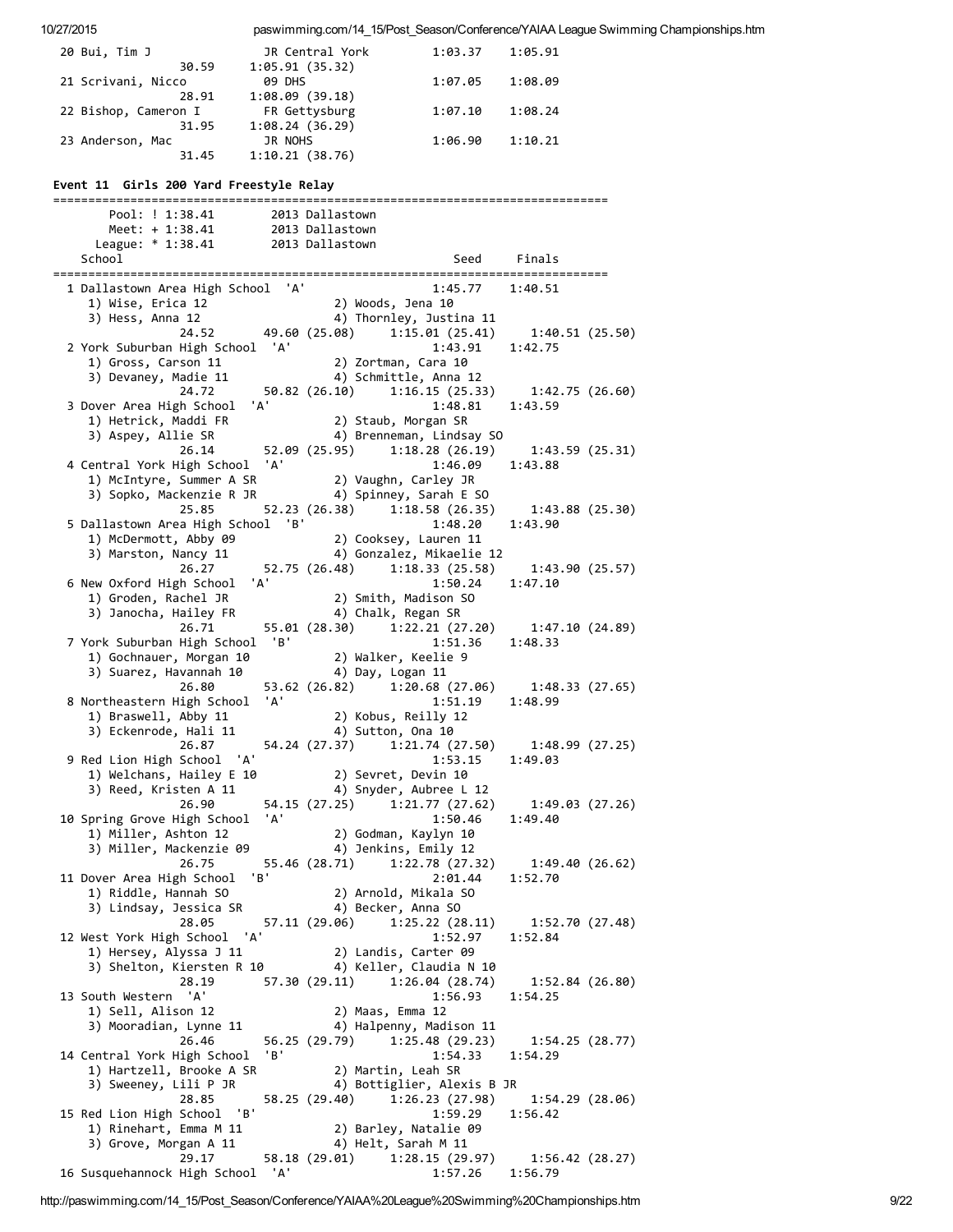10/27/2015 paswimming.com/14\_15/Post\_Season/Conference/YAIAA League Swimming Championships.htm 1) Keuler, Megan JR 2) Mentlik, Dani JR 3) Jacque, Haley SR 4) Kroner, Madison SR 29.00 58.15 (29.15) 1:28.58 (30.43) 1:56.79 (28.21) 17 Gettysburg Area HS Swimming 'A' 1:55.21 1:57.91 1) Cowden, Olivia R SO 2) Franek, Lexi SR 3) Fischer, Beckie M SR 4) Brooks, Justice SR 28.81 58.21 (29.40) 1:27.84 (29.63) 1:57.91 (30.07) 18 Spring Grove High School 'B' 2:03.40 2:01.69 1) Beck, Shelby 12 2) Bricker, Mackenzie 12 3) Wildasin, Colby 11 (4) Godman, Alyssa 10 31.76 1:02.94 (31.18) 1:32.77 (29.83) 2:01.69 (28.92)<br>
High School 'B' 2:01.85 2:01.81<br>
Erin FR 2) Pellissier, Hannah SO 19 Susquehannock High School 'B' 1) Kaliszak, Erin FR 2) Pellissier, Hannah SO 3) Rodgers, Courtney JR (4) Harden, Mariane FR 30.22 1:01.76 (31.54) 1:31.99 (30.23) 2:01.81 (29.82) 20 West York High School 'B' 2:03.08 2:01.84 1) Hull, Rachel A 10 2) Portillo, Jocelyn J 11 3) Stottlemyer, Britney A 12 4) Fairlamb, Lydia E 10 29.89 1:02.11 (32.22) 1:33.46 (31.35) 2:01.84 (28.38) 21 New Oxford High School 'B' 2:05.10 2:03.15<br>
2) Arnold, Ophelia SO 2) DiMisa, Tori SR 1) Arnold, Ophelia SO 2) DiMisa, Tori SR 3) Farmer, Elizabeth FR 4) Ernst, Gracie SO 31.94 1:02.34 (30.40) 1:33.02 (30.68) 2:03.15 (30.13) 22 South Western 'B' 2:07.51 2:04.30 1) Liberto, Kaira 10 2) Swartz, Kali 12 3) Mart, Cassidy 12 4) O'Connor, Erin 10 31.34 1:02.91 (31.57) 1:33.70 (30.79) 2:04.30 (30.60) ‐‐ Northeastern High School 'B' 2:01.67 DQ 1) Moyer, Coryn 12 3) Stahlman, Danielle 11 4) Moffa, Alexis 9 28.60 58.55 (29.95) 1:29.12 (30.57) DQ (29.49) Event 12 Boys 200 Yard Freestyle Relay =============================================================================== Pool: ! 1:27.08 2013 Dallastown Meet: + 1:27.08 2013 Dallastown League: \* 1:27.08 2013 Dallastown School School Seed Finals =============================================================================== 1 Dallastown Area High School 'A' 1:28.83 1:28.50 1) Hill, Spencer 11 2) Stoner, Jake 10 3) Brockway, Logan 09 4) Brockway, Noah 12 22.31 44.89 (22.58) 1:06.86 (21.97) 1:28.50 (21.64)<br>22.31 44.89 (22.58) 1:06.86 (21.97) 1:28.50 (21.64)<br>22.09 1:30.72 1:29.09 2 Central York High School 'A' 1:30.72 1:29.09 1) Peckmann, Erik H SR 2) Fisher, Ben C JR 3) Hartzell, Will D JR 4) Peckmann, Alec K FR 2) Hartzell, Will D JR<br>
21.89 44.58 (22.69) 1:07.05 (22.47) 1:29.09 (22.04) 3 Spring Grove High School 'A' 1:33.04 1:33.62<br>1) Myers, Taylor 12 2) Boyles, Colton 12 1) Myers, Taylor 12 3) Kling, Nolan 12 4) Ruby, Collin D 09 23.15 46.42 (23.27) 1:10.44 (24.02) 1:33.62 (23.18) 4 York Suburban High School 'A' 1:33.35 1:33.90 1) Staub, Ethan 10 2) Fryar, Aidan 9 3) Spinello, Matt 11 4) Schmittle, Karl 10 23.38 45.81 (22.43) 1:09.49 (23.68) 1:33.90 (24.41) 5 Dallastown Area High School 'B' 1:39.65 1:34.07 1) Erne, Braedon 12 2) Marsico, Lucas 12<br>1) Erne, Braedon 12 2) Marsico, Lucas 12<br>1) Wice William 09 3) Wertz, Grant 09 4) Wise, William 09  $22.85$  46.36 (23.51) 1:10.19 (23.83) 1:34.07 (23.88)<br>n 'A' 1:34.37 1:34.14 6 South Western 'A' 1:34.37 1:34.14 1) Gill, John 09 2) Yokem, Alex 10 3) Shoul, Ben 09 4) Maxwell, Dan 12 24.55 46.99 (22.44) 1:11.48 (24.49) 1:34.14 (22.66) 7 Susquehannock High School 'A' 1:37.49 1:35.34 1) Mosko, Evan SR 2) Jackson, Robert JR 3) Mosko, Will JR 4) Hogan, Patrick SR 23.08 47.38 (24.30) 1:11.62 (24.24) 1:35.34 (23.72) 8 New Oxford High School 'A' 1:37.28 1:35.65 1) Long, Owen SR 2) Clinton, Curtis SO<br>3) Pecher, Alex SO 4) DuPree, Kyle SO 3) Pecher, Alex SO 4) DuPree, Kyle SO 24.06 48.10 (24.04) 1:11.87 (23.77) 1:35.65 (23.78) 9 Northeastern High School 'A' 1:37.59 1:35.84<br>1) Linne, Ben 12 2) Rambeau, Hunter 12 1) Linne, Ben 12<br>3) Wunsch, Logan 12

 $4)$  Soop, Devin 12 24.66 48.18 (23.52) 1:12.29 (24.11) 1:35.84 (23.55) 10 Central York High School 'B' 1:36.99 1:36.01 1) Tate, Aaron C SR 2) Seymour, James P SR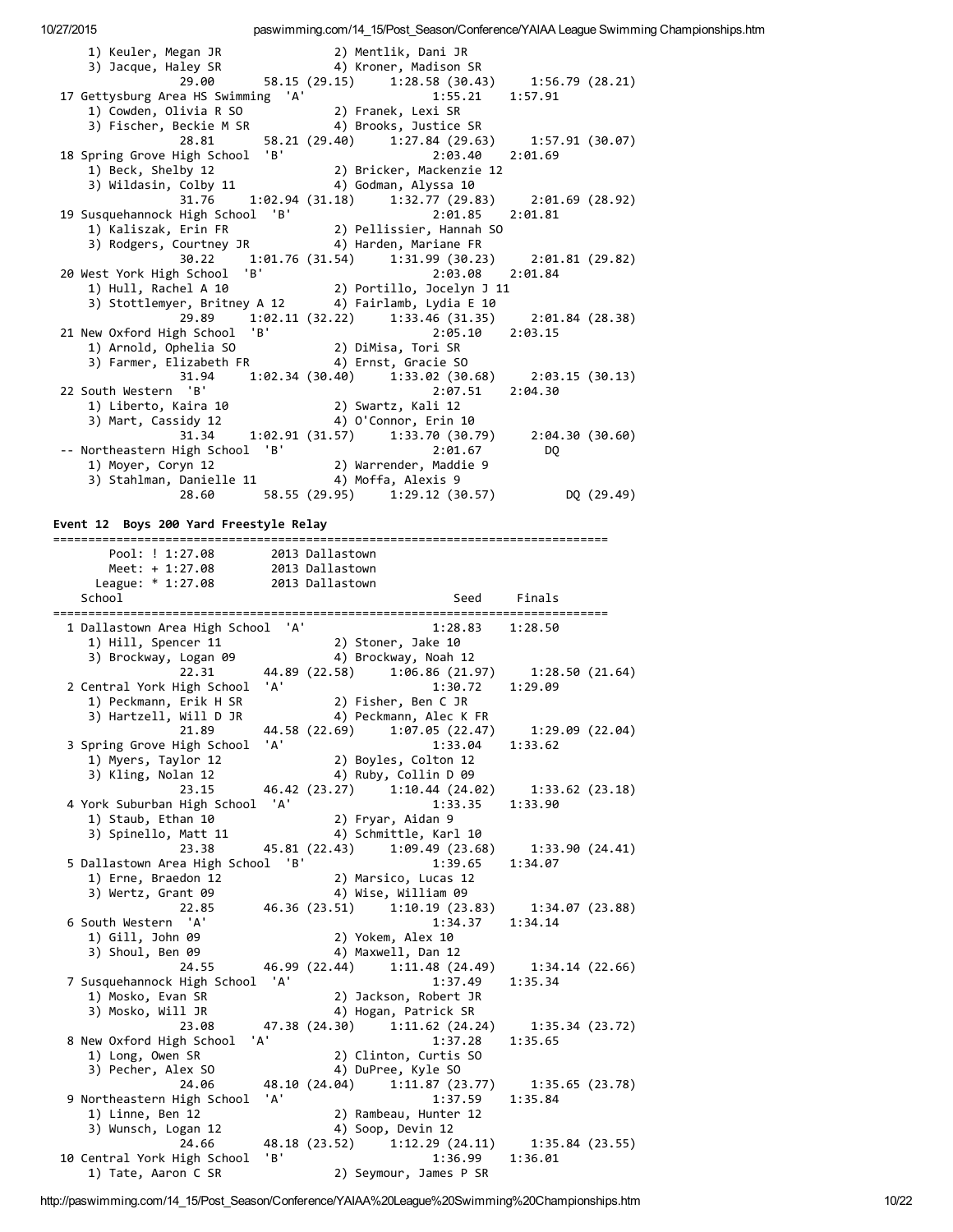| 3) Gemma, Anthony SO<br>23.88                                                                                               | 4) Forry, Alex J FR<br>47.93 (24.05) 1:11.06 (23.13) 1:36.01 (24.95)     |                 |
|-----------------------------------------------------------------------------------------------------------------------------|--------------------------------------------------------------------------|-----------------|
| 'A'<br>11 Dover Area High School                                                                                            | 1:37.28                                                                  | 1:38.52         |
| 1) Boyd, Brannon JR                                                                                                         | 2) Martinez, Angel 10                                                    |                 |
| 3) Edgar, Matt JR                                                                                                           | 4) Aspey, Cameron SO                                                     |                 |
| 25.58                                                                                                                       | 49.91 (24.33) 1:14.33 (24.42) 1:38.52 (24.19)                            |                 |
| ' A '<br>12 West York High School                                                                                           | 1:39.16                                                                  | 1:39.73         |
| 1) May, Jared M $12$                                                                                                        | 2) Spangler, Ben J 12                                                    |                 |
| 3) Spangler, Jake M 10                                                                                                      | 4) Landis, Greg N 11                                                     |                 |
| 25.15                                                                                                                       | 50.39 (25.24) 1:15.84 (25.45) 1:39.73 (23.89)                            |                 |
| 'B'<br>13 Northeastern High School                                                                                          | 1:44.29                                                                  | 1:41.51         |
| 1) Wilson, Drew 9                                                                                                           | 2) Hatchett, Jon 11                                                      |                 |
| 3) Shaffer, Austin 11                                                                                                       | 4) Darrah, Nathan 12                                                     |                 |
| 25.43                                                                                                                       | 50.99 (25.56) 1:16.89 (25.90) 1:41.51 (24.62)                            |                 |
| 14 Red Lion High School 'A'                                                                                                 | 1:43.99                                                                  | 1:41.94         |
| 1) Chan, Nate 09                                                                                                            | 2) Prince, Deion L 12                                                    |                 |
| 3) Anderson, Jack 9                                                                                                         | 4) Brandt, Connor D 11                                                   |                 |
| 25.86                                                                                                                       | 50.82 (24.96) 1:17.07 (26.25)                                            | 1:41.94 (24.87) |
| 15 Gettysburg Area HS Swimming 'A'                                                                                          | 1:41.81                                                                  | 1:42.27         |
| 1) Kiick, Zachary SO                                                                                                        | 2) Siperko, Sasha SO                                                     |                 |
| 3) Oussoren, Kade SO<br>25.73                                                                                               | 4) Bishop, Cameron I FR<br>51.61 (25.88) 1:16.65 (25.04) 1:42.27 (25.62) |                 |
| 16 York Suburban High School 'B'                                                                                            | 1:44.18                                                                  | 1:42.51         |
|                                                                                                                             |                                                                          |                 |
| 1) Holsinger, Mitchell 12 (2) Hassinger, Andrew 11<br>3) Orndorff. Seth 10 (1) A) Weber Mitchell 12<br>3) Orndorff, Seth 10 | 4) Weber, Mitchell 12                                                    |                 |
|                                                                                                                             | 26.00 50.88 (24.88) 1:16.45 (25.57)                                      | 1:42.51 (26.06) |
| 17 Susquehannock High School 'B'                                                                                            | 1:43.67                                                                  | 1:43.91         |
| 1) Gloeckner, Ryan JR                                                                                                       |                                                                          |                 |
| 3) Leasure, Clayton SR                                                                                                      | 2) Eckenrode, Kurt JR<br>4) Rohrbaugh, Alex SR                           |                 |
| 26.32                                                                                                                       | 52.09 (25.77) 1:18.55 (26.46)                                            | 1:43.91 (25.36) |
| 'B'<br>18 West York High School                                                                                             | 1:44.79                                                                  | 1:44.02         |
| 1) Morrison, Dan E 12                                                                                                       | י<br>11 Seifarth, Jack C<br>י ---- רו <i>י</i>                           |                 |
| 3) May, Joshua M 10                                                                                                         | 4) Zito, Tony G 11                                                       |                 |
| 25.57                                                                                                                       | 52.24 (26.67) 1:18.25 (26.01)                                            | 1:44.02 (25.77) |
| 'B'<br>19 New Oxford High School                                                                                            | 1:51.05                                                                  | 1:46.66         |
| 1) DiMisa, Gabriel JR                                                                                                       | ונובוב<br>DiMisa, Isaac FR<br>בינובות מונובי                             |                 |
| 3) Pecher, Aaron JR                                                                                                         | 4) Mack, Dan SO                                                          |                 |
| 26.83                                                                                                                       | 53.83 (27.00) 1:20.90 (27.07)                                            | 1:46.66 (25.76) |
| 'B'<br>20 Dover Area High School                                                                                            | 2:08.21                                                                  | 1:50.14         |
| 1) Jacobson, Dylan FR                                                                                                       | 2) Kohler, Jamie JR                                                      |                 |
| 3) Lightner, Luke JR                                                                                                        | 4) McDaniel, Evan SO                                                     |                 |
| 27.19                                                                                                                       | 53.83 (26.64) 1:23.08 (29.25)                                            | 1:50.14 (27.06) |
| 21 Gettysburg Area HS Swimming 'B'<br>1) Parker, Ian SO                                                                     | 1:55.95<br>2) Douds, Gus FR                                              | 1:53.17         |
| 3) Larkin, Josh SO                                                                                                          | 4) Lamb, Jonathan FR                                                     |                 |
| 27.34                                                                                                                       | 56.98 (29.64) 1:29.41 (32.43)                                            | 1:53.17 (23.76) |
| 22 South Western 'B'                                                                                                        | 2:03.26                                                                  | 1:56.15         |
|                                                                                                                             | 2) Mummert, Kirk 12                                                      |                 |
| 1) Laudicina, Wyatt 09<br>2) Banwan, Antuan 09<br>3) Barmer, Antwan 09                                                      | 4) Wetzel, Anthony 12                                                    |                 |
| 30.22                                                                                                                       | 59.43 (29.21) 1:30.42 (30.99)                                            | 1:56.15 (25.73) |
|                                                                                                                             |                                                                          |                 |

## Event 13 Girls 100 Yard Freestyle

|                                                   | Pool: ! 51.69             | 2013 Courtney Harnish, West York |         |        |  |  |
|---------------------------------------------------|---------------------------|----------------------------------|---------|--------|--|--|
| 2013 Alyssa Bixler, Dallastown<br>Meet: $+ 52.12$ |                           |                                  |         |        |  |  |
|                                                   | League: $* 51.60$         | 2014 Courtney Harnish, West York |         |        |  |  |
|                                                   | Name                      | Year School                      | Seed    | Finals |  |  |
|                                                   |                           |                                  |         |        |  |  |
|                                                   | 1 Gross, Carson           | 11 YSUBR                         | 54.14   | 53.70  |  |  |
|                                                   | 25.57                     | 53.70 (28.13)                    |         |        |  |  |
|                                                   | 2 Hoover, Taylor C        | 11 West York                     | 56.65   | 54.69  |  |  |
|                                                   | 26.51                     | 54.69 (28.18)                    |         |        |  |  |
|                                                   | 3 Devaney, Madie          | 11 YSUBR                         | 57.62   | 56.62  |  |  |
|                                                   | 27.06                     | 56.62 (29.56)                    |         |        |  |  |
|                                                   | 4 Stoner, Maddi R         | 09 West York                     | 56.31   | 56.70  |  |  |
|                                                   | 27.20                     | 56.70 (29.50)                    |         |        |  |  |
|                                                   | 5 Schmittle, Anna         | 12 YSUBR                         | 58.14   | 57.04  |  |  |
|                                                   | 27.51                     | 57.04 (29.53)                    |         |        |  |  |
|                                                   | 6 Welchans, Hailey E      | 10 Red Lion                      | 1:00.55 | 57.30  |  |  |
|                                                   | 27.76                     | 57.30 (29.54)                    |         |        |  |  |
|                                                   | 7 Washington-Myers, Amira | 12 Red Lion                      | 57.66   | 57.59  |  |  |
|                                                   | 26.77                     | 57.59 (30.82)                    |         |        |  |  |
|                                                   | 8 Balderson, Emma         | 10 DHS                           | 58.57   | 58.06  |  |  |
|                                                   | 27.26                     | 58.06 (30.80)                    |         |        |  |  |
|                                                   | 9 Hetrick, Maddi          | FR Dover                         | 58.84   | 58.65  |  |  |
|                                                   | 27.60                     | 58.65 (31.05)                    |         |        |  |  |
|                                                   |                           |                                  |         |        |  |  |
|                                                   | 10 Gochnauer, Morgan      | 10 YSUBR                         | 1:01.16 | 58.96  |  |  |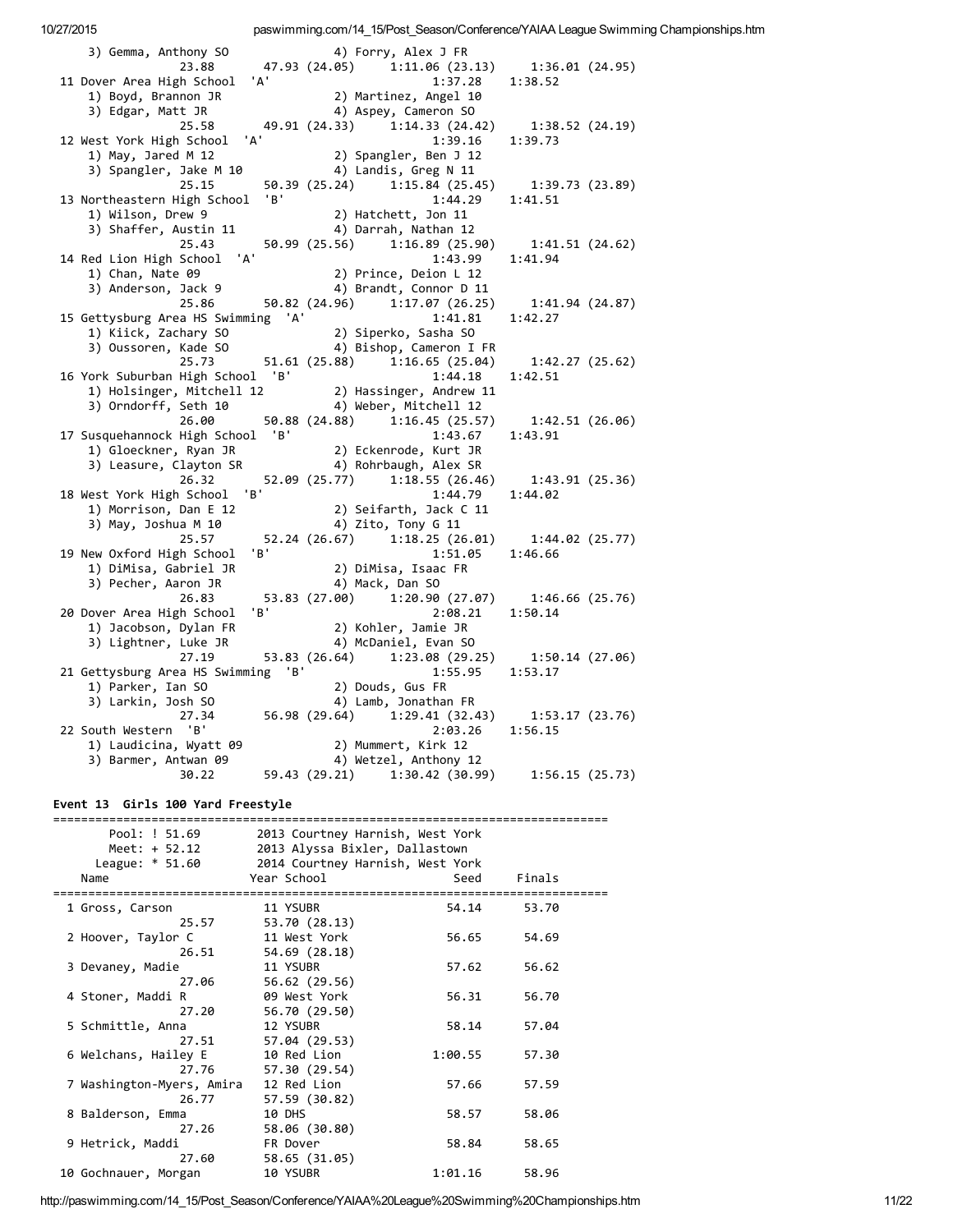| 27.99               | 58.96 (30.97)   |         |         |
|---------------------|-----------------|---------|---------|
| 11 McDermott, Abby  | <b>09 DHS</b>   | 1:02.92 | 59.40   |
| 28.81               | 59.40 (30.59)   |         |         |
| 12 Janocha, Hailey  | FR NOHS         | 1:01.26 | 59.93   |
| 28.27               | 59.93 (31.66)   |         |         |
| 13 Reed, Kristen A  | 11 Red Lion     | 1:02.17 | 1:00.62 |
| 28.92               | 1:00.62(31.70)  |         |         |
| 14 Hersey, Alyssa J | 11 West York    | 1:01.94 | 1:00.63 |
| 28.87               | 1:00.63(31.76)  |         |         |
| 14 Sutton, Ona      | 10 NEHS         | 1:02.18 | 1:00.63 |
| 28.88               | 1:00.63(31.75)  |         |         |
| 16 Spaulding, Emily | JR Dover        | 1:03.53 | 1:00.90 |
| 28.22               | 1:00.90(32.68)  |         |         |
| 17 Keuler, Megan    | JR SHS          | 1:02.02 | 1:01.43 |
| 28.99               | 1:01.43(32.44)  |         |         |
| 18 Wade, Joi        | 11 DHS          | 1:04.40 | 1:02.04 |
| 29.66               | 1:02.04(32.38)  |         |         |
| 19 Godman, Kaylyn   | 10 Rockets      | 1:01.62 | 1:02.24 |
| 30.00               | 1:02.24(32.24)  |         |         |
| 20 Moyer, Coryn     | 12 NEHS         | 1:03.92 | 1:02.29 |
| 29.30               | 1:02.29(32.99)  |         |         |
| 21 Cowden, Olivia R | SO Gettysburg   | 1:04.04 | 1:02.66 |
| 30.00               | 1:02.66(32.66)  |         |         |
| 22 Sweeney, Lili P  | JR Central York | 1:04.83 | 1:06.16 |
| 30.44               | 1:06.16(35.72)  |         |         |
| -- Keller, Rebekah  | Rockets         | 1:00.50 | DQ.     |
| 28.88               | DQ (31.50)      |         |         |
| -- Johns, Natalie   | 10 DHS          | 1:05.04 | DQ.     |
| 30.46               | DQ (32.34)      |         |         |
|                     |                 |         |         |

## Event 14 Boys 100 Yard Freestyle

| Pool: ! 46.40         |       |                         | 2009 Kevin Marsteller, York Suburban |       |        |
|-----------------------|-------|-------------------------|--------------------------------------|-------|--------|
| Meet: + 46.40         |       |                         | 2009 Kevin Marsteller, York Suburban |       |        |
| League: $* 46.40$     |       |                         | 2009 Kevin Marsteller, York Suburban |       |        |
| Name                  |       | Year School             |                                      | Seed  | Finals |
|                       |       |                         |                                      |       |        |
| 1 Peckmann, Alec K    |       | FR Central York         |                                      | 48.19 | 47.41  |
|                       | 22.59 | 47.41 (24.82)           |                                      |       |        |
| 2 Spinello, Matt      |       | 11 YSUBR                |                                      | 50.48 | 49.83  |
|                       | 24.03 | 49.83 (25.80)           |                                      |       |        |
| 3 Yokem, Alex         |       |                         | 10 South Western                     | 51.15 | 50.04  |
|                       | 23.61 | 50.04 (26.43)           |                                      |       |        |
| 4 Maxwell, Dan        |       |                         | 12 South Western                     | 51.47 | 51.38  |
|                       | 24.01 | 51.38 (27.37)           |                                      |       |        |
| 5 Kling, Nolan        |       | 12 Rockets              |                                      | 51.85 | 51.48  |
|                       | 24.51 | 51.48 (26.97)           |                                      |       |        |
| 6 DeAngelo II, Nico A |       | FR Gettysburg           |                                      | 52.57 | 51.84  |
|                       | 25.09 | 51.84 (26.75)           |                                      |       |        |
| 7 Kwasnjuk, Tobias    |       | SO Dover                |                                      | 52.92 | 51.98  |
|                       | 24.38 | 51.98 (27.60)           |                                      |       |        |
| 8 Mosko, Evan         |       | SR SHS                  |                                      | 53.22 | 52.01  |
|                       | 24.56 | 52.01 (27.45)           |                                      |       |        |
| 9 Fisher, Ben C       |       | JR Central York         |                                      | 52.54 | 52.09  |
|                       | 23.92 | 52.09 (28.17)           |                                      |       |        |
| 10 Schmittle, Karl    |       | 10 YSUBR                |                                      | 52.60 | 52.10  |
|                       | 25.22 | 52.10 (26.88)           |                                      |       |        |
| 11 Soop, Devin        |       | 12 NEHS                 |                                      | 52.70 | 52.46  |
|                       | 24.92 | 52.46 (27.54)           |                                      |       |        |
| 12 Boyles, Colton     |       | 12 Rockets              |                                      | 52.85 | 52.52  |
|                       | 24.65 | 52.52 (27.87)           |                                      |       |        |
| 13 Ruby, Collin D     |       | 09 Rockets              |                                      | 53.47 | 52.61  |
|                       | 24.98 |                         |                                      |       |        |
| 14 Schuler, Seth      |       | 52.61 (27.63)<br>09 DHS |                                      | 55.39 | 53.12  |
|                       |       |                         |                                      |       |        |
| 15 Kuhn, Jay          | 25.47 | 53.12 (27.65)           |                                      | 54.70 |        |
|                       |       | 11 Rockets              |                                      |       | 53.51  |
|                       | 25.44 | 53.51 (28.07)           |                                      |       |        |
| 16 Long, Owen         |       | SR NOHS                 |                                      | 54.88 | 53.76  |
|                       | 25.73 | 53.76 (28.03)           |                                      |       |        |
| 17 Jackson, Robert    |       | JR SHS                  |                                      | 54.21 | 53.88  |
|                       | 25.73 | 53.88 (28.15)           |                                      |       |        |
| 18 Wise, William      |       | 09 DHS                  |                                      | 54.59 | 53.89  |
|                       | 25.26 | 53.89 (28.63)           |                                      |       |        |
| 19 Staub, Ethan       |       | 10 YSUBR                |                                      | 55.49 | 54.60  |
|                       | 26.38 | 54.60 (28.22)           |                                      |       |        |
| 20 Gloeckner, Ryan    |       | JR SHS                  |                                      | 55.12 | 55.15  |
|                       | 26.00 | 55.15 (29.15)           |                                      |       |        |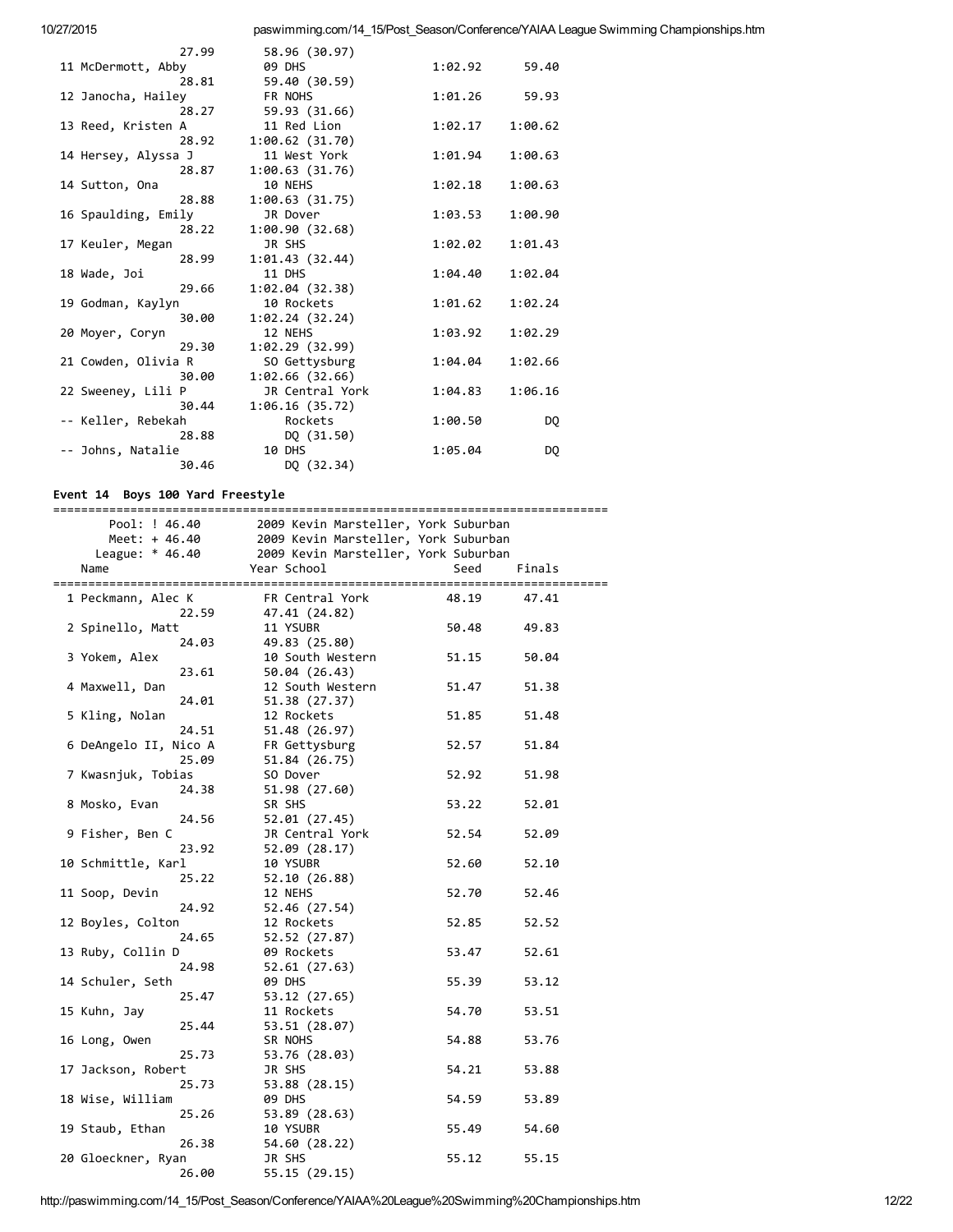| 21 Darrah, Nathan                    | 12 NEHS                                                     | 56.28                              | 55.67                              |
|--------------------------------------|-------------------------------------------------------------|------------------------------------|------------------------------------|
| 26.30                                | 55.67 (29.37)                                               |                                    |                                    |
| 22 Martinez, Angel                   | 10 Dover                                                    | 58.21                              | 56.79                              |
| 26.26                                | 56.79 (30.53)                                               |                                    |                                    |
| 23 Kiick, Zachary                    | SO Gettysburg                                               | 56.88                              | 57.40                              |
| 27.66<br>-- Fryar, Aidan             | 57.40 (29.74)<br>9 YSUBR                                    | 52.79                              | DQ                                 |
| 24.45                                | DQ (27.24)                                                  |                                    |                                    |
|                                      |                                                             |                                    |                                    |
| Event 15 Girls 500 Yard Freestyle    |                                                             |                                    |                                    |
| Pool: ! 5:01.33                      |                                                             | 2014 Mia Nonnenberg, Scranton Prep |                                    |
| Meet: + 5:02.23<br>League: * 4:46.66 | 1988 Becky Krone, Dover<br>2014 Courtney Harnish, West York |                                    |                                    |
| Name                                 | Year School                                                 | Seed                               | Finals                             |
|                                      |                                                             |                                    |                                    |
| 1 Brenneman, Lindsay                 | SO Dover                                                    | 5:30.49                            | 5:17.07                            |
| 28.17                                | 59.26 (31.09)                                               |                                    | $1:30.94(31.68)$ $2:03.12(32.18)$  |
| 2:35.44(32.32)                       | 3:07.63(32.19)                                              |                                    | $3:39.98(32.35)$ $4:12.42(32.44)$  |
| 4:44.92 (32.50)                      | 5:17.07(32.15)                                              |                                    |                                    |
| 2 Thornley, Justina                  | 11 DHS                                                      | 5:41.59                            | 5:23.52                            |
| 28.64                                | 1:00.42(31.78)                                              | 1:32.81(32.39)                     | 2:05.93 (33.12)                    |
| 2:38.93(33.00)                       | 3:12.61(33.68)                                              |                                    | $3:46.03(33.42)$ $4:18.86(32.83)$  |
| 4:51.33(32.47)                       | 5:23.52(32.19)                                              |                                    |                                    |
| 3 McIntyre, Summer A                 | SR Central York                                             | 5:40.61                            | 5:27.42                            |
| 28.17<br>2:39.81(33.37)              | 59.89 (31.72)<br>3:13.58(33.77)                             | 1:32.74 (32.85)<br>3:47.60 (34.02) | 2:06.44 (33.70)<br>4:21.56 (33.96) |
|                                      |                                                             |                                    |                                    |
| 4:55.19 (33.63)<br>4 Randolph, Julia | 5:27.42(32.23)<br>12 DHS                                    | 5:33.61                            | 5:29.59                            |
| 29.62                                | 1:01.61 (31.99)                                             | 1:34.95(33.34)                     | 2:08.65 (33.70)                    |
| 2:42.30(33.65)                       | 3:15.94(33.64)                                              | 3:49.82 (33.88)                    | 4:23.48 (33.66)                    |
| 4:56.96 (33.48)                      | 5:29.59(32.63)                                              |                                    |                                    |
| 5 Brown, Rebekah                     | 11 DHS                                                      | 5:33.59                            | 5:29.71                            |
| 29.57                                | 1:01.79(32.22)                                              | 1:35.06(33.27)                     | 2:09.06 (34.00)                    |
| 2:43.06 (34.00)                      | 3:16.94(33.88)                                              | 3:50.80(33.86)                     | 4:24.53(33.73)                     |
| 4:58.16 (33.63)                      | 5:29.71(31.55)                                              |                                    |                                    |
| 6 Staub, Morgan                      | SR Dover                                                    | 5:40.45                            | 5:30.07                            |
| 28.69                                | 1:00.02(31.33)                                              | 1:33.04(33.02)                     | 2:07.02(33.98)                     |
| 2:41.25 (34.23)                      | 3:15.63(34.38)                                              | 3:50.20(34.57)                     | 4:24.06(33.86)                     |
| 4:57.89(33.83)                       | 5:30.07(32.18)                                              |                                    |                                    |
| 7 Sopko, Mackenzie R                 | JR Central York                                             | 5:37.03                            | 5:32.34                            |
| 28.63<br>2:41.93(34.08)              | 1:00.46(31.83)<br>3:16.21(34.28)                            | 1:33.90(33.44)<br>3:50.70 (34.49)  | 2:07.85(33.95)<br>4:25.24(34.54)   |
| 4:59.45(34.21)                       | 5:32.34(32.89)                                              |                                    |                                    |
| 8 Sopko, Camryn P                    | FR Central York                                             | 5:43.25                            | 5:35.59                            |
| 29.63                                | 1:02.67(33.04)                                              | 1:36.94(34.27)                     | 2:11.43(34.49)                     |
| 2:45.80(34.37)                       | 3:20.18(34.38)                                              | 3:54.34(34.16)                     | 4:28.65(34.31)                     |
| 5:02.74 (34.09)                      | 5:35.59 (32.85)                                             |                                    |                                    |
| 9 Sevret, Devin                      | 10 Red Lion                                                 | 5:40.19                            | 5:36.86                            |
| 29.28                                | 1:01.35(32.07)                                              | 1:34.60(33.25)                     | 2:08.64(34.04)                     |
| 2:43.01(34.37)                       | 3:17.60(34.59)                                              | 3:52.60(35.00)                     | 4:27.52 (34.92)                    |
| 5:02.48(34.96)                       | 5:36.86(34.38)                                              |                                    |                                    |
| 10 Williams, Annie M                 | SR Gettysburg                                               | 5:45.70                            | 5:37.28                            |
| 30.08<br>2:45.83(34.87)              | 1:02.57(32.49)                                              | 1:35.98 (33.41)                    | 2:10.96(34.98)                     |
| 5:05.49(33.68)                       | 3:21.31(35.48)<br>5:37.28(31.79)                            | 3:56.87 (35.56)                    | 4:31.81 (34.94)                    |
| 11 Bowen, Alexis                     | 9 YSUBR                                                     | 5:54.25                            | 5:43.37                            |
| 30.69                                | 1:03.96 (33.27)                                             | 1:38.60(34.64)                     | 2:13.71(35.11)                     |
| 2:48.71 (35.00)                      | 3:23.86(35.15)                                              | 3:59.06(35.20)                     | 4:34.63 (35.57)                    |
| 5:09.74(35.11)                       | 5:43.37(33.63)                                              |                                    |                                    |
| 12 Pechinski, Ashley                 | 10 DHS                                                      | 5:51.21                            | 5:43.42                            |
| 29.65                                | 1:03.05(33.40)                                              | 1:37.86(34.81)                     | 2:13.30(35.44)                     |
| 2:48.84(35.54)                       | 3:24.59(35.75)                                              | 4:00.03(35.44)                     | 4:35.42 (35.39)                    |
| 5:10.43(35.01)                       | 5:43.42 (32.99)                                             |                                    |                                    |
| 13 Swaltek, Kayla                    | SO Central York                                             | 5:47.63                            | 5:45.51                            |
| 29.74                                | 1:02.91(33.17)                                              | 1:37.17(34.26)                     | 2:12.12 (34.95)                    |
| 2:47.41(35.29)                       | 3:23.54(36.13)                                              | 3:59.09(35.55)                     | 4:35.09 (36.00)                    |
| 5:10.70(35.61)                       | 5:45.51(34.81)                                              |                                    |                                    |
| 14 Little, Casey C                   | SR Gettysburg                                               | 5:56.96                            | 5:55.28                            |
| 31.96                                | 1:06.47 (34.51)                                             | 1:42.16(35.69)                     | 2:18.51(36.35)                     |
| 2:55.19(36.68)                       | 3:31.58(36.39)                                              | 4:07.97 (36.39)                    | 4:44.58(36.61)                     |
| 5:20.83 (36.25)                      | 5:55.28(34.45)                                              |                                    |                                    |
| 15 Miller, Ashton                    | 12 Rockets                                                  | 5:48.97                            | 5:57.43                            |
| 30.90<br>2:54.55 (36.75)             | 1:04.99 (34.09)<br>3:31.72(37.17)                           | 1:40.93(35.94)<br>4:08.95(37.23)   | 2:17.80(36.87)<br>4:46.02 (37.07)  |
| 5:22.60(36.58)                       | 5:57.43(34.83)                                              |                                    |                                    |
| 16 Stein, Rachel                     | 9 YSUBR                                                     | 6:18.41                            | 6:03.59                            |
|                                      |                                                             |                                    |                                    |

http://paswimming.com/14\_15/Post\_Season/Conference/YAIAA%20League%20Swimming%20Championships.htm 13/22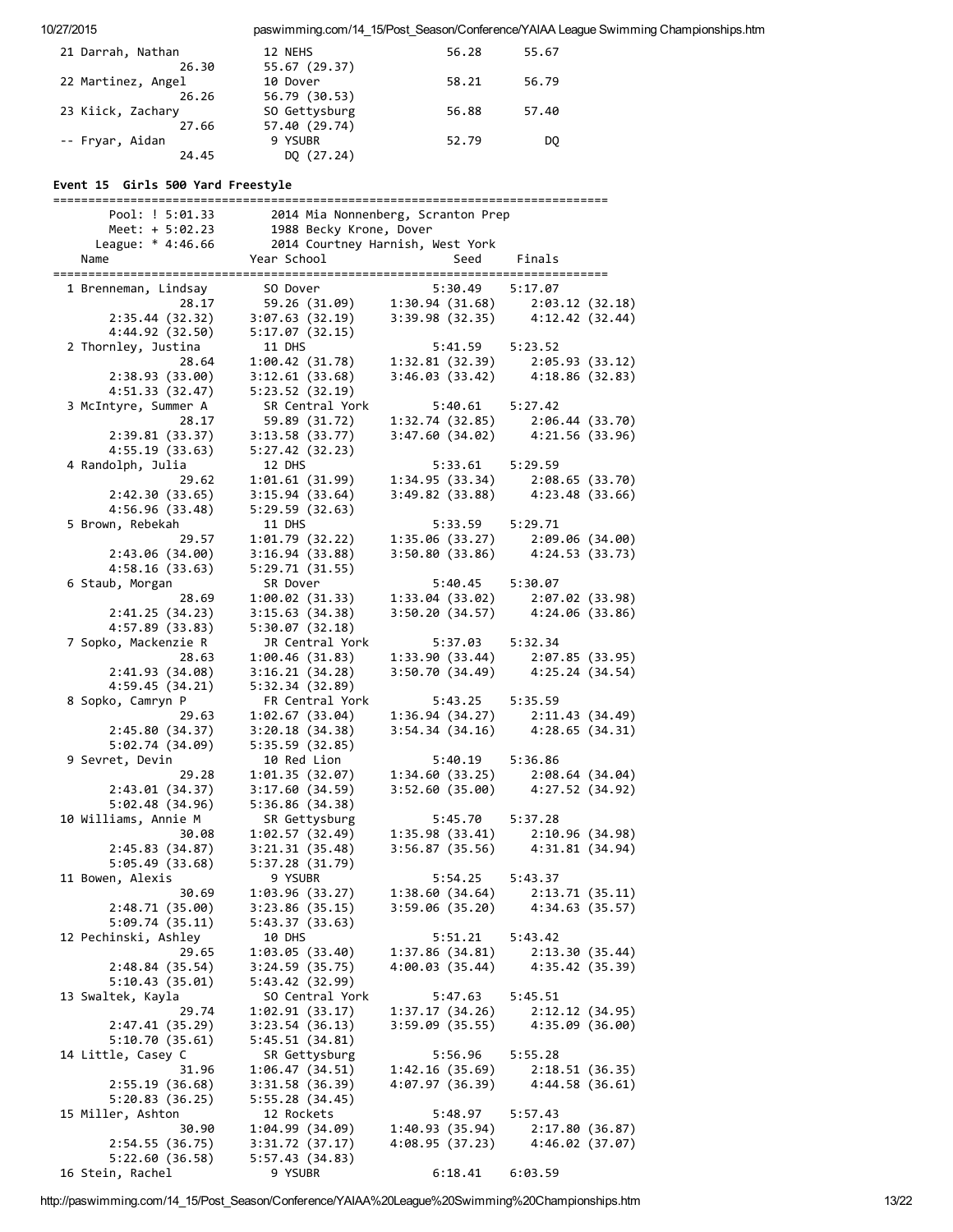| 10/27/2015                                             |                              |                                   |                 | paswimming.com/14 15/Post Season/Conference/YAIAA League Swimming Championships.htm |
|--------------------------------------------------------|------------------------------|-----------------------------------|-----------------|-------------------------------------------------------------------------------------|
| 30.44                                                  | 1:04.22(33.78)               | 1:39.07 (34.85)                   | 2:14.90(35.83)  |                                                                                     |
| 2:52.46(37.56)                                         | 3:30.87(38.41)               | $4:10.05(39.18)$ $4:49.71(39.66)$ |                 |                                                                                     |
| 5:29.05(39.34)                                         | 6:03.59(34.54)               |                                   |                 |                                                                                     |
| 17 Rinehart, Emma M                                    | 11 Red Lion                  | $6:10.85$ $6:04.72$               |                 |                                                                                     |
| 31.88                                                  | 1:07.56 (35.68)              | $1:44.51(36.95)$ $2:22.16(37.65)$ |                 |                                                                                     |
| 3:00.65(38.49)                                         | 3:37.67(37.02)               | 4:14.16 (36.49) 4:53.60 (39.44)   |                 |                                                                                     |
| 5:31.27(37.67)                                         | 6:04.72(33.45)               |                                   |                 |                                                                                     |
| 18 Riddle, Hannah                                      | SO Dover                     | 6:15.58 6:07.20                   |                 |                                                                                     |
| 31.39                                                  | 1:07.31 (35.92)              | $1:44.17(36.86)$ $2:22.06(37.89)$ |                 |                                                                                     |
| 3:00.05(37.99)                                         | 3:38.21(38.16)               | 4:16.39 (38.18) 4:54.33 (37.94)   |                 |                                                                                     |
| 5:32.27 (37.94)                                        | 6:07.20(34.93)               |                                   |                 |                                                                                     |
| 19 Rau, Caitlyn                                        | 9 NEHS                       | 6:10.78 6:09.38                   |                 |                                                                                     |
| 32.20                                                  | 1:08.66 (36.46)              | $1:45.59(36.93)$ $2:22.81(37.22)$ |                 |                                                                                     |
| 3:00.19(37.38)                                         | 3:37.81(37.62)               | 4:15.75 (37.94) 4:54.31 (38.56)   |                 |                                                                                     |
| 5:32.79(38.48)                                         | 6:09.38(36.59)               |                                   |                 |                                                                                     |
| 20 Landis, Carter                                      | 09 West York                 | $6:09.85$ $6:10.19$               |                 |                                                                                     |
| 32.19                                                  | 1:08.45 (36.26)              | $1:45.95(37.50)$ $2:24.21(38.26)$ |                 |                                                                                     |
| 3:02.27(38.06)                                         | 3:40.79(38.52)               | 4:19.24 (38.45) 4:57.23 (37.99)   |                 |                                                                                     |
| 5:34.99(37.76)                                         | 6:10.19(35.20)               |                                   |                 |                                                                                     |
| 21 Wolfgang, Morgan                                    | 12 NEHS                      | $6:20.62$ $6:22.71$               |                 |                                                                                     |
| 33.76                                                  | 1:11.21 (37.45)              | $1:50.07(38.86)$ $2:29.19(39.12)$ |                 |                                                                                     |
|                                                        | 3:48.89(39.99)               | 4:28.69 (39.80) 5:07.99 (39.30)   |                 |                                                                                     |
| $3:08.90(39.71)$<br>$5:46.56(38.57)$<br>5:46.56(38.57) | 6:22.71(36.15)               |                                   |                 |                                                                                     |
| 22 Arnold, Mikala                                      | SO Dover                     | 6:26.98 6:23.51                   |                 |                                                                                     |
| 33.59                                                  | 1:10.80(37.21)               | $1:49.71(38.91)$ $2:28.99(39.28)$ |                 |                                                                                     |
|                                                        |                              |                                   |                 |                                                                                     |
| 3:08.55(39.56)                                         | 3:48.07(39.52)               | 4:27.89 (39.82) 5:07.56 (39.67)   |                 |                                                                                     |
| 5:46.67(39.11)<br>23 Wonder, Kirstyn                   | 6:23.51(36.84)<br>09 Rockets | $6:24.82$ $6:29.72$               |                 |                                                                                     |
|                                                        |                              |                                   |                 |                                                                                     |
| 31.34                                                  | 1:05.93 (34.59)              | $1:43.37(37.44)$ $2:23.60(40.23)$ |                 |                                                                                     |
| 3:05.08(41.48)                                         | 3:45.79(40.71)               | 4:26.74 (40.95) 5:08.46 (41.72)   |                 |                                                                                     |
| 5:50.26(41.80)                                         | 6:29.72(39.46)               |                                   |                 |                                                                                     |
| -- Suarez, Havannah<br>30.80                           | 10 YSUBR                     | 5:53.23                           | DQ.             |                                                                                     |
|                                                        | 1:04.97 (34.17)              | $1:40.28(35.31)$ $2:15.61(35.33)$ |                 |                                                                                     |
| 2:51.35 (35.74)                                        | 3:27.31(35.96)               | 4:03.52(36.21)                    | 4:39.81 (36.29) |                                                                                     |
| 5:15.50(35.69)                                         | DQ (34.70)                   |                                   |                 |                                                                                     |

#### Event 16 Boys 500 Yard Freestyle

| Pool: ! 4:37.66             | 2014 J. Kehl, West Allegheny          |                |                                     |  |  |
|-----------------------------|---------------------------------------|----------------|-------------------------------------|--|--|
| Meet: $+ 4:39.33$           | 2014 Trevor Hine, Dallastown          |                |                                     |  |  |
| League: * 4:39.33           | 2014 Trevor Hine, Dallastown          |                |                                     |  |  |
| Name<br>=================== | Year School<br>:===================== | Seed           | Finals<br>==========                |  |  |
| 1 North, Dylan J            | 11 Red Lion                           | 4:51.77        | 4:44.58                             |  |  |
| 25.63                       | $52.87$ (27.24) 1:20.84 (27.97)       |                | 1:49.30 (28.46)                     |  |  |
| 2:18.21(28.91)              | 2:47.47(29.26)                        | 3:16.82(29.35) | 3:46.01(29.19)                      |  |  |
| 4:15.61(29.60)              | 4:44.58(28.97)                        |                |                                     |  |  |
| 2 Tate, Jesse W             | JR Central York                       | 4:55.53        | 4:47.45                             |  |  |
| 25.27                       | 53.32 (28.05)                         | 1:22.05(28.73) | 1:50.72(28.67)                      |  |  |
| 2:19.74(29.02)              | 2:49.15(29.41)                        | 3:19.05(29.90) | 3:48.98 (29.93)                     |  |  |
| 4:18.78 (29.80)             | 4:47.45(28.67)                        |                |                                     |  |  |
| 3 Brockway, Logan           | 09 DHS                                | 4:56.65        | 5:00.90                             |  |  |
| 25.01                       | 53.08 (28.07)                         | 1:22.40(29.32) | 1:52.08 (29.68)                     |  |  |
| 2:22.76(30.68)              | 2:54.12(31.36)                        |                | $3:25.36(31.24)$ $3:57.52(32.16)$   |  |  |
| 4:29.78 (32.26)             | 5:00.90(31.12)                        |                |                                     |  |  |
| 4 Baker, Charles            | 11 DHS                                | 5:14.85        | 5:01.91                             |  |  |
| 26.72                       | 55.94 (29.22)                         | 1:25.67(29.73) | 1:55.86 (30.19)                     |  |  |
| 2:26.41(30.55)              | 2:57.60(31.19)                        | 3:29.00(31.40) | 4:00.92 (31.92)                     |  |  |
| 4:32.91 (31.99)             | 5:01.91 (29.00)                       |                |                                     |  |  |
| 5 Sload-Diehl, Colin R      | 12 Red Lion                           | 5:14.38        | 5:03.25                             |  |  |
| 26.74                       | 56.07 (29.33)                         | 1:26.52(30.45) | 1:57.41(30.89)                      |  |  |
| 2:28.32(30.91)              | 2:59.57(31.25)                        | 3:30.64(31.07) | 4:02.09(31.45)                      |  |  |
| 4:33.63(31.54)              | 5:03.25(29.62)                        |                |                                     |  |  |
| 6 Marsico, Lucas            | 12 DHS                                | 5:09.26        | 5:03.55                             |  |  |
| 26.21                       | 55.15 (28.94)                         | 1:25.14(29.99) | 1:55.90 (30.76)                     |  |  |
| 2:27.01(31.11)              | 2:58.37 (31.36)                       | 3:29.90(31.53) | 4:01.92 (32.02)                     |  |  |
| 4:33.83 (31.91)             | 5:03.55(29.72)                        |                |                                     |  |  |
| 7 Lorenzen, Jacob           | 09 Red Lion                           | 5:12.49        | 5:05.13                             |  |  |
| 26.90                       | 57.16 (30.26)                         | 1:28.05(30.89) | 1:59.75 (31.70)                     |  |  |
| 2:31.53(31.78)              | 3:02.75(31.22)                        | 3:33.91(31.16) | 4:04.49 (30.58)                     |  |  |
| 4:35.43 (30.94)             | 5:05.13(29.70)                        |                |                                     |  |  |
| 8 Hyde, Logan L             | SO Gettysburg                         | 5:02.36        | 5:08.54                             |  |  |
| 26.27                       | 55.53 (29.26)                         | 1:26.26(30.73) | 1:57.41 (31.15)                     |  |  |
| 2:28.79(31.38)              | 3:00.62(31.83)                        |                | $3:33.04$ (32.42) $4:05.43$ (32.39) |  |  |
| 4:37.49 (32.06)             | 5:08.54(31.05)                        |                |                                     |  |  |
| 9 DuPree, Kyle              | SO NOHS                               | 5:19.04        | 5:10.03                             |  |  |
| 26.41                       | 56.53 (30.12)                         | 1:27.64(31.11) | 1:59.20(31.56)                      |  |  |

http://paswimming.com/14\_15/Post\_Season/Conference/YAIAA%20League%20Swimming%20Championships.htm 14/22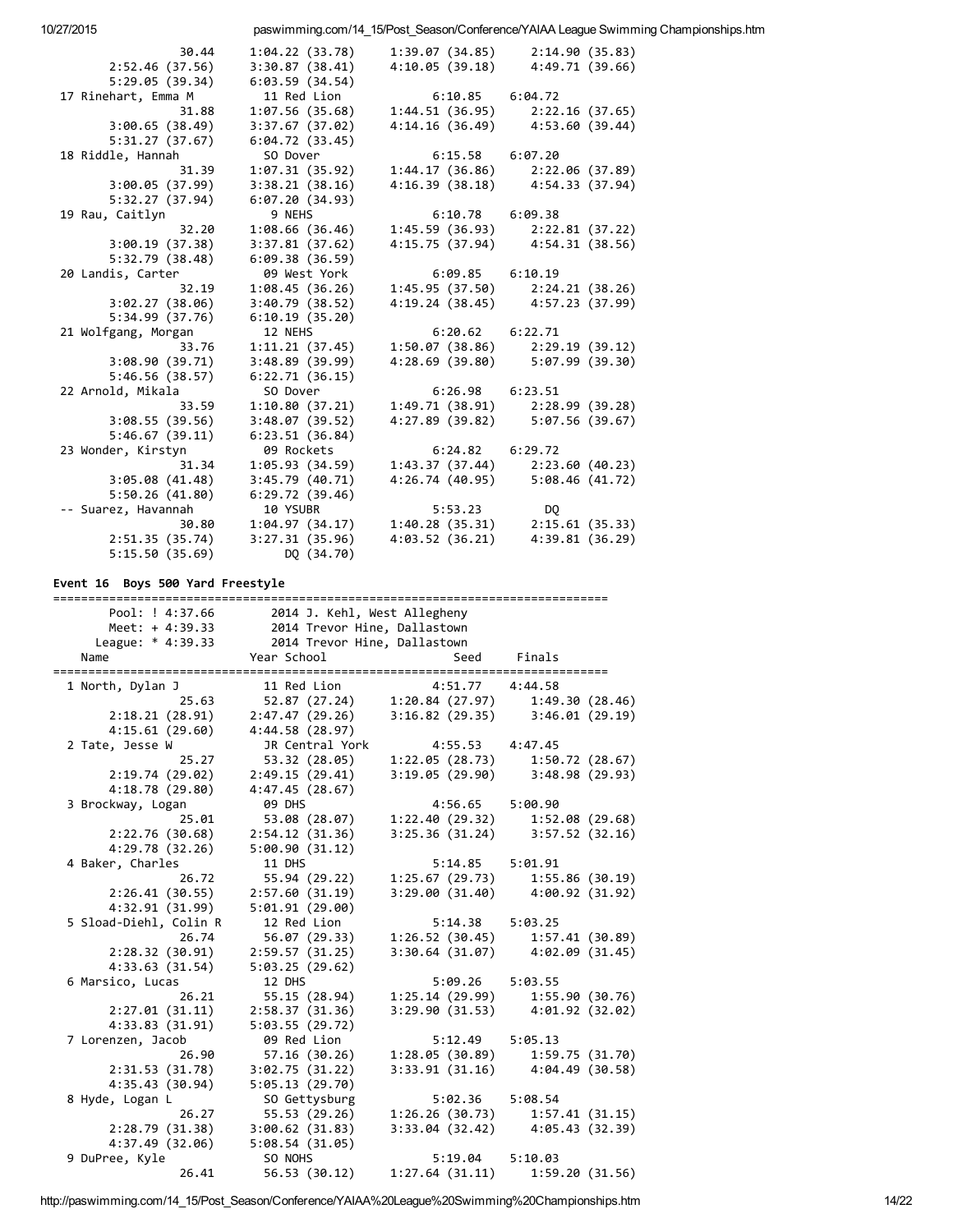| 10/27/2015                         |                                   |                                                                                                                 |                 | paswimming.com/14_15/Post_Season/Conference/YAIAA League Swimming Championships.htm |
|------------------------------------|-----------------------------------|-----------------------------------------------------------------------------------------------------------------|-----------------|-------------------------------------------------------------------------------------|
| 2:30.53(31.33)                     | 3:02.94(32.41)                    | 3:35.07(32.13)                                                                                                  | 4:07.27(32.20)  |                                                                                     |
| 4:39.75 (32.48)                    | 5:10.03 (30.28)                   |                                                                                                                 |                 |                                                                                     |
| 10 Wilson, Drew                    | 9 NEHS                            | 5:15.22                                                                                                         | 5:10.48         |                                                                                     |
| 27.20                              | 57.33 (30.13)                     | 1:28.47(31.14)                                                                                                  | 1:59.92 (31.45) |                                                                                     |
| 2:32.19 (32.27)<br>4:40.64(31.88)  | 3:04.01 (31.82)<br>5:10.48(29.84) | 3:36.43(32.42)                                                                                                  | 4:08.76 (32.33) |                                                                                     |
| 11 Linne, Ben                      | 12 NEHS                           | 5:14.22                                                                                                         | 5:12.69         |                                                                                     |
| 26.59                              | 56.64 (30.05)                     | 1:27.56(30.92)                                                                                                  | 1:59.06 (31.50) |                                                                                     |
| 2:31.19(32.13)                     | 3:03.56(32.37)                    | 3:35.28 (31.72)                                                                                                 | 4:08.18 (32.90) |                                                                                     |
| 4:41.00(32.82)                     | 5:12.69(31.69)                    |                                                                                                                 |                 |                                                                                     |
| 12 Dunnigan, Patrick               | 11 DHS                            | 5:25.99                                                                                                         | 5:14.41         |                                                                                     |
| 27.08                              | 57.24 (30.16)                     | 1:28.17 (30.93)                                                                                                 | 1:59.64(31.47)  |                                                                                     |
| 2:31.69(32.05)                     | 3:04.23(32.54)                    | 3:37.07 (32.84)                                                                                                 | 4:10.17(33.10)  |                                                                                     |
| 4:43.15 (32.98)                    | 5:14.41(31.26)                    |                                                                                                                 |                 |                                                                                     |
| 13 Link, Hunter                    | JR Dover                          | 5:22.57                                                                                                         | 5:16.85         |                                                                                     |
| 27.22                              | 57.29 (30.07)                     | 1:29.11 (31.82)                                                                                                 | 2:01.39(32.28)  |                                                                                     |
| 2:34.38 (32.99)                    | 3:07.10 (32.72)                   | 3:39.84(32.74)                                                                                                  | 4:12.75 (32.91) |                                                                                     |
| 4:45.88(33.13)<br>14 Herr, Jared S | 5:16.85(30.97)<br>FR Gettysburg   | 5:16.07                                                                                                         | 5:17.46         |                                                                                     |
| 27.19                              | 57.37 (30.18)                     | 1:28.91(31.54)                                                                                                  | 2:01.60 (32.69) |                                                                                     |
| 2:34.88 (33.28)                    | 3:08.13 (33.25)                   | 3:41.72 (33.59)                                                                                                 | 4:15.08(33.36)  |                                                                                     |
| 4:47.43(32.35)                     | 5:17.46(30.03)                    |                                                                                                                 |                 |                                                                                     |
| 15 Seymour, James P                | SR Central York                   | 5:38.66                                                                                                         | 5:23.26         |                                                                                     |
| 26.26                              | 55.82 (29.56)                     | 1:26.79 (30.97)                                                                                                 | 1:59.05(32.26)  |                                                                                     |
| 2:32.32 (33.27)                    | 3:06.05(33.73)                    | 3:40.59 (34.54)                                                                                                 | 4:15.22(34.63)  |                                                                                     |
| 4:49.95 (34.73)                    | 5:23.26(33.31)                    |                                                                                                                 |                 |                                                                                     |
| 16 Forry, Alex J                   | FR Central York                   | 5:29.23                                                                                                         | 5:26.38         |                                                                                     |
| 27.59                              | 59.56 (31.97)                     | 1:32.45(32.89)                                                                                                  | 2:05.56(33.11)  |                                                                                     |
| 2:38.88 (33.32)<br>4:53.99 (33.59) | 3:12.80(33.92)<br>5:26.38 (32.39) | 3:46.64 (33.84)                                                                                                 | 4:20.40 (33.76) |                                                                                     |
| 17 Spangler, Jake M                | 10 West York                      | 5:34.22                                                                                                         | 5:26.62         |                                                                                     |
| 27.99                              | 59.39 (31.40)                     | 1:32.35(32.96)                                                                                                  | 2:06.26 (33.91) |                                                                                     |
| 2:39.95 (33.69)                    | 3:13.73 (33.78)                   | 3:47.55 (33.82)                                                                                                 | 4:21.54 (33.99) |                                                                                     |
| 4:55.30 (33.76)                    | 5:26.62 (31.32)                   |                                                                                                                 |                 |                                                                                     |
| 18 Roberts, Corey                  | 11 Rockets                        | 5:26.71                                                                                                         | 5:27.10         |                                                                                     |
| 28.62                              | 59.51 (30.89)                     | $1:32.02$ (32.51) $2:05.11$ (33.09)                                                                             |                 |                                                                                     |
| 2:38.71(33.60)                     | 3:12.75(34.04)                    | $3:46.93(34.18)$ $4:21.44(34.51)$                                                                               |                 |                                                                                     |
| 4:55.79 (34.35)                    | 5:27.10(31.31)                    |                                                                                                                 |                 |                                                                                     |
| 19 Boyd, Brannon<br>28.87          | JR Dover                          | 5:24.86                                                                                                         | 5:27.91         |                                                                                     |
| 2:40.81(33.63)                     | 1:00.61(31.74)<br>3:14.70(33.89)  | $\begin{array}{lll} 1:33.68 & (33.07) & 2:07.18 & (33.50) \\ 3:48.29 & (33.59) & 4:22.03 & (33.74) \end{array}$ |                 |                                                                                     |
| 4:55.68(33.65)                     | 5:27.91(32.23)                    |                                                                                                                 |                 |                                                                                     |
| 20 Ballou, Michael                 | 12 South Western                  | 5:42.81                                                                                                         | 5:30.82         |                                                                                     |
| 28.73                              | 1:00.97 (32.24)                   | 1:34.28(33.31)                                                                                                  | 2:08.57 (34.29) |                                                                                     |
| 2:42.61 (34.04)                    | 3:16.99(34.38)                    | $3:51.10(34.11)$ $4:25.68(34.58)$                                                                               |                 |                                                                                     |
| 4:58.87 (33.19)                    | 5:30.82 (31.95)                   |                                                                                                                 |                 |                                                                                     |
| 21 Anderson, Jack                  | 9 Red Lion                        | 5:29.15                                                                                                         | 5:32.89         |                                                                                     |
| 29.06                              | 1:00.55(31.49)                    | 1:33.56(33.01)                                                                                                  | 2:07.15(33.59)  |                                                                                     |
| 2:41.37(34.22)                     | 3:14.88(33.51)                    | 3:49.53(34.65)                                                                                                  | 4:24.42 (34.89) |                                                                                     |
| 4:58.75 (34.33)                    | 5:32.89(34.14)<br>9 YSUBR         | 5:29.78                                                                                                         | 5:35.50         |                                                                                     |
| 22 Patterson, Alex<br>28.85        | 1:00.55(31.70)                    | 1:33.57(33.02)                                                                                                  | 2:07.18(33.61)  |                                                                                     |
| 2:41.16(33.98)                     | 3:15.85(34.69)                    | 3:50.83 (34.98)                                                                                                 | 4:25.83 (35.00) |                                                                                     |
| 5:01.23(35.40)                     | 5:35.50(34.27)                    |                                                                                                                 |                 |                                                                                     |
| 23 Mascaro, Dominic                | 10 Rockets                        | 5:38.95                                                                                                         | 5:36.07         |                                                                                     |
| 28.65                              | 1:00.48(31.83)                    | 1:33.77(33.29)                                                                                                  | 2:08.10(34.33)  |                                                                                     |
| 2:42.83 (34.73)                    | 3:18.10(35.27)                    | 3:53.26(35.16)                                                                                                  | 4:28.25(34.99)  |                                                                                     |
| 5:02.86(34.61)                     | 5:36.07(33.21)                    |                                                                                                                 |                 |                                                                                     |
| 24 Golden, Trent                   | 10 YSUBR                          | 5:39.86                                                                                                         | 5:41.14         |                                                                                     |
| 29.04                              | 1:01.06(32.02)                    | 1:34.20(33.14)                                                                                                  | 2:08.16(33.96)  |                                                                                     |
| 2:42.80 (34.64)<br>5:06.37(36.43)  | 3:17.95(35.15)<br>5:41.14(34.77)  | 3:54.12(36.17)                                                                                                  | 4:29.94 (35.82) |                                                                                     |
|                                    |                                   |                                                                                                                 |                 |                                                                                     |

## Event 17 Girls 100 Yard Backstroke

| Pool: ! 54.91<br>Meet: $+ 54.91$<br>League: $* 54.91$ | 2012 Morgan Pfaff, Red Lion<br>2012 Morgan Pfaff, Red Lion<br>2012 Morgan Pfaff, Red Lion |         |         |
|-------------------------------------------------------|-------------------------------------------------------------------------------------------|---------|---------|
| Name                                                  | Year School                                                                               | Seed    | Finals  |
| 1 Chalk, Regan<br>28.66                               | SR NOHS<br>59.30 (30.64)                                                                  | 1:02.16 | 59.30   |
| 2 Hess, Anna<br>28.94                                 | 12 DHS<br>59.52 (30.58)                                                                   | 1:01.14 | 59.52   |
| 3 Vaughn, Carley<br>29.17                             | JR Central York<br>1:00.57(31.40)                                                         | 1:02.51 | 1:00.57 |
| 4 Gross, Carson                                       | 11 YSUBR                                                                                  | 1:02.28 | 1:01.71 |

http://paswimming.com/14\_15/Post\_Season/Conference/YAIAA%20League%20Swimming%20Championships.htm 15/22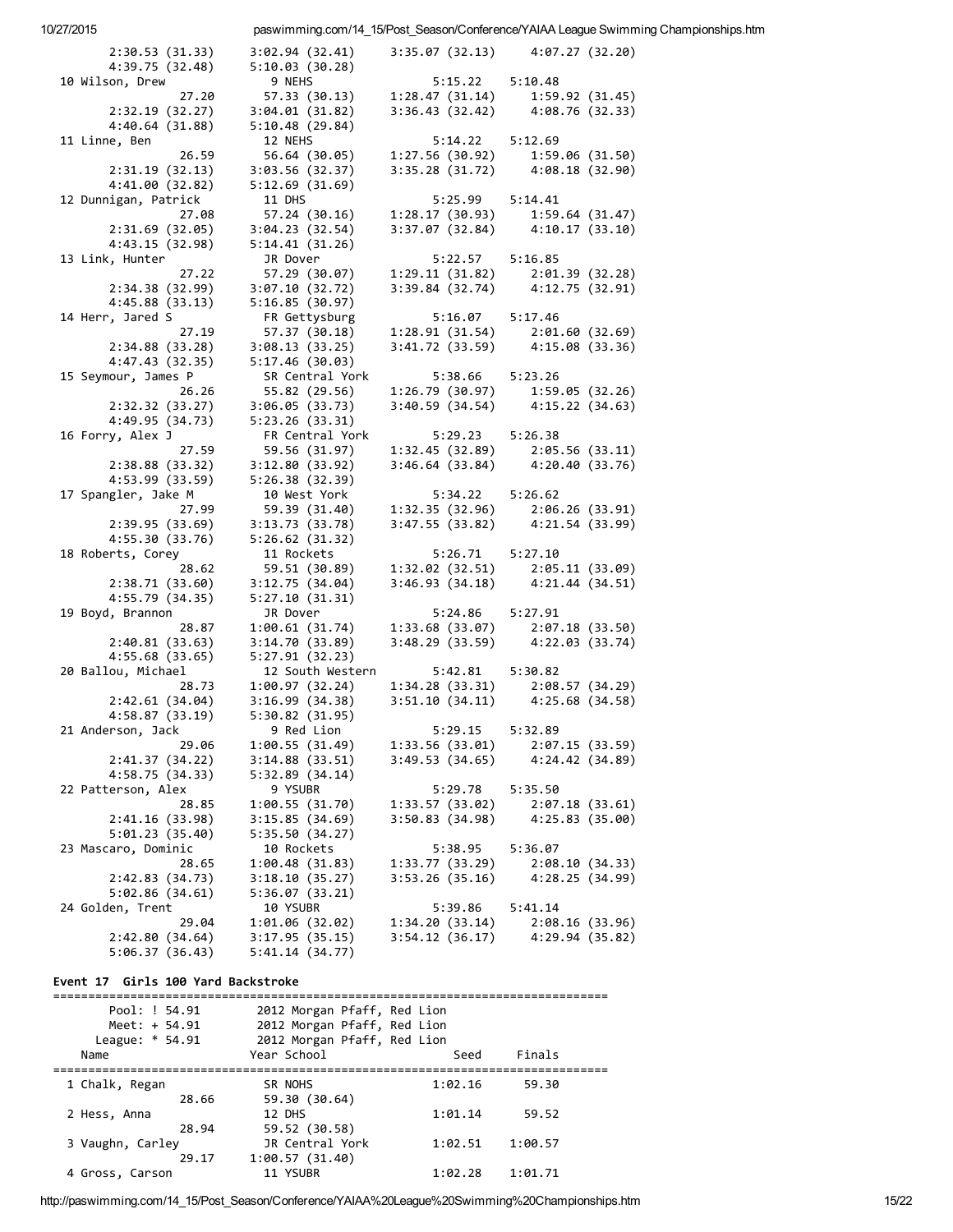| 29.77                  | 1:01.71 (31.94) |         |         |
|------------------------|-----------------|---------|---------|
| 5 Elder, Maelyn E      | 10 West York    | 1:02.57 | 1:02.68 |
| 30.69                  | 1:02.68(31.99)  |         |         |
| 6 Gonzalez, Mikaelie   | 12 DHS          | 1:05.09 | 1:03.24 |
| 30.74                  | 1:03.24(32.50)  |         |         |
| 7 Sopko, Olivia G      | FR Central York | 1:04.67 | 1:03.77 |
| 31.09                  | 1:03.77 (32.68) |         |         |
| 8 Keller, Claudia N    | 10 West York    | 1:04.75 | 1:04.38 |
| 31.03                  | 1:04.38(33.35)  |         |         |
| 9 Howery, Taylor L     | SO Gettysburg   | 1:08.22 | 1:04.73 |
| 31.07                  | 1:04.73(33.66)  |         |         |
| 10 Spinney, Sarah E    | SO Central York | 1:06.40 | 1:05.01 |
| 31.28                  | 1:05.01(33.73)  |         |         |
| 11 O'Rourke, Lindsay   | 09 DHS          | 1:05.07 | 1:05.25 |
| 31.21                  | 1:05.25 (34.04) |         |         |
| 12 Hufnagle, Jenna     | 10 YSUBR        | 1:05.61 | 1:06.07 |
| 32.64                  | 1:06.07(33.43)  |         |         |
| 13 Miller, Mackenzie   | 09 Rockets      | 1:07.71 | 1:06.15 |
| 31.97                  | 1:06.15(34.18)  |         |         |
| 14 Hartzell, Brooke A  | SR Central York | 1:09.75 | 1:07.40 |
| 32.99                  | 1:07.40(34.41)  |         |         |
| 15 Smith, Carsyn       | 12 YSUBR        | 1:07.61 | 1:07.79 |
| 32.71                  | 1:07.79 (35.08) |         |         |
| 16 Janocha, Hailey     | FR NOHS         | 1:10.72 | 1:08.82 |
| 33.41                  | 1:08.82(35.41)  |         |         |
| 17 Keller, Rebekah     | Rockets         | 1:08.36 | 1:09.00 |
| 33.35                  | 1:09.00(35.65)  |         |         |
| 18 DeStefano, Kaitlyn  | 09 DHS          | 1:12.73 | 1:09.04 |
| 33.31                  | 1:09.04(35.73)  |         |         |
| 19 Keuler, Megan       | JR SHS          | 1:09.20 | 1:09.07 |
| 33.42                  | 1:09.07(35.65)  |         |         |
| 20 Zortman, Cara       | 10 YSUBR        | 1:08.96 | 1:09.93 |
| 32.79                  | 1:09.93(37.14)  |         |         |
| 21 Aggen, Claire       | 10 Red Lion     | 1:09.78 | 1:10.17 |
| 34.19                  | 1:10.17(35.98)  |         |         |
| 22 Hoffmaster, Jocelyn | 12 NEHS         | 1:11.49 | 1:11.41 |
| 34.16                  | 1:11.41(37.25)  |         |         |
| 23 Althoff, Hayley     | 9 Red Lion      | 1:12.15 | 1:12.11 |
| 35.19                  | 1:12.11(36.92)  |         |         |
| 24 Rode, Katlyn        | 12 NEHS         | 1:11.27 | 1:12.30 |
| 34.37                  | 1:12.30(37.93)  |         |         |

## Event 18 Boys 100 Yard Backstroke

| Pool: ! 51.59          | 2009 Kevin Marsteller, York Suburban |         |         |  |
|------------------------|--------------------------------------|---------|---------|--|
| Meet: + 50.43          | 1998 Josh Weaver, Dallastown         |         |         |  |
| League: $* 50.43$      | 1998 Josh Weaver, Dallastown         |         |         |  |
| Name                   | Year School                          | Seed    | Finals  |  |
|                        |                                      |         |         |  |
| 1 Brockway, Noah       | 12 DHS                               | 53.93   | 53.16   |  |
| 25.54                  | 53.16 (27.62)                        |         |         |  |
| 2 Hartzell, Will D     | JR Central York                      | 56.42   | 55.54   |  |
| 26.55                  | 55.54 (28.99)                        |         |         |  |
| 3 Erne, Braedon        | 12 DHS                               | 56.22   | 55.64   |  |
| 26.84                  | 55.64 (28.80)                        |         |         |  |
| 4 Petrella, Nick L     | 12 Red Lion                          | 57.12   | 56.77   |  |
| 27.21                  | 56.77 (29.56)                        |         |         |  |
| 5 Chu, Ben S           | JR Central York                      | 56.61   | 57.54   |  |
| 27.49                  | 57.54 (30.05)                        |         |         |  |
| 6 Jacobson, Patrick    | 10 DHS                               | 59.85   | 57.95   |  |
| 27.86                  | 57.95 (30.09)                        |         |         |  |
| 7 Pecher, Alex         | SO NOHS                              | 1:00.69 | 58.89   |  |
| 27.92                  | 58.89 (30.97)                        |         |         |  |
| 8 Eckard, Dylan        | 09 South Western                     | 1:00.42 | 1:00.53 |  |
| 29.43                  | 1:00.53(31.10)                       |         |         |  |
| 9 Koufos, Nikos        | SR Gettysburg                        | 1:01.34 | 1:00.60 |  |
| 29.20                  | 1:00.60(31.40)                       |         |         |  |
| 10 Scrivani, Dante     | 11 DHS                               | 1:06.56 | 1:01.20 |  |
| 29.07                  | 1:01.20(32.13)                       |         |         |  |
| 11 Roberts, Corey      | 11 Rockets                           | 1:03.02 | 1:01.24 |  |
| 29.50                  | 1:01.24(31.74)                       |         |         |  |
| 12 DeAngelo II, Nico A | FR Gettysburg                        | 1:01.80 | 1:02.02 |  |
| 30.15                  | 1:02.02(31.87)                       |         |         |  |
| 13 Reed, Justin        | SO SHS                               | 1:03.67 | 1:04.11 |  |
| 31.32                  | 1:04.11(32.79)                       |         |         |  |
| 14 Shoul, Ben          | 09 South Western                     | 1:08.52 | 1:05.16 |  |
| 30.69                  | 1:05.16(34.47)                       |         |         |  |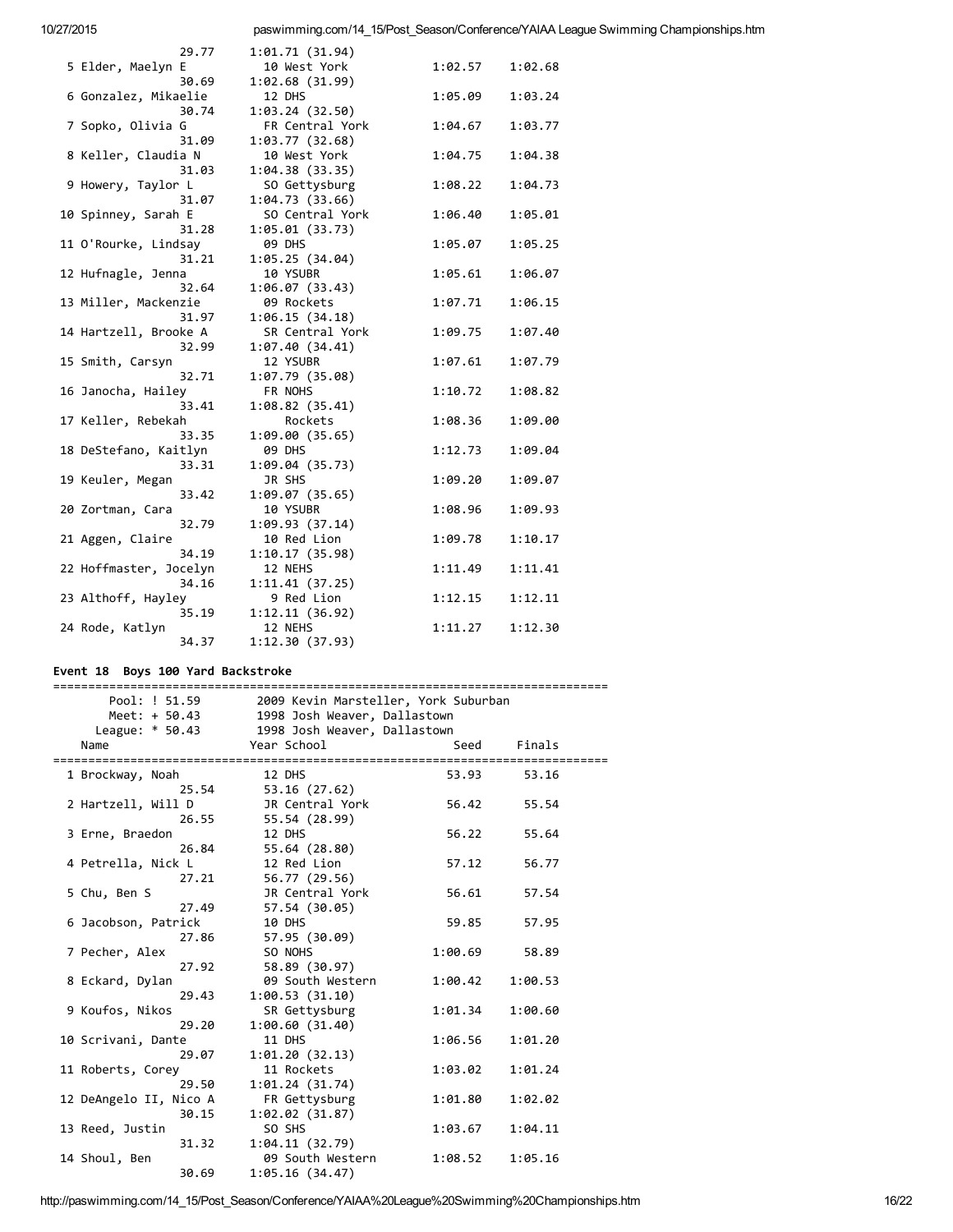| 15 Sommer, Garrett     |       | SO Central York | 1:04.51 | 1:05.18 |
|------------------------|-------|-----------------|---------|---------|
|                        | 30.94 | 1:05.18(34.24)  |         |         |
| 16 Speir, Joe          |       | JR SHS          | 1:05.08 | 1:05.60 |
|                        | 32.46 | 1:05.60(33.14)  |         |         |
| 17 Bode, Alec          |       | SO Central York | 1:05.59 | 1:05.77 |
|                        | 31.04 | 1:05.77(34.73)  |         |         |
| 18 Alwine-Frank, Raven |       | 9 YSUBR         | 1:05.83 | 1:06.72 |
|                        | 32.31 | 1:06.72(34.41)  |         |         |
| 19 Chan, Nate          |       | 09 Red Lion     | 1:09.38 | 1:07.51 |
|                        | 31.86 | 1:07.51(35.65)  |         |         |
| 20 Lochte, Dean        |       | SO SHS          | 1:08.17 | 1:07.96 |
|                        | 32.20 | 1:07.96(35.76)  |         |         |
| 21 Prince, Deion L     |       | 12 Red Lion     | 1:10.93 | 1:09.22 |
|                        | 33.35 | 1:09.22(35.87)  |         |         |
| 22 Fryar, Gabe         |       | 11 YSUBR        | 1:11.02 | 1:09.70 |
|                        | 32.85 | 1:09.70(36.85)  |         |         |
| 23 Hake, Noah          |       | 9 NEHS          | 1:08.89 | 1:10.33 |
|                        | 33.07 | 1:10.33(37.26)  |         |         |
| 24 Potts, Jared E      |       | 12 West York    | 1:11.88 | 1:12.75 |
|                        | 35.25 | 1:12.75(37.50)  |         |         |
|                        |       |                 |         |         |

#### Event 19 Girls 100 Yard Breaststroke

|  | Pool: ! 1:07.63             | 2012 Rebekah Campo, Scranton Prep |         |         |
|--|-----------------------------|-----------------------------------|---------|---------|
|  | Meet: $+ 1:05.83$           | 2005 Michele King, Spring Grove   |         |         |
|  | League: * 1:05.64           | 2005 Michele King, Spring Grove   |         |         |
|  | Name                        | Year School                       | Seed    | Finals  |
|  |                             |                                   |         |         |
|  | 1 Hunt, Megan               | 10 YSUBR                          | 1:09.35 | 1:09.27 |
|  | 32.95                       | 1:09.27(36.32)                    |         |         |
|  | 2 Sun, Jessica J            | 10 Red Lion                       | 1:09.42 | 1:09.31 |
|  | 32.71                       | 1:09.31(36.60)                    |         |         |
|  | 3 Woods, Jena               | 10 DHS                            | 1:10.87 | 1:10.61 |
|  | 32.89                       | 1:10.61(37.72)                    |         |         |
|  | 4 Sell, Alison              | 12 South Western                  | 1:13.49 | 1:11.36 |
|  | 33.67                       | 1:11.36(37.69)                    |         |         |
|  | 5 Marston, Nancy            | 11 DHS                            | 1:13.91 | 1:12.39 |
|  | 34.75                       | 1:12.39(37.64)                    |         |         |
|  | 6 Mitzel, Anne E            | 12 Red Lion                       | 1:14.39 | 1:13.03 |
|  | 34.27                       | 1:13.03(38.76)                    |         |         |
|  | 7 Aspey, Allie              | SR Dover                          | 1:16.38 | 1:14.04 |
|  | 35.08                       | 1:14.04(38.96)                    |         |         |
|  | 8 Cooksey, Lauren           | 11 DHS                            | 1:20.59 | 1:16.01 |
|  | 35.07                       | 1:16.01(40.94)                    |         |         |
|  | 9 Smeltzer, Kyleigh         | 11 NEHS                           | 1:19.21 | 1:16.61 |
|  | 35.60                       | 1:16.61(41.01)                    |         |         |
|  | 10 Walker, Keelie           | 9 YSUBR                           | 1:18.72 | 1:16.80 |
|  | 35.75                       | 1:16.80(41.05)                    |         |         |
|  | 11 Martin, Leah             | SR Central York                   | 1:17.87 | 1:17.21 |
|  | 36.58                       | 1:17.21(40.63)                    |         |         |
|  | 12 Shoemaker, Kyra          | JR Dover                          | 1:21.76 | 1:17.48 |
|  | 36.52<br>13 Lecrone, Olivia | 1:17.48(40.96)                    | 1:16.77 | 1:17.69 |
|  |                             | 12 Rockets                        |         |         |
|  | 36.27<br>14 Kobus, Reilly   | 1:17.69(41.42)<br>12 NEHS         |         | 1:20.16 |
|  | 36.74                       | 1:20.16(43.42)                    | 1:20.76 |         |
|  | 15 Richter, Morgan          | FR NOHS                           | 1:21.52 | 1:20.92 |
|  | 37.89                       | 1:20.92(43.03)                    |         |         |
|  | 16 Landis, Carter           | 09 West York                      | 1:21.42 | 1:21.21 |
|  | 38.06                       | 1:21.21(43.15)                    |         |         |
|  | 17 Bennett, Kailyn          | 09 Red Lion                       | 1:22.46 | 1:21.35 |
|  | 38.53                       | 1:21.35(42.82)                    |         |         |
|  | 18 Hogarty, Jamie           | SO NOHS                           | 1:24.37 | 1:21.52 |
|  | 38.71                       | 1:21.52(42.81)                    |         |         |
|  | 19 Wildasin, Colby          | 11 Rockets                        | 1:21.81 | 1:21.77 |
|  | 39.03                       | 1:21.77(42.74)                    |         |         |
|  | 20 Rodgers, Courtney        | JR SHS                            | 1:20.97 | 1:22.84 |
|  | 38.14                       | 1:22.84(44.70)                    |         |         |
|  | 21 Gehly, Kristiana         | 12 YSUBR                          | 1:22.77 | 1:23.21 |
|  | 39.25                       | 1:23.21(43.96)                    |         |         |
|  | 22 Green, Allyson           | 10 South Western                  | 1:24.71 | 1:24.54 |
|  | 39.63                       | 1:24.54(44.91)                    |         |         |
|  | 23 Rau, Caitlyn             | 9 NEHS                            | 1:21.22 | 1:24.92 |
|  | 40.11                       | 1:24.92 (44.81)                   |         |         |
|  | -- Wise, Isabella           | 09 DHS                            | 1:13.47 | DQ      |
|  | 33.59                       | DQ (37.84)                        |         |         |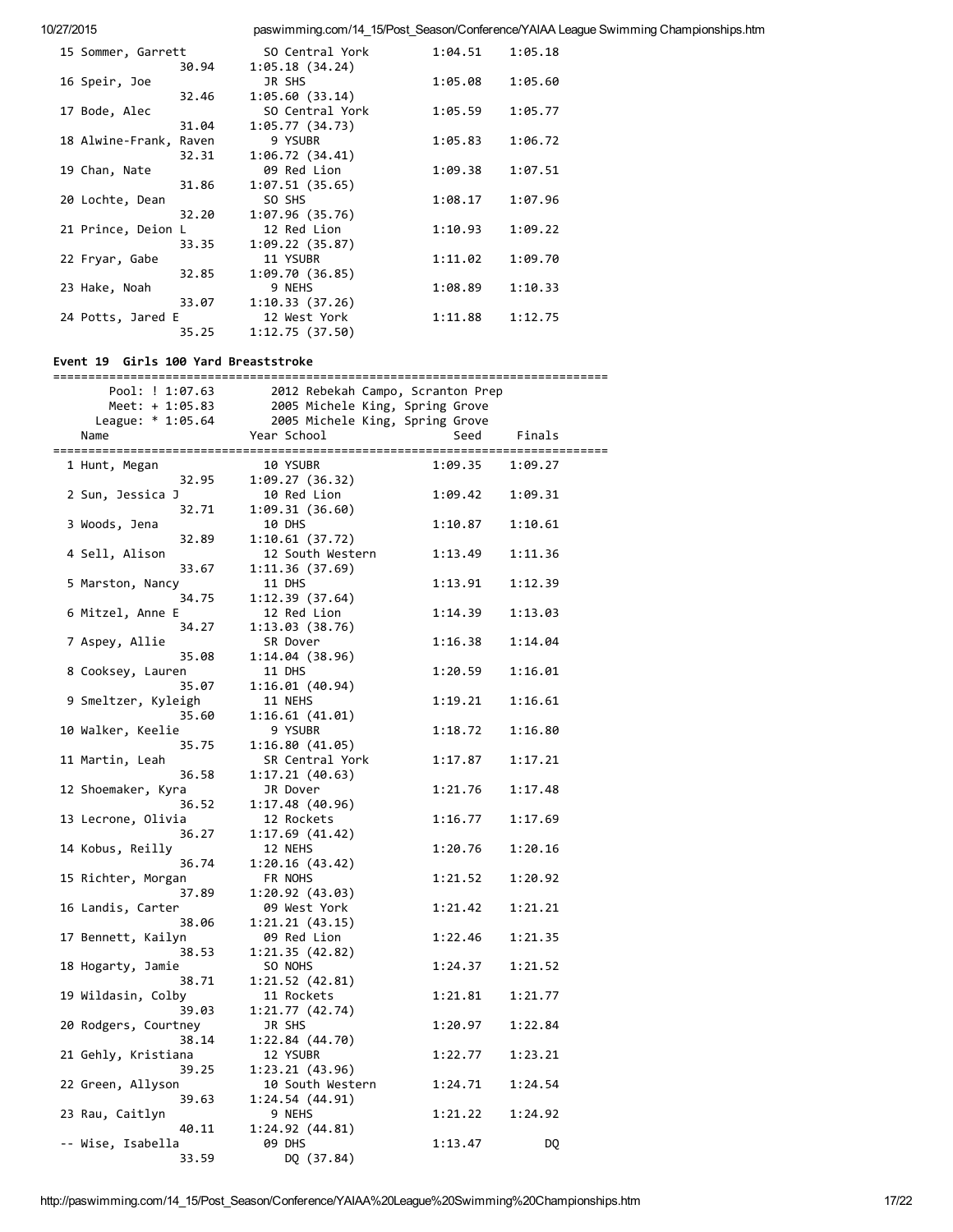Event 20 Boys 100 Yard Breaststroke

| Pool: ! 59.51                                                | com משנונות ב-2012 Adam ו-2012<br>2008 Chris Manning, York Suburban<br>מסירים ו-משפחת המשפחה ל-משפחה ב-משפחת ה |                                 |                 |
|--------------------------------------------------------------|----------------------------------------------------------------------------------------------------------------|---------------------------------|-----------------|
| Meet: + 1:00.84                                              | League: * 1:00.31 2008 Chris Manning, York Suburban                                                            |                                 |                 |
| Name                                                         | Year School                                                                                                    | Seed                            | Finals          |
|                                                              |                                                                                                                |                                 |                 |
| 1 Wertz, Grant                                               | 09 DHS                                                                                                         | 1:02.02                         | 1:01.41         |
| 28.52                                                        | 1:01.41 (32.89)                                                                                                |                                 |                 |
| 2 Tate, Aaron C                                              | SR Central York                                                                                                | 1:05.41                         | 1:03.63         |
| 28.72                                                        | 1:03.63(34.91)                                                                                                 |                                 |                 |
| 3 Gemma, Anthony                                             | SO Central York                                                                                                | 1:07.04                         | 1:05.07         |
| 29.83<br>4 Lanius, Matthew R                                 | 1:05.07(35.24)<br>10 Red Lion                                                                                  | 1:07.95                         | 1:05.70         |
| 31.28                                                        | 1:05.70 (34.42)                                                                                                |                                 |                 |
| 5 Culp, Justin                                               | 10 Rockets                                                                                                     | 1:06.86                         | 1:06.10         |
| 30.82                                                        | 1:06.10 (35.28)                                                                                                |                                 |                 |
| 6 Porter, Gibson                                             | JR SHS                                                                                                         | 1:08.48                         | 1:06.24         |
| 31.12                                                        | 1:06.24(35.12)                                                                                                 |                                 |                 |
| 7 Spangler, Ben J                                            | 12 West York                                                                                                   | 1:07.51                         | 1:06.28         |
| 31.12                                                        | 1:06.28(35.16)                                                                                                 |                                 |                 |
| 8 Landis, Greg N                                             | 11 West York                                                                                                   | 1:07.34                         | 1:06.44         |
| 31.49<br>9 Jacobson, William                                 | 1:06.44(34.95)<br>12 DHS                                                                                       | 1:10.52                         | 1:08.00         |
| 31.40                                                        | 1:08.00(36.60)                                                                                                 |                                 |                 |
| 10 Boyd, Brannon                                             | JR Dover                                                                                                       | 1:07.98                         | 1:08.37         |
| 32.41                                                        | 1:08.37 (35.96)                                                                                                |                                 |                 |
| 11 Myers, Drake                                              | 9 NEHS                                                                                                         | 1:10.16                         | 1:08.85         |
| 32.41                                                        | 1:08.85 (36.44)                                                                                                |                                 |                 |
| 12 May, Jared M                                              | 12 West York                                                                                                   | 1:13.97                         | 1:09.97         |
| 31.81                                                        | 1:09.97 (38.16)                                                                                                |                                 |                 |
| 13 Scrivani, Nicco                                           | 09 DHS                                                                                                         | 1:10.36                         | 1:10.80         |
| 32.61<br>14 Koehler, Tristan                                 | 1:10.80(38.19)                                                                                                 |                                 |                 |
| 33.27                                                        | 12 South Western<br>1:11.19(37.92)                                                                             | 1:14.32                         | 1:11.19         |
| 15 Boyer, David                                              | 10 YSUBR                                                                                                       | 1:14.29                         | 1:11.39         |
| 33.12                                                        | 1:11.39(38.27)                                                                                                 |                                 |                 |
| 16 Baxter, Noah                                              | JR NOHS                                                                                                        | 1:14.20                         | 1:12.89         |
| 33.43                                                        | 1:12.89(39.46)                                                                                                 |                                 |                 |
| 17 Geesaman, Jay                                             | SO Gettysburg                                                                                                  | 1:17.48                         | 1:13.00         |
| 33.89                                                        | 1:13.00(39.11)                                                                                                 |                                 |                 |
| 18 Denis, Ryan                                               | JR SHS                                                                                                         | 1:14.11                         | 1:13.19         |
| 33.06                                                        | 1:13.19(40.13)                                                                                                 |                                 |                 |
| 19 Stein, Brayden<br>33.89                                   | 09 Red Lion<br>1:13.29(39.40)                                                                                  | 1:11.28                         | 1:13.29         |
| 20 Holsinger, Mitchell                                       | 12 YSUBR                                                                                                       | 1:14.27                         | 1:14.63         |
| 34.66                                                        | 1:14.63(39.97)                                                                                                 |                                 |                 |
| 21 Siperko, Sasha                                            | SO Gettysburg                                                                                                  | 1:16.71                         | 1:14.73         |
| 35.34                                                        | 1:14.73 (39.39)                                                                                                |                                 |                 |
| 22 Bui, Tim J                                                | JR Central York                                                                                                | 1:13.49                         | 1:15.06         |
| 34.74                                                        | 1:15.06(40.32)                                                                                                 |                                 |                 |
| 23 Musone, Jake                                              | SO Central York                                                                                                | 1:15.77                         | 1:16.50         |
| 35.09                                                        | 1:16.50(41.41)                                                                                                 |                                 |                 |
| -- Darrah, Nathan                                            | 12 NEHS                                                                                                        | 1:13.77                         | DQ              |
| 33.84                                                        | DQ (38.99)                                                                                                     |                                 |                 |
| Event 21 Girls 400 Yard Freestyle Relay                      |                                                                                                                |                                 |                 |
|                                                              |                                                                                                                |                                 |                 |
| Pool: ! 3:36.40                                              | 2013 Dover                                                                                                     |                                 |                 |
| Meet: $+ 3:36.40$                                            | 2013 Dover                                                                                                     |                                 |                 |
| League: * 3:34.66                                            | 1986 Dover                                                                                                     |                                 |                 |
| School                                                       |                                                                                                                | Seed                            | Finals          |
|                                                              |                                                                                                                |                                 |                 |
| 1 Dallastown Area High School 'A'<br>1) Thornley, Justina 11 | 2) Hess, Anna 12                                                                                               | 3:48.99                         | 3:39.46         |
| 3) Woods, Jena 10                                            | 4) Wise, Erica 12                                                                                              |                                 |                 |
| 26.74                                                        | 56.02 (56.02)                                                                                                  | 1:22.04(26.02)                  | 1:51.00 (54.98) |
| 2:16.91(25.91)                                               | 2:45.93 (54.93)                                                                                                | 3:11.35(25.42)                  | 3:39.46(53.53)  |
| 2 Red Lion High School                                       | 'A'                                                                                                            | 3:51.93                         | 3:44.48         |
| 1) Schaefer, Courtney M 12                                   |                                                                                                                | 2) Washington-Myers, Amira J 12 |                 |
| 3) Sun, Jessica J 10                                         |                                                                                                                | 4) Mitzel, Anne E 12            |                 |
| 25.76                                                        | 53.80 (53.80)                                                                                                  | 1:20.10(26.30)                  | 1:50.32(56.52)  |
| 2:17.25 (26.93)                                              | 2:47.05(56.73)                                                                                                 | 3:13.95(26.90)                  | 3:44.48(57.43)  |
| 3 West York High School                                      | 'A'                                                                                                            | 3:47.56                         | 3:46.98         |
| 1) Elder, Maelyn E 10                                        |                                                                                                                | 2) Keller, Claudia N 10         |                 |
| 3) Stoner, Maddi R 09                                        |                                                                                                                | 4) Hoover, Taylor C 11          |                 |
| 27.55                                                        | 57.60 (57.60) 1:25.63 (28.03)                                                                                  |                                 | 1:55.72(58.12)  |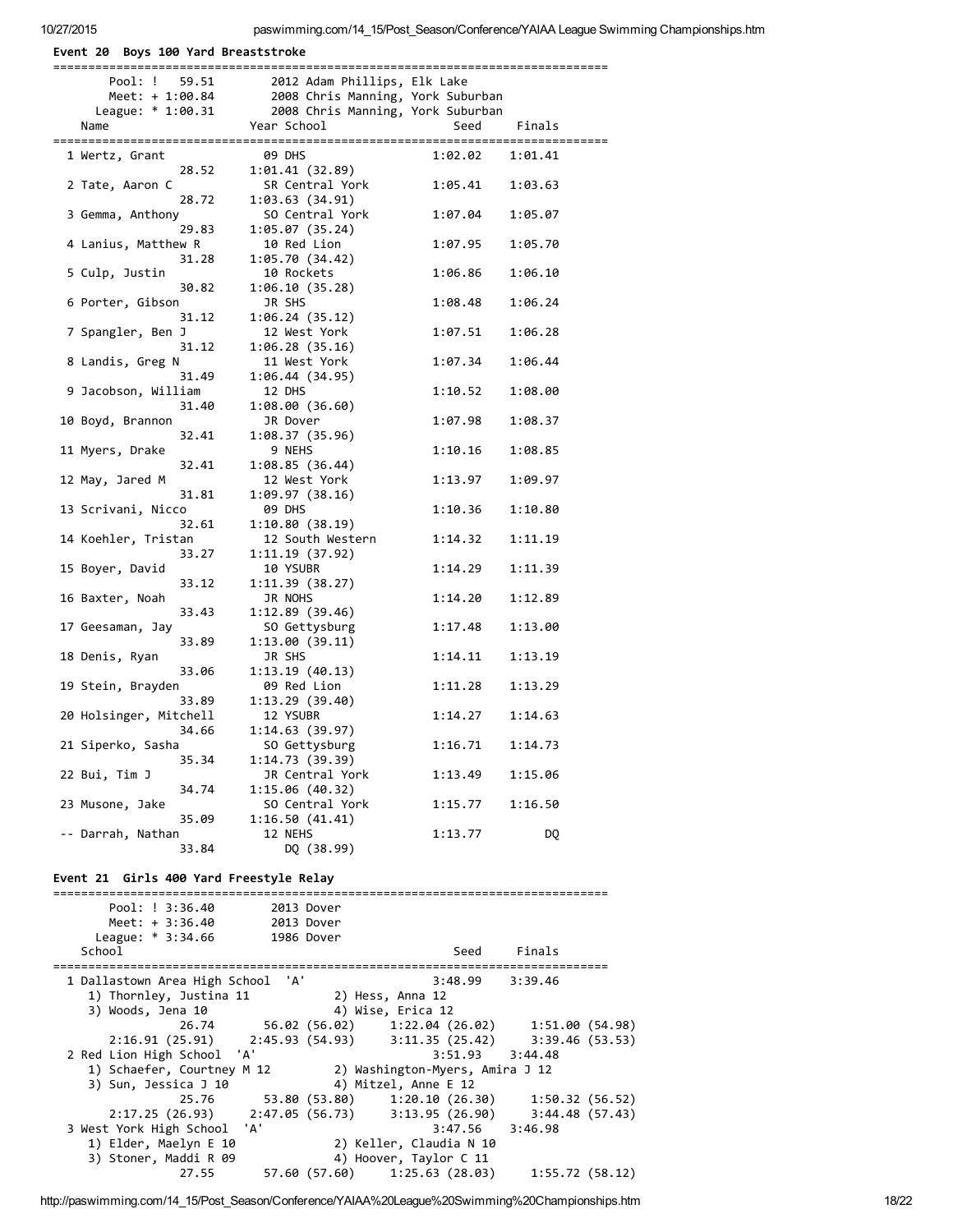| 2:22.52 (26.80) 2:52.51 (56.79) 3:18.47 (25.96) 3:46.98 (54.47)                                                                                                 |                                      |                                                                                      |                                                                                                                                                                                   |
|-----------------------------------------------------------------------------------------------------------------------------------------------------------------|--------------------------------------|--------------------------------------------------------------------------------------|-----------------------------------------------------------------------------------------------------------------------------------------------------------------------------------|
| 4 Central York High School 'A'                                                                                                                                  |                                      | 3:52.45                                                                              | 3:47.75                                                                                                                                                                           |
| 1) McIntyre, Summer A SR                                                                                                                                        |                                      | 2) Sopko, Mackenzie R JR                                                             |                                                                                                                                                                                   |
| 3) Sopko, Olivia G FR                                                                                                                                           |                                      | 4) Hartman, Sarah E FR                                                               |                                                                                                                                                                                   |
| 26.72<br>2:21.46 (27.69) 2:51.65 (57.88) 3:17.63 (25.98)                                                                                                        |                                      | $55.83$ (55.83) $1:23.29$ (27.46)<br>55.83 (55.83) $1:23.29$ (27.46)                 | 1:53.77 (57.94)<br>3:47.75 (56.10)                                                                                                                                                |
| 5 York Suburban High School 'A'                                                                                                                                 |                                      | 3:52.54                                                                              | 3:52.03                                                                                                                                                                           |
|                                                                                                                                                                 |                                      |                                                                                      |                                                                                                                                                                                   |
| 1) Schmittle, Anna 12<br>3) Zortman, Cara 10<br>27.52 57.44 (57.44) 1:25.97 (28.53) 1:56.17 (58.73)                                                             |                                      |                                                                                      |                                                                                                                                                                                   |
|                                                                                                                                                                 |                                      |                                                                                      |                                                                                                                                                                                   |
| 2:24.03 (27.86) 2:55.91 (59.74) 3:22.37 (26.46)<br>6 Dallastown Area High School 'B'                                                                            |                                      | 4:02.04                                                                              | 3:52.03 (56.12)<br>3:56.26                                                                                                                                                        |
| 1) Balderson, Emma 10                                                                                                                                           |                                      |                                                                                      |                                                                                                                                                                                   |
| 3) McDermott, Abby 09                                                                                                                                           |                                      | 10 2) Brown, Rebekah 11<br>09 4) Randolph, Julia 12<br>58.28 (58.28) 1:26.80 (28.52) |                                                                                                                                                                                   |
| 27.59                                                                                                                                                           |                                      |                                                                                      | 1:57.92 (59.64)                                                                                                                                                                   |
| 2:25.27 (27.35) 2:57.31 (59.39) 3:25.56 (28.25)                                                                                                                 |                                      |                                                                                      | 3:56.26 (58.95)                                                                                                                                                                   |
| 7 Gettysburg Area HS Swimming 'A'                                                                                                                               |                                      | 4:04.28                                                                              | 3:58.68                                                                                                                                                                           |
| 1) Howery, Taylor L SO<br>1) Howery, Taylor L SO<br>3) Siperko, Anastasia SR<br>4) Williams, Annie M SR                                                         |                                      |                                                                                      |                                                                                                                                                                                   |
| 28.06                                                                                                                                                           |                                      |                                                                                      |                                                                                                                                                                                   |
| $2:27.84$ (28.60) $3:01.06$ (1:01.82) $3:28.50$ (27.44)                                                                                                         |                                      |                                                                                      | 3:58.68(57.62)                                                                                                                                                                    |
| 8 York Suburban High School 'B'<br>97.: York Suburban High School 'B'<br>1) Gochnauer, Morgan 10 2) Bowen, Alexis<br>3) Suarez, Havannah 10 4) Smith, Carsyn 12 |                                      | 4:07.90                                                                              | 4:00.88                                                                                                                                                                           |
|                                                                                                                                                                 |                                      |                                                                                      |                                                                                                                                                                                   |
| 28.24                                                                                                                                                           |                                      |                                                                                      |                                                                                                                                                                                   |
| 2:28.70 (28.42) 3:00.41 (1:00.13) 3:29.33 (28.92) 4:00.88 (1:00.47)                                                                                             |                                      |                                                                                      |                                                                                                                                                                                   |
| 9 Central York High School<br>'B'                                                                                                                               |                                      | 4:05.39                                                                              | 4:01.69                                                                                                                                                                           |
|                                                                                                                                                                 |                                      |                                                                                      |                                                                                                                                                                                   |
|                                                                                                                                                                 |                                      |                                                                                      | 2:01.38 (59.89)                                                                                                                                                                   |
| $29.60$ $1:01.49$ $(1:01.49)$ $1:29.91$ $(28.42)$<br>$2:31.31$ $(29.93)$ $3:04.08$ $(1:02.70)$ $3:31.18$ $(27.10)$                                              |                                      |                                                                                      | 4:01.69 (57.61)                                                                                                                                                                   |
| 10 Northeastern High School 'A'                                                                                                                                 |                                      | 4:11.26                                                                              | 4:02.72                                                                                                                                                                           |
| 1) Braswell, Abby 11 2) Eckenroae, mai.<br>3) Mover. Corvn 12 4) Sutton, Ona 10                                                                                 |                                      | 2) Eckenrode, Hali 11<br>China Ona 10                                                |                                                                                                                                                                                   |
|                                                                                                                                                                 |                                      |                                                                                      |                                                                                                                                                                                   |
| $27.73$ 58.65 (58.65) 1:27.76 (29.11) 2:00.09 (1:01.44)<br>2:29.36 (29.27) 3:02.16 (1:02.07) 3:31.04 (28.88) 4:02.72 (1:00.56)                                  |                                      |                                                                                      |                                                                                                                                                                                   |
| 11 Dover Area High School 'A'                                                                                                                                   |                                      | 4:10.10                                                                              | 4:06.44                                                                                                                                                                           |
| 1) Riddle, Hannah SO<br>3) Becker, Anna SO                                                                                                                      |                                      | 2) Lindsay, Jessica SR<br>Aling Fmily JR                                             |                                                                                                                                                                                   |
|                                                                                                                                                                 |                                      | 4) Spaulding, Emily JR                                                               |                                                                                                                                                                                   |
| 2:33.81 (28.76)                                                                                                                                                 |                                      |                                                                                      | $\begin{array}{lllll} 30.02 & 1:02.42 & (1:02.42) & 1:31.50 & (29.08) & 2:05.05 & (1:02.63) \\ 8.76) & 3:05.58 & (1:00.53) & 3:34.43 & (28.85) & 4:06.44 & (1:00.86) \end{array}$ |
| 12 Spring Grove High School 'A'                                                                                                                                 |                                      | 4:03.82                                                                              | 4:11.67                                                                                                                                                                           |
| 1.03.22<br>1) Miller, Mackenzie 09<br>3) Lecrone, Olivia 12<br>3) Lecrone, Olivia 12<br>4) Keller, Rebekah                                                      |                                      |                                                                                      |                                                                                                                                                                                   |
|                                                                                                                                                                 |                                      |                                                                                      | 28.69 1:00.12 (1:00.12) 1:30.06 (29.94) 2:04.10 (1:03.98)                                                                                                                         |
| 2:34.82 (30.72)                                                                                                                                                 |                                      |                                                                                      | $3:09.58(1:05.48)$ $3:39.56(29.98)$ $4:11.67(1:02.09)$                                                                                                                            |
| 13 Dover Area High School 'B'                                                                                                                                   |                                      | 4:17.17                                                                              | 4:16.41                                                                                                                                                                           |
| 1) Barnes, Sophie FR                                                                                                                                            |                                      | 2) Arnold, Mikala SO                                                                 |                                                                                                                                                                                   |
| 3) Bollinger, Claudia SR<br>30.11                                                                                                                               | 1:04.16(1:04.16)                     | 4) Shoemaker, Kyra JR<br>1:34.44(30.28)                                              | 2:07.81(1:03.65)                                                                                                                                                                  |
| 2:38.03 (30.22)                                                                                                                                                 | 3:12.80(1:04.99)                     | 3:43.19(30.39)                                                                       | 4:16.41 (1:03.61)                                                                                                                                                                 |
| 14 Red Lion High School<br>'B'                                                                                                                                  |                                      | 4:30.00                                                                              | 4:20.69                                                                                                                                                                           |
| 1) Grove, Morgan A 11                                                                                                                                           |                                      | 2) Helt, Sarah M 11                                                                  |                                                                                                                                                                                   |
| 3) Barley, Natalie 09<br>32.46                                                                                                                                  | 1:06.46(1:06.46)                     | 4) Falatovich, Krista M 12<br>1:36.68(30.22)                                         | 2:10.66(1:04.20)                                                                                                                                                                  |
| 2:40.46 (29.80)                                                                                                                                                 | 3:15.12(1:04.46)                     | 3:46.35(31.23)                                                                       | 4:20.69 (1:05.57)                                                                                                                                                                 |
| 15 Susquehannock High School 'A'                                                                                                                                |                                      | 4:27.72                                                                              | 4:21.70                                                                                                                                                                           |
| 1) Mentlik, Dani JR                                                                                                                                             |                                      | 2) Pellissier, Hannah SO                                                             |                                                                                                                                                                                   |
| 3) Jacque, Haley SR<br>30.26                                                                                                                                    | 1:03.33(1:03.33)                     | 4) Kroner, Madison SR<br>1:34.81(31.48)                                              | 2:10.43(1:07.10)                                                                                                                                                                  |
| 2:42.07 (31.64)                                                                                                                                                 | 3:16.80 (1:06.37)                    | 3:47.47(30.67)                                                                       | 4:21.70 (1:04.90)                                                                                                                                                                 |
| 16 West York High School<br>'B'                                                                                                                                 |                                      | 4:51.33                                                                              | 4:22.18                                                                                                                                                                           |
| 1) Hull, Rachel A 10                                                                                                                                            |                                      | 2) Stottlemyer, Britney A 12                                                         |                                                                                                                                                                                   |
| 3) Fairlamb, Lydia E 10                                                                                                                                         |                                      | 4) Shelton, Kiersten R 10                                                            |                                                                                                                                                                                   |
| 33.19<br>2:47.40(30.05)                                                                                                                                         | 1:08.69(1:08.69)<br>3:20.09(1:02.74) | 1:40.23(31.54)<br>3:49.62(29.53)                                                     | 2:17.35 (1:08.66)<br>4:22.18 (1:02.09)                                                                                                                                            |
| 17 New Oxford High School<br>'A'                                                                                                                                |                                      | 4:39.02                                                                              | 4:27.61                                                                                                                                                                           |
| 1) Hogarty, Jamie SO                                                                                                                                            |                                      | 2) Richter, Morgan FR                                                                |                                                                                                                                                                                   |
| 3) Ernst, Gracie SO                                                                                                                                             |                                      | 4) Smith, Madison SO                                                                 |                                                                                                                                                                                   |
| 32.45<br>2:45.85 (31.52)                                                                                                                                        | 1:06.51(1:06.51)<br>3:21.89(1:07.56) | 1:38.96 (32.45)<br>3:53.00(31.11)                                                    | 2:14.33 (1:07.82)<br>4:27.61 (1:05.72)                                                                                                                                            |
| 18 Spring Grove High School<br>'B'                                                                                                                              |                                      | 4:37.15                                                                              | 4:27.90                                                                                                                                                                           |
| 1) Wildasin, Colby 11                                                                                                                                           |                                      | 2) Jansen, Julia 10                                                                  |                                                                                                                                                                                   |
| 3) Bair-Carr, Morgan 10                                                                                                                                         |                                      | 4) Alwine, Shelby 09                                                                 |                                                                                                                                                                                   |
| 32.96                                                                                                                                                           | 1:08.05(1:08.05)                     | 1:41.39 (33.34)                                                                      | 2:19.35 (1:11.30)                                                                                                                                                                 |
| 2:49.45(30.10)<br>19 South Western<br>'A'                                                                                                                       | 3:22.77(1:03.42)                     | 3:53.33(30.56)<br>4:40.10                                                            | 4:27.90 (1:05.13)<br>4:38.28                                                                                                                                                      |
|                                                                                                                                                                 |                                      |                                                                                      |                                                                                                                                                                                   |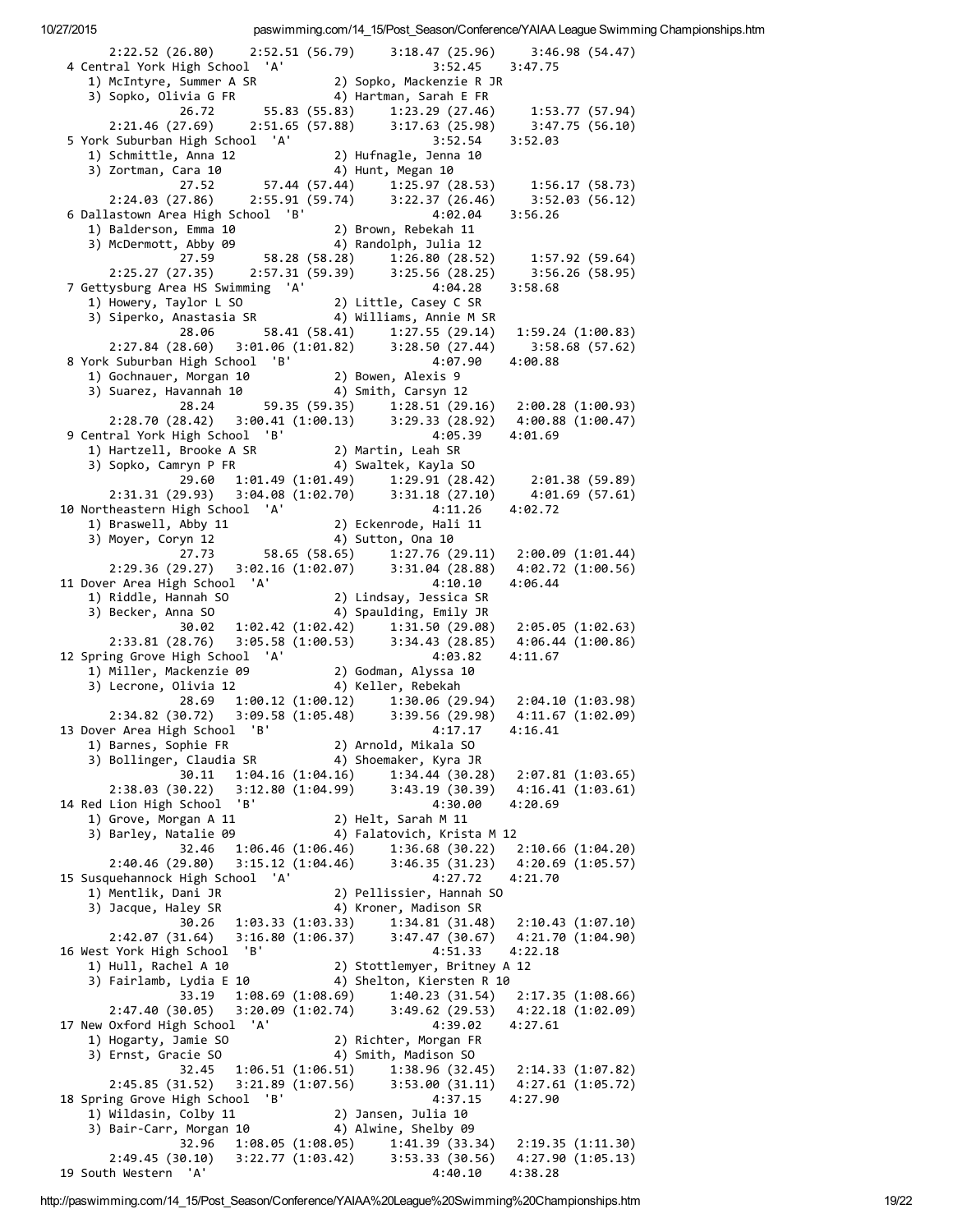1) Green, Courtney 11 2) O'Connor, Erin 10<br>3) Green, Allyson 10 4) Halpenny, Madison 4) Halpenny, Madison 11 31.67 1:06.38 (1:06.38) 1:41.30 (34.92) 2:19.92 (1:13.54) 2:52.61 (32.69) 3:30.14 (1:10.22) 4:01.47 (31.33) 4:38.28 (1:08.14) 20 New Oxford High School 'B' 5:14.09 4:57.74 1) Arnold, Ophelia SO 2) Farmer, Elizabeth FR 3) DiMisa, Tori SR 4) Lawrence, Emily SR 33.07 1:10.00 (1:10.00) 1:43.78 (33.78) 2:20.74 (1:10.74) 2:55.08 (34.34) 3:34.32 (1:13.58) 4:13.02 (38.70) 4:57.74 (1:23.42) ‐‐ Northeastern High School 'B' 4:23.18 DQ 1) Rode, Katlyn 12 2) Hoffmaster, Jocelyn 12 1) Rode, Katlyn 12 (2) Hoffmaster, Jocelyn 12<br>3) Wolfgang, Morgan 12 (4) Rau, Caitlyn 9 31.82 1:07.82 (1:07.82) 1:37.69 (29.87) 2:11.94 (1:04.12) 2:42.59 (30.65) 3:17.37 (1:05.43) 3:48.12 (30.75) DQ (1:04.02) ‐‐ Susquehannock High School 'B' 4:39.30 DQ 1) Harden, Mariane FR 2) Kaliszak, Erin FR 3) Rodgers, Courtney JR 4) Pugaczewski, Rachel JR 33.37 1:07.59 (1:07.59) 1:40.28 (32.69) 2:20.36 (1:12.77) 2:51.45 (31.09) 3:26.79 (1:06.43) 3:58.14 (31.35) DQ (1:07.01) Event 22 Boys 400 Yard Freestyle Relay =============================================================================== Pool: ! 3:13.90 2009 York Suburban Meet: + 3:13.90 2009 York Suburban League: \* 3:13.90 2009 York Suburban School School School Seed Finals =============================================================================== 1 Central York High School 'A' 3:19.03 3:14.41 1) Tate, Jesse W JR 2) Peckmann, Erik H SR 3) Hartzell, Will D JR 4) Peckmann, Alec K FR 23.43 48.92 (48.92) 1:11.76 (22.84) 1:37.89 (48.97) 2:01.08 (23.19) 2:27.52 (49.63) 2:49.81 (22.29) 3:14.41 (46.89) 2 Dallastown Area High School 'A' 3:17.72 3:14.47 valiasioni Area ilgi Seneci II<br>1) Hill, Spencer 11 2) Brockway, Noah 12 3) Stoner, Jake 10 4) Brockway, Logan 09 23.41 49.07 (49.07) 1:11.40 (22.33) 1:36.76 (47.69) 1:59.48 (22.72) 2:25.96 (49.20) 2:48.31 (22.35) 3:14.47 (48.51) 3 Red Lion High School 'A' 3:32.70 3:24.64 1) Petrella, Nick L 12 2) Sload‐Diehl, Colin R 12 3) North, Dylan J 11 4) Lorenzen, Jacob 09 24.85 51.16 (51.16) 1:15.68 (24.52) 1:42.68 (51.52) 2:06.60 (23.92) 2:32.68 (50.00) 2:57.79 (25.11) 3:24.64 (51.96) 4 Dallastown Area High School 'B' 3:35.40 3:25.96 1) Erne, Braedon 12 2) Marsico, Lucas 12 3) Dunnigan, Patrick 11 (4) Jacobson, Patrick 10 24.19 51.24 (51.24) 1:15.86 (24.62) 1:42.88 (51.64) 2:07.39 (24.51) 2:34.56 (51.68) 2:58.89 (24.33) 3:25.96 (51.40) 5 Central York High School 'B' 3:30.36 3:26.72 1) Fisher, Ben C JR 2) Gemma, Anthony SO 3) Seymour, James P SR 4) Chu, Ben S JR 23.95 51.36 (51.36) 1:15.66 (24.30) 1:43.04 (51.68) 2:07.33 (24.29) 2:34.99 (51.95) 2:59.36 (24.37) 3:26.72 (51.73) 6 York Suburban High School 'A' 3:29.42 3:27.05 1) Fryar, Aidan 9 2) Spinello, Matt 11 4) Patterson, Alex 9 24.53 52.50 (52.50) 1:15.75 (23.25) 1:42.11 (49.61) 2:06.70 (24.59) 2:33.56 (51.45) 2:58.64 (25.08) 3:27.05 (53.49) 7 Dover Area High School 'A' 3:34.66 3:28.97 1) Link, Hunter JR 2) Kwasnjuk, Tobias SO 3) Aspey, Cameron SO 4) Marshall, Casey JR 25.87 53.79 (53.79) 1:17.38 (23.59) 1:45.26 (51.47) 2:10.52 (25.26) 2:38.95 (53.69) 3:02.77 (23.82) 3:28.97 (50.02) 8 Gettysburg Area HS Swimming 'A' 3:38.56 3:29.35 1) Ondrizek, Derek M SR 2) Koufos, Nikos SR 3) Hyde, Logan L SO 4) DeAngelo II, Nico A FR 24.04 50.08 (50.08) 1:15.27 (25.19) 1:43.58 (53.50) 2:08.96 (25.38) 2:36.79 (53.21) 3:01.71 (24.92) 3:29.35 (52.56) 9 New Oxford High School 'A' 3:36.94 3:33.48 2:08.96 (25.38) 2:30.77 (33.21) 3:36.94<br>
9 New Oxford High School 'A' 3:36.94<br>
1) Long, Owen SR 2) Clinton, Curtis SO<br>
3) Pecher, Alex SO 4) DuPree, Kyle SO 3) Pecher, Alex SO 4) DuPree, Kyle SO 25.59 53.50 (53.50) 1:18.82 (25.32) 1:48.04 (54.54) 2:12.75 (24.71) 2:40.40 (52.36) 3:05.04 (24.64) 3:33.48 (53.08) 10 Northeastern High School 'A' 3:37.66 3:34.42 1) Wilson, Drew 9 2) Linne, Ben 12 3) Wunsch, Logan 12 (25.79 55.13 (55.13) 1:20.17 (2<br>21.13 33 (25.11) 2:42.34 (54.12) 3:06.84 (2 25.79 55.13 (55.13) 1:20.17 (25.04) 1:48.22 (53.09) 2:13.33 (25.11) 2:42.34 (54.12) 3:06.84 (24.50) 3:34.42 (52.08)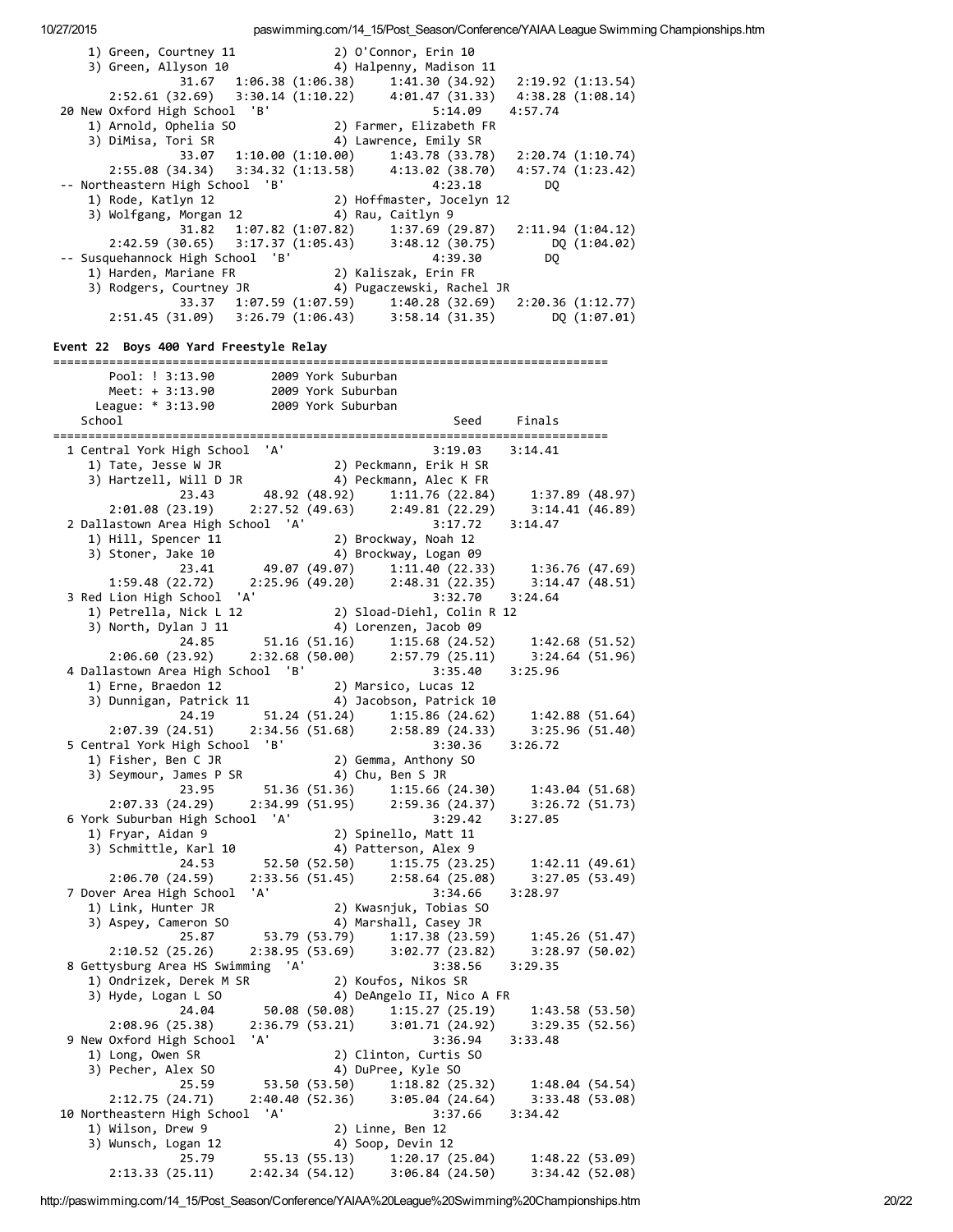| 11 Susquehannock High School 'A'                                                                                               |  | 3:38.31                                                    | 3:36.51                   |
|--------------------------------------------------------------------------------------------------------------------------------|--|------------------------------------------------------------|---------------------------|
| 1) Jackson, Robert JR                                                                                                          |  | 2) Freidhoff, Mark SR                                      |                           |
| 3) Gloeckner, Ryan JR                                                                                                          |  | ,<br>2) Hogan, Patrick SR<br>53.76 (53.76) 1:19.92 (26.16) |                           |
| 25.64                                                                                                                          |  |                                                            | 1:47.81(54.05)            |
| 2:42.50 (54.69)<br>2:13.34(25.53)                                                                                              |  | 3:07.54 (25.04)                                            | 3:36.51(54.01)            |
| 12 Spring Grove High School 'A'                                                                                                |  | 3:39.98                                                    | 3:39.64                   |
| 1) Kuhn, Jay 11                                                                                                                |  | 2) Mascaro, Dominic 10                                     |                           |
| 3) Roberts, Corey 11                                                                                                           |  | 4) Culp, Justin 10                                         |                           |
| 24.98                                                                                                                          |  | 53.94 (53.94) 1:21.01 (27.07)                              | 1:50.31(56.37)            |
| 2:16.45(26.14)                                                                                                                 |  | $2:45.21(54.90)$ $3:10.58(25.37)$                          | 3:39.64(54.43)            |
| 13 York Suburban High School 'B'                                                                                               |  | 3:47.29                                                    | 3:44.00                   |
| 1) Staub, Ethan 10                         2) Golden, Trent 10<br>3) Alwine-Frank, Raven 9             4) Hassinger, Andrew 11 |  |                                                            |                           |
|                                                                                                                                |  |                                                            |                           |
| 55.13 (55.13)<br>26.65<br>2:17.99(26.98)                                                                                       |  | 1:21.47 (26.34)<br>$2:48.64(57.63)$ $3:14.20(25.56)$       | 1:51.01(55.88)            |
| 14 Gettysburg Area HS Swimming 'B'                                                                                             |  | 3:55.22                                                    | 3:44.00(55.36)<br>3:49.17 |
| 1) Geesaman, Jay SO                                                                                                            |  | 2) Oussoren, Kade SO                                       |                           |
| 3) Herr, Jared S FR                                                                                                            |  | 4) Kiick, Zachary SO                                       |                           |
| 58.53 (58.53)<br>27.77                                                                                                         |  | 1:25.23(26.70)                                             | 1:55.32(56.79)            |
| 2:52.18 (56.86)<br>2:22.88 (27.56)                                                                                             |  | 3:19.59(27.41)                                             | 3:49.17(56.99)            |
| 15 South Western 'A'                                                                                                           |  | 4:04.92                                                    | 3:49.30                   |
| 1) Ballou, Michael 12                                                                                                          |  | 2) Wetzel, Anthony 12                                      |                           |
| 3) Eckard, Dylan 09                                                                                                            |  | 4) Koehler, Tristan 12                                     |                           |
| 27.43<br>57.70 (57.70)                                                                                                         |  | 1:24.55(26.85)                                             | 1:55.16(57.46)            |
| 2:23.39(28.23)                                                                                                                 |  | 2:54.38 (59.22) 3:20.34 (25.96)                            | 3:49.30(54.92)            |
| 16 Susquehannock High School 'B'                                                                                               |  | 3:46.27                                                    | 3:50.66                   |
| 1) Mosko, Will JR                                                                                                              |  | 2) Rohrbaugh, Alex SR                                      |                           |
| 3) Reed, Justin SO                                                                                                             |  | 4) Eckenrode, Kurt JR                                      |                           |
| 27.57<br>57.50 (57.50)                                                                                                         |  | 1:25.60 (28.10)                                            | 1:56.23(58.73)            |
| 2:54.56 (58.33)<br>2:23.48(27.25)                                                                                              |  | 3:21.03(26.47)                                             | 3:50.66(56.10)            |
| 'B'<br>17 Red Lion High School                                                                                                 |  | 3:47.07                                                    | 3:50.70                   |
| 1) Anderson, Jack 9                                                                                                            |  | 2) Lanius, Matthew R 10                                    |                           |
| 3) Prince, Deion L 12                                                                                                          |  | 4) Stein, Brayden 09                                       |                           |
| 27.48                                                                                                                          |  | 57.80 (57.80) 1:24.44 (26.64)                              | 1:53.03(55.23)            |
| 2:20.08(27.05)                                                                                                                 |  | 2:52.34 (59.31) 3:20.22 (27.88)                            | 3:50.70(58.36)            |
| 'B'<br>18 Dover Area High School                                                                                               |  | 4:02.02                                                    | 3:51.58                   |
| 1) Edgar, Matt JR<br>3) McDaniel, Evan SO                                                                                      |  | 2) Jacobson, Dylan FR<br>4) Martinez, Angel 10             |                           |
| 26.99<br>56.83 (56.83)                                                                                                         |  | 1:25.31(28.48)                                             | 1:57.19(1:00.36)          |
| 2:25.17(27.98)<br>2:56.39 (59.20)                                                                                              |  | 3:22.38(25.99)                                             | 3:51.58(55.19)            |
| 19 Northeastern High School 'B'                                                                                                |  | 4:02.12                                                    | 3:54.86                   |
| 1) Hatchett, Jon 11                                                                                                            |  | 2) Shaffer, Austin 11                                      |                           |
| 3) Hake, Noah 9                                                                                                                |  | 4) Myers, Drake 9                                          |                           |
| 27.09                                                                                                                          |  | 59.94 (59.94) 1:27.42 (27.48)                              | 1:59.40(59.46)            |
| 2:26.81(27.41)                                                                                                                 |  | 2:57.81 (58.41) 3:25.00 (27.19)                            | 3:54.86(57.05)            |
| 'B'<br>20 New Oxford High School                                                                                               |  | 4:09.10                                                    | 4:00.49                   |
| 1) Baxter, Noah JR                                                                                                             |  | 2) Anderson, Mac JR                                        |                           |
| 3) DiMisa, Gabriel JR                                                                                                          |  | 4) DiMisa, Isaac FR                                        |                           |
| 27.96<br>59.03 (59.03)                                                                                                         |  | 1:28.43 (29.40)                                            | 2:00.06(1:01.03)          |
| 3:00.44(1:00.38)<br>2:28.03 (27.97)                                                                                            |  | 3:28.41(27.97)                                             | 4:00.49 (1:00.05)         |
| 'A'<br>21 West York High School                                                                                                |  | 4:06.11                                                    | 4:03.79                   |
| 1) May, Joshua M 10                                                                                                            |  | 2) Bigelow, Robert 09                                      |                           |
| 3) Seifarth, Jack C 11                                                                                                         |  | 4) Morrison, Dan E 12                                      |                           |
| 28.65<br>1:00.80 (1:00.80)                                                                                                     |  | 1:30.99(30.19)                                             | 2:06.70(1:05.90)          |
| 3:07.20(1:00.50)<br>2:34.64(27.94)                                                                                             |  | 3:33.59 (26.39)                                            | 4:03.79 (56.59)           |
| 22 West York High School<br>'B'                                                                                                |  | 4:24.45                                                    | 4:18.50                   |
| 1) Smith, Jarod W 10<br>3) Nokes, Evan A 11                                                                                    |  | 2) Gentzler, Ian R 09<br>4) Brickner, Seth R 12            |                           |
| 28.74<br>1:02.95 (1:02.95)                                                                                                     |  | 1:33.42 (30.47)                                            | 2:09.84 (1:06.89)         |
| 2:39.82 (29.98)<br>3:14.36 (1:04.52)                                                                                           |  | 3:44.00(29.64)                                             | 4:18.50(1:04.14)          |
| 23 South Western<br>'B'                                                                                                        |  | 5:02.81                                                    | 4:56.50                   |
| 1) Laudicina, Wyatt 09                                                                                                         |  | 2) Mummert, Kirk 12                                        |                           |
| 3) Barmer, Antwan 09                                                                                                           |  | 4) Krivitski, Travis 09                                    |                           |
| 32.91<br>1:11.77(1:11.77)                                                                                                      |  | 1:50.92(39.15)                                             | 2:33.49 (1:21.72)         |
| 3:52.66 (1:19.17)<br>3:06.83(33.34)                                                                                            |  | 4:22.69(30.03)                                             | 4:56.50 (1:03.84)         |